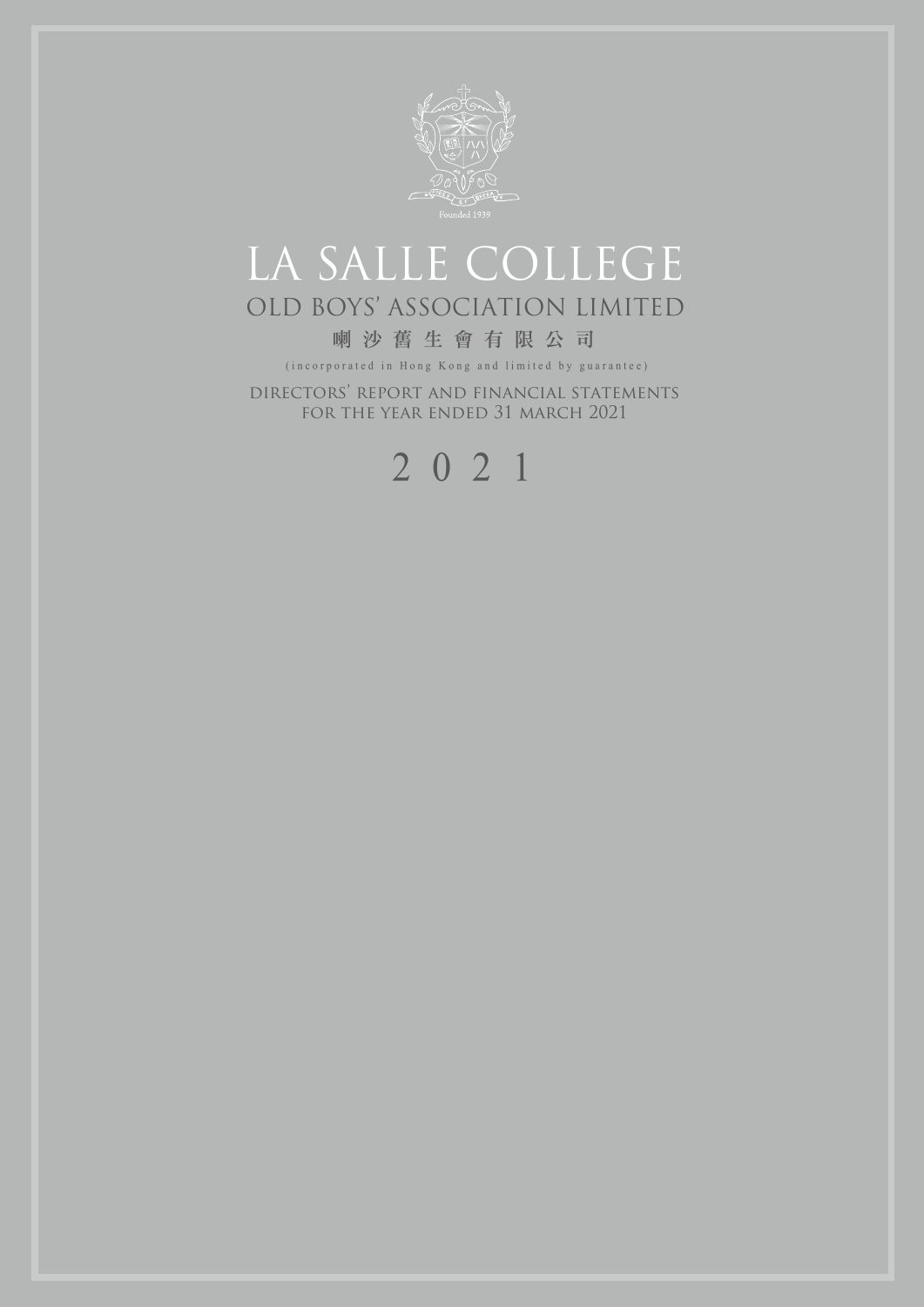

# La Salle College Old Boys' Association Limited 喇沙舊生會有限公司 ("**LSCOBA**" or the "**Association**") Notice of 2021 Annual General Meeting of the Association

5 July 2021

Notice is hereby given under section 40 of the Articles of Association (the "**Articles**") of the Association that an annual general meeting (the "**Annual General Meeting**" or the "**AGM**") of the Association will be held on Saturday, 31 July 2021 at 11:00 am at La Salle College, 18 La Salle Road, Kowloon, Hong Kong for the following purposes:—

#### **ORDINARY RESOLUTIONS**

- 1. To receive the audited financial statements for the year ended 31 March 2021 together with the President's Report;
- 2. To re-appoint CW CPA, Certified Public Accountants, as the auditors of the Association:
- 3. To elect the following office-bearers and members of the committee of the Association (the "**Committee**") for 2021-2022:—
	- (a) President;
	- (b) Vice President;
	- (c) Honorary Treasurer;
	- (d) Honorary Secretary; and
	- (e) 12 members of the Committee;

#### **SPECIAL RESOLUTIONS**

- 4. To consider and, if thought fit, pass the following resolutions as special resolutions:
	- (a) Amendments to merge the Memorandum of Association with the Articles of Association THAT the Memorandum of Association and the Articles of Association be amended in the following manner:
		- i. Inserting paragraphs 1 to 38 of the Memorandum of Association in their entirety as "Part A Mandatory Articles" of the Articles of Association, and grouping the existing articles as "Part B – Other Articles" of the Articles of Association;
		- ii. Deleting the remaining contents of the Memorandum of Association in their entirety;
		- iii. Article 2 of "Part B Other Articles" deleting the words "the Memorandum and these Articles of Association" and substituting in its place "these Articles of Association";
		- iv. Article 3 of "Part B Other Articles" deleting the words "the Memorandum of Association" and substituting in its place "Part A of these Articles of Association";
		- v. Article 21 of "Part B Other Articles" deleting the words "its Memorandum and these presents" and substituting in its place "these presents";
		- vi. Article 22(g) of "Part  $B -$ Other Articles" deleting the words "Memorandum and Articles of Association" in the lead sentence and sub-paragraph (1), and substituting in its place "Articles of Association";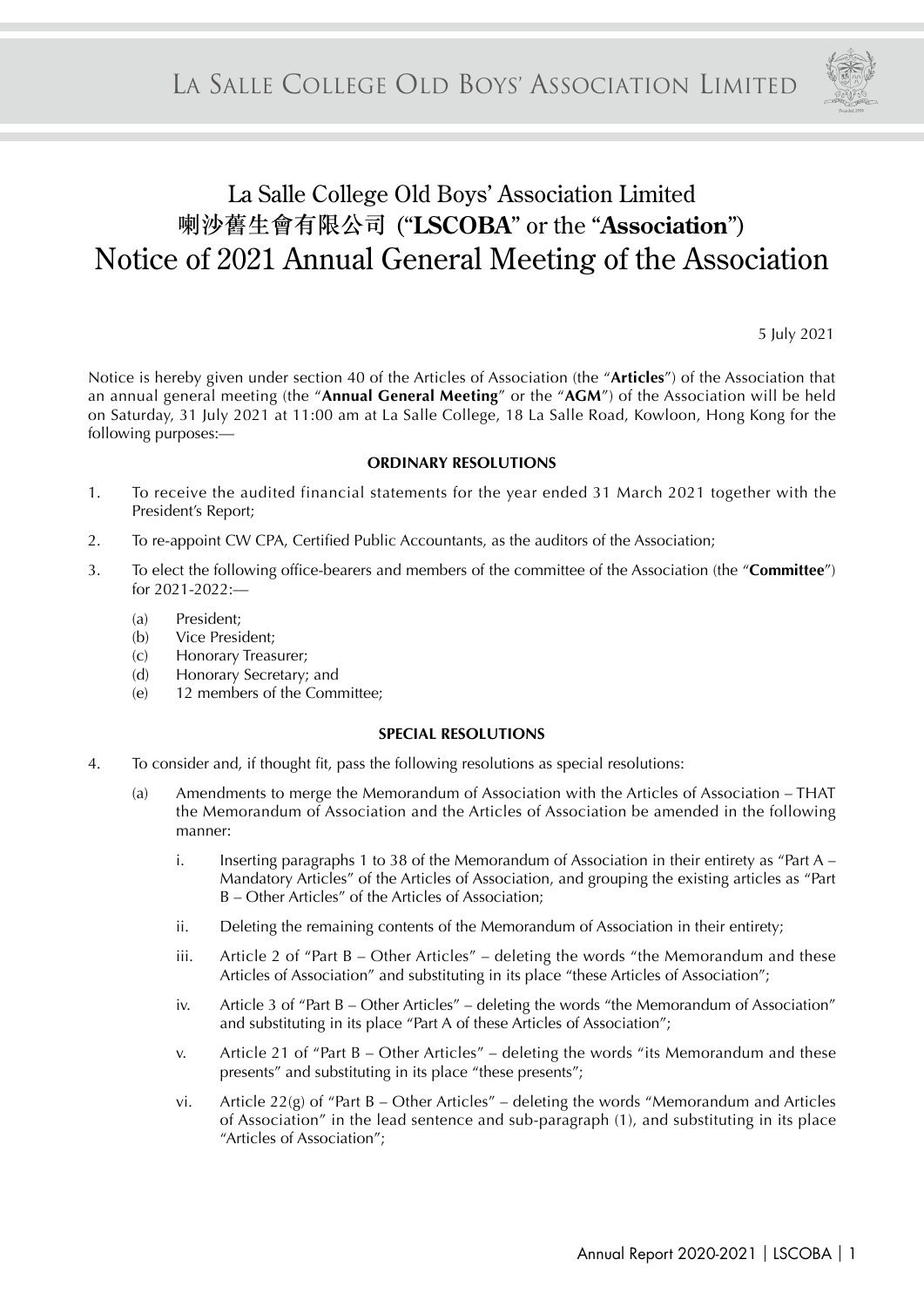

- vii. Article 36 of "Part B Other Articles" deleting the words "the Memorandum of Association" and substituting in its place "Part A of these Articles of Association";
- viii. Article 46 of "Part B Other Articles" deleting the words "the Memorandum and Articles of Association" and substituting in its place "the Articles of Association";
- ix. Article 58 of "Part B Other Articles" deleting the words "the Memorandum of Association" and substituting in its place "Part A of these Articles of Association"; and
- x. Deleting Article 67 of "Part B Other Articles" in its entirety.
- (b) Amendments to align with other updates to the Companies Ordinance THAT the Articles of Association be amended in the following manner:
	- i. Article 1 of "Part B Other Articles" deleting the definition of "Special Resolution and Extraordinary Resolution" and substituting the following in its place:

| Special Resolution | Meaning assigned thereto by Section 564 of the Ordinance. |
|--------------------|-----------------------------------------------------------|
|--------------------|-----------------------------------------------------------|

ii. Article 1 of "Part B – Other Articles" – deleting the definition of "The Ordinance" and substituting the following in its place:

| The Ordinance | The Companies Ordinance (Chapter 622). |
|---------------|----------------------------------------|
|---------------|----------------------------------------|

- iii. Article 35 of "Part B Other Articles" deleting the words "Section 162 of the Ordinance" and substituting in its place "Sections 536 to 538 of the Ordinance";
- iv. Article 40 of "Part B Other Articles" deleting the words "Subject to the provision of subsection (2) of Section 116 of the Ordinance relating to special resolutions";
- v. Article 59 of "Part B Other Articles" deleting the words "Section 122 of the Ordinance" and substituting in its place "Sections 429 to 431 of the Ordinance"; and
- vi. Article 66 of "Part B Other Articles" deleting the words "Section 358 of the Ordinance" and substituting in its place "Sections 903 and 904 of the Ordinance".
- (c) Amendment to streamline the nomination and election process THAT the Articles of Association be amended by deleting Article 43 of "Part B – Other Articles" and substituting the following in its place:

| Election of office-<br>bearers and members<br>of the Committee | 43. The office-bearers and the Committee members shall be<br>elected at the Annual General Meeting from the members of the<br>Association. A candidate for election must be proposed by one<br>and seconded by another member and the nomination shall be<br>received by the Returning Officer within the nomination period<br>designated by the Committee. The said nomination period shall<br>not be less than 14 days and shall terminate at least 14 clear days<br>before the date of the Annual General Meeting. Every member of<br>the Association present at the meeting shall be entitled to vote for<br>as many candidates as there are vacancies to be filled. Candidates<br>up to the number of vacancies who shall receive most votes shall<br>be declared elected and in the case of two or more candidates<br>receiving an equal number of votes, a second or subsequent<br>ballots shall be held until a candidate receives most votes. |
|----------------------------------------------------------------|--------------------------------------------------------------------------------------------------------------------------------------------------------------------------------------------------------------------------------------------------------------------------------------------------------------------------------------------------------------------------------------------------------------------------------------------------------------------------------------------------------------------------------------------------------------------------------------------------------------------------------------------------------------------------------------------------------------------------------------------------------------------------------------------------------------------------------------------------------------------------------------------------------------------------------------------------------|
|----------------------------------------------------------------|--------------------------------------------------------------------------------------------------------------------------------------------------------------------------------------------------------------------------------------------------------------------------------------------------------------------------------------------------------------------------------------------------------------------------------------------------------------------------------------------------------------------------------------------------------------------------------------------------------------------------------------------------------------------------------------------------------------------------------------------------------------------------------------------------------------------------------------------------------------------------------------------------------------------------------------------------------|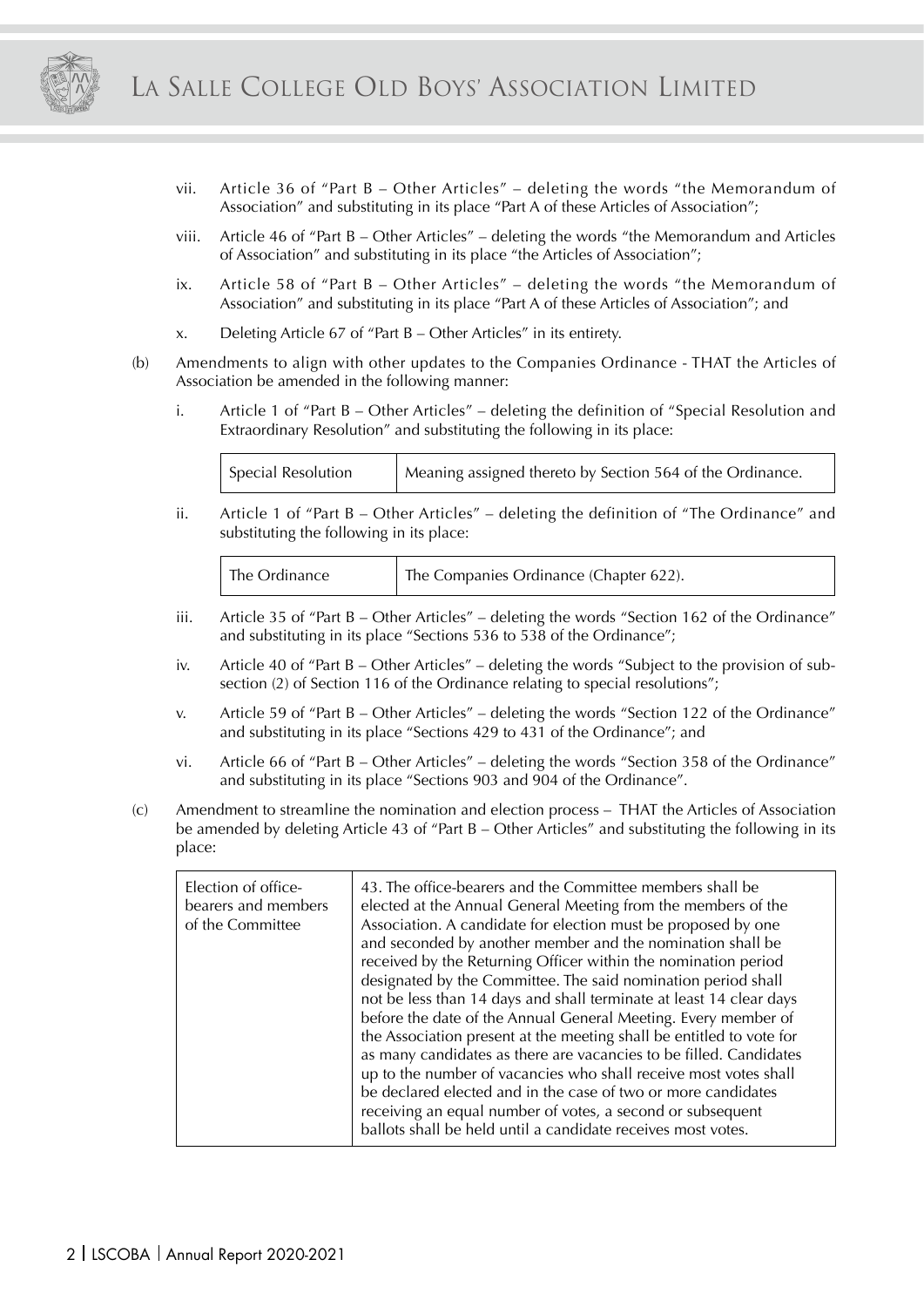

5. To transact any other business.

Members' attention is drawn to section 43 of the Articles which is reproduced below:—

"43. The office-bearers and the Committee members shall be elected at the Annual General Meeting from the members of the Association. A candidate for election must be proposed by one and seconded by another member and the nomination shall be received by the Returning Officer not less than two clear days before the Annual General Meeting. Every member of the Association present at the meeting shall be entitled to vote for as many candidates as there are vacancies to be filled. Candidates up to the number of vacancies who shall receive most votes shall be declared elected and in the case of two or more candidates receiving an equal number of votes, a second or subsequent ballots shall be held until a candidate receives most votes."

Any member who wishes to stand for election at the Annual General Meeting should complete the nomination form attached to this notice and return it to the Returning Officer appointed by the LSCOBA Committee 2020- 2021 on or before Wednesday, **28 July 2021**.

Any member entitled to attend and vote at the Annual General Meeting shall be entitled to appoint another person as his proxy to attend and vote in his stead. The proxy form with his membership number will be despatched to each member at his registered address together with this notice. The proxy form shall have no effect unless it is duly completed and signed and the original proxy form being received **not less than 48 hours** before the time for holding the Annual General Meeting or adjourned meeting (as the case may be). Please refer to the proxy form for details regarding certain important notices with regards to the appointment of proxy, the locations and time of collection of proxy form.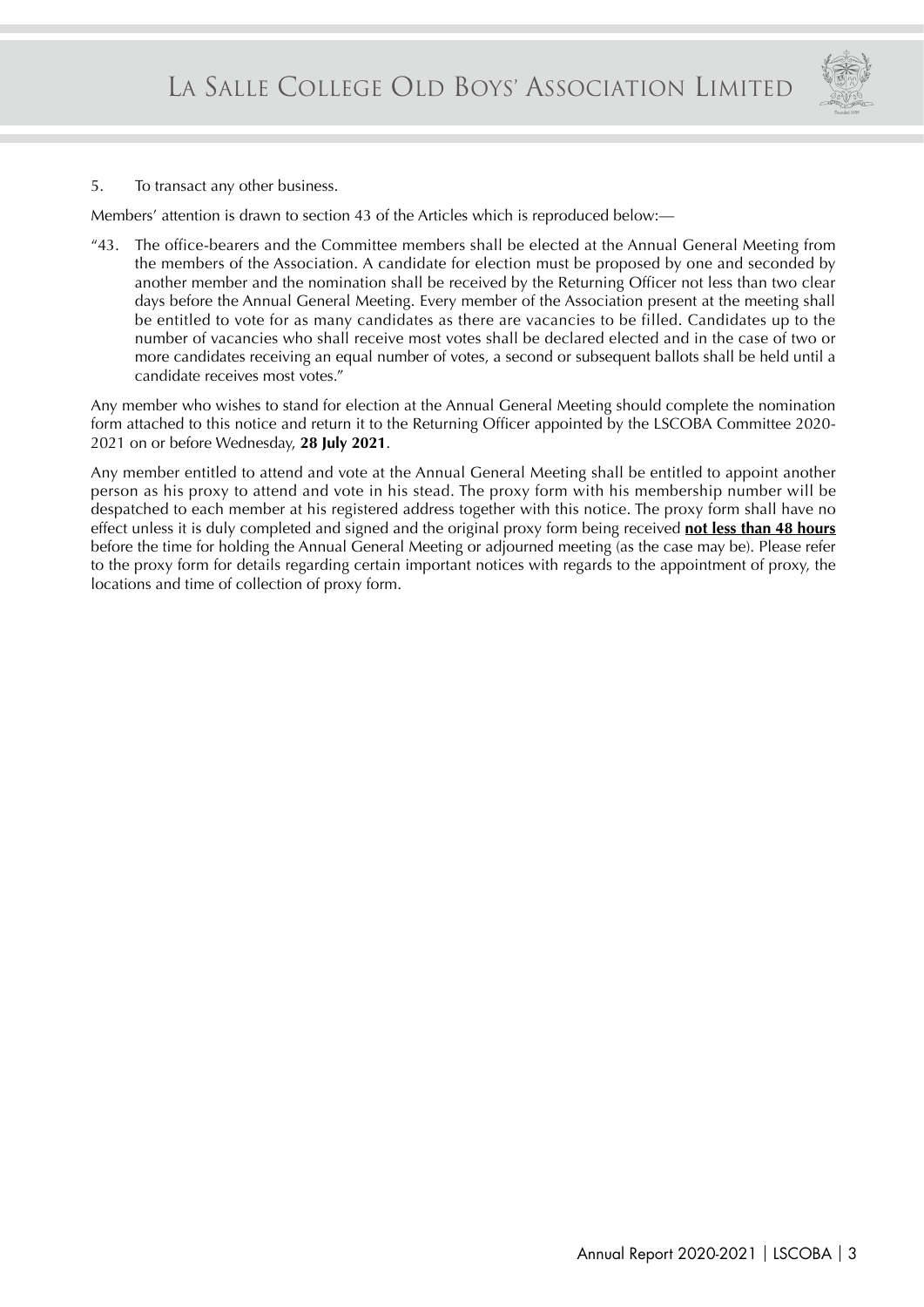

# **Precautionary Measures for the COVID-19 Pandemic**

The following precautionary measures are implemented to protect the safety of the members and the School community in view of the on-going COVID-19 pandemic:—

- Seating at the meeting venue will be arranged to partitioned blocks of twenty seats each and so as to allow for appropriate social distancing. If the capacity of the meeting venue is reached, members may be required to sit or stand at partitioned areas adjacent to the meeting venue with live streaming of the AGM.
- Other than necessary for accessing the meeting venue and designated bathrooms, the attendees of the AGM shall not access any other areas of the School.
- Compulsory body temperature checks will be conducted for every attendee at the entrance of the School; any person with a body temperature of over 37.3 degrees Celsius or who has any flu-like symptoms or is otherwise unwell will not be allowed to enter the School.
- Every attendee will be required to wear a surgical face mask at the School and throughout the AGM; those not wearing face masks may not be allowed to enter the School (please note that no masks will be provided and members should bring and wear their own masks).
- Any person who (a) has travelled outside Hong Kong within 14 days immediately before the AGM ("**Recent Travel History**"), (b) is subject to quarantine or self-quarantine in relation to COVID-19, or (c) has close contact with any person under quarantine or with Recent Travel History shall not attend the AGM.
- Any person who does not comply with the abovementioned measures, the School and the Association reserve the right to deny such persons to enter the School.
- No refreshment will be served at the AGM.
- The Association reminds members that they should carefully consider the risks of attending the AGM, taking into account their own personal circumstances. Furthermore, the Association would like to remind members that physical attendance in person at the AGM is not necessary for the purpose of exercising their voting rights and the Association strongly recommends that members exercise their right to vote at the AGM by appointing proxy and submit the proxy form as early as possible.
- Subject to the development of the COVID-19 situation, the School and/or the Association have the discretion to implement further precautionary measures in respect of the AGM. The Association will issue further announcement(s) on such measures as and when appropriate **ONLY** on the Association's website at www.lscoba.com and through its official email list.

Members are also encouraged to bring their membership cards to the Annual General Meeting to facilitate the conduct of business.

**Chan Yik Kan (02) Honorary Secretary** LSCOBA 2020-2021 Email: secretary@lscoba.com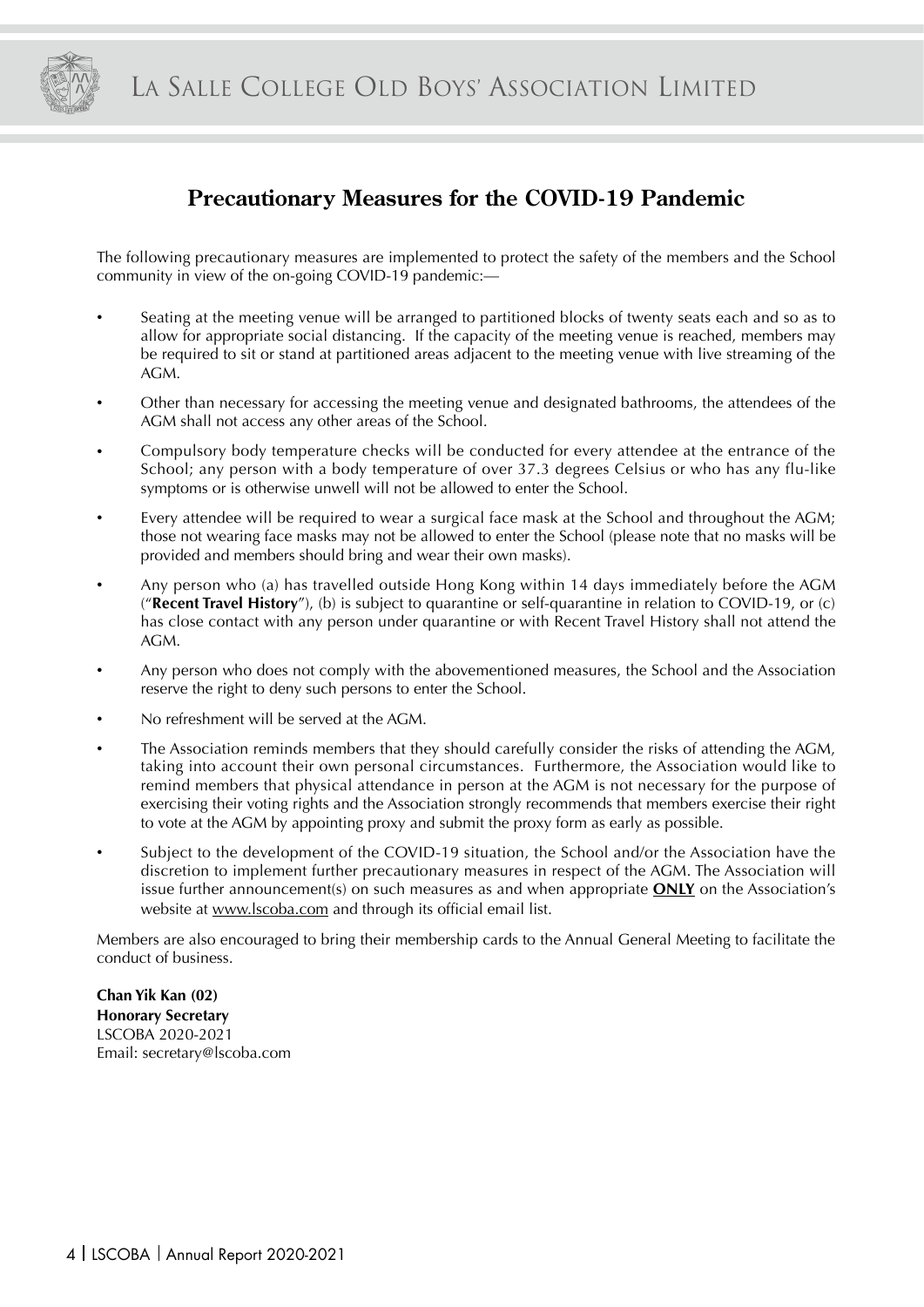

To: The Returning Officer of La Salle College Old Boys' Association Limited 喇沙舊生會有限公司 c/o La Salle College, 18 La Salle Road, Kowloon

Date:

Dear Sirs,

# *Nomination for a Position in the 2021-2022 Committee of LSCOBA*

|                                                                             | We wish to nominate and second Mr. ________________________________ to be the President*/Vice-President*/ |
|-----------------------------------------------------------------------------|-----------------------------------------------------------------------------------------------------------|
| College Old Boys' Association Limited 喇沙舊生會有限公司.                            | Honorary Treasurer*/ Honorary Secretary*/ a Committee Member* of the 2021-2022 Committee of the La Salle  |
|                                                                             |                                                                                                           |
|                                                                             |                                                                                                           |
|                                                                             |                                                                                                           |
| Consent by Nominee: I confirm that I accept the nomination as stated above. |                                                                                                           |
|                                                                             |                                                                                                           |
|                                                                             |                                                                                                           |
|                                                                             |                                                                                                           |
|                                                                             | (Members may photocopy this page if necessary)                                                            |

*\* please cross-out those fields that are not applicable*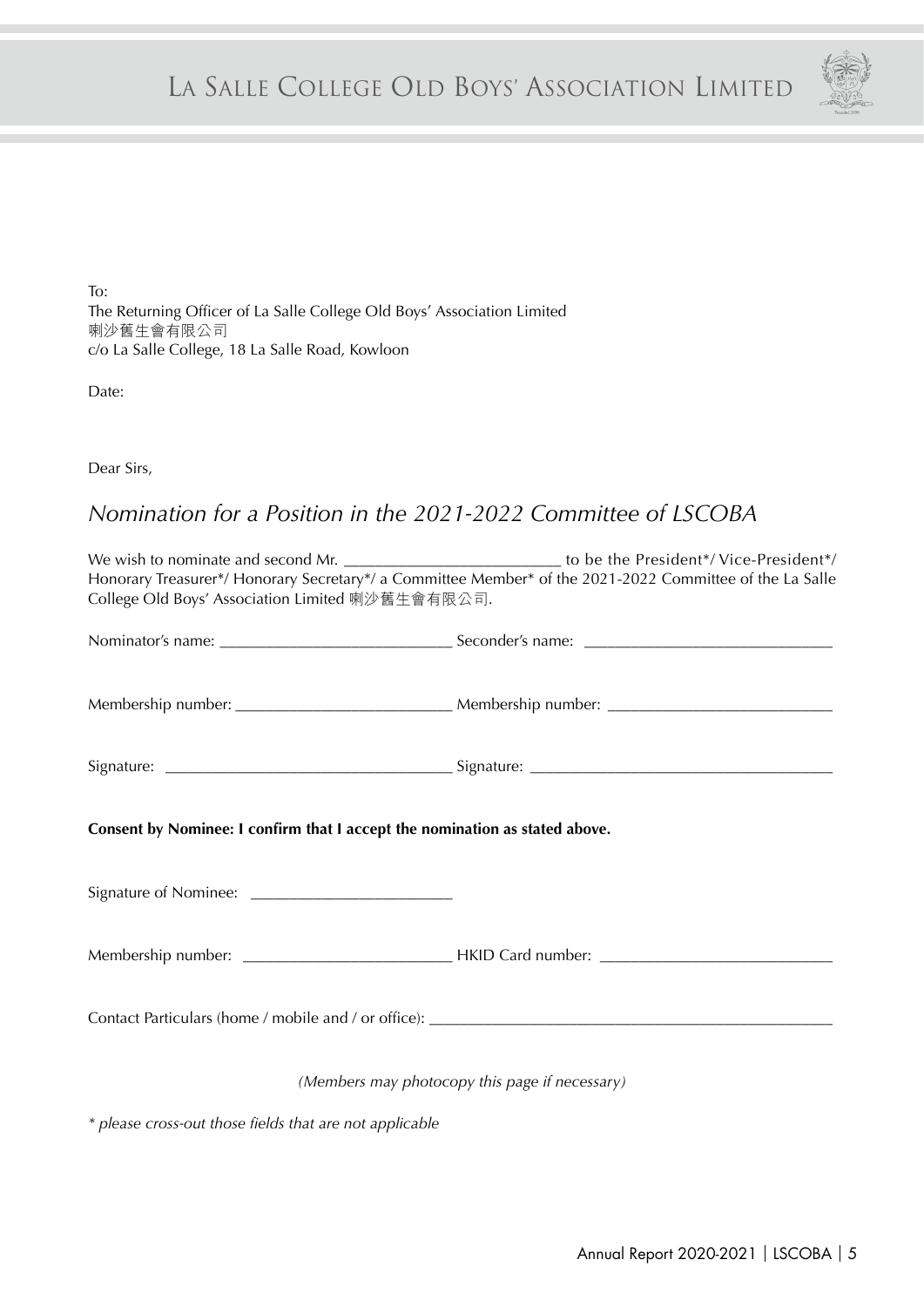

# La Salle College Old Boys' Association Limited 喇沙舊生會有限公司 Annual Report 2020-2021

The Annual General Meeting 2020 of the La Salle College Old Boys' Association Limited ("**LSCOBA**" or the "**Association**") was held on Friday, 16 October 2020 at 7:30 pm in the School Hall, 2nd Lower Ground Floor, La Salle College, Kowloon, Hong Kong.

The office-bearers and members of the committee (the "**Committee**") of the LSCOBA elected at the 2020 Annual General Meeting for the term 2020-2021 were:—

| President:<br>Vice President:<br><b>Honorary Treasurer:</b><br>Honorary Secretary:<br>Immediate Past President: | Mr. Lau KT, Kent (99)<br>Mr. Chan KY, Arnold (06)<br>Mr. Lam $S$ H, John $(04)$<br>Mr. Chan Y K, Kennex (02)<br>Mr. Bo H M, Herman (89)                                                                                                                                                                                                            |
|-----------------------------------------------------------------------------------------------------------------|----------------------------------------------------------------------------------------------------------------------------------------------------------------------------------------------------------------------------------------------------------------------------------------------------------------------------------------------------|
| <b>Committee Members:</b>                                                                                       | Mr. Shum C K, Stanley (79)<br>Mr. Liu Y W, Paul (87)<br>Mr. Cheung M W, Walter (88)<br>Mr. Chu K N, Corum (96)<br>Mr. Lee C W, Christopher (98)<br>Mr. Leung K H, Kanne (98)<br>Mr. Yu C M, Jazzy (98)<br>Mr. Tsang F C, Brian (02)<br>Mr. Chau C K, Jimmy (04)<br>Dr. Lee K C, Winson (05)<br>Mr. Wong KY, Harry (13)<br>Mr. Fong K C, Kenny (17) |
| Honorary Auditor:                                                                                               | CW, Certified Public Accountants                                                                                                                                                                                                                                                                                                                   |
| Principal Bankers:                                                                                              | The Hongkong and Shanghai Banking Corporation Limited<br>OCBC Wing Hang Bank Limited<br>Bank of China (Hong Kong) Limited                                                                                                                                                                                                                          |
| <b>Registered Address:</b>                                                                                      | c/o La Salle College<br>18 La Salle Road<br>Kowloon, Hong Kong                                                                                                                                                                                                                                                                                     |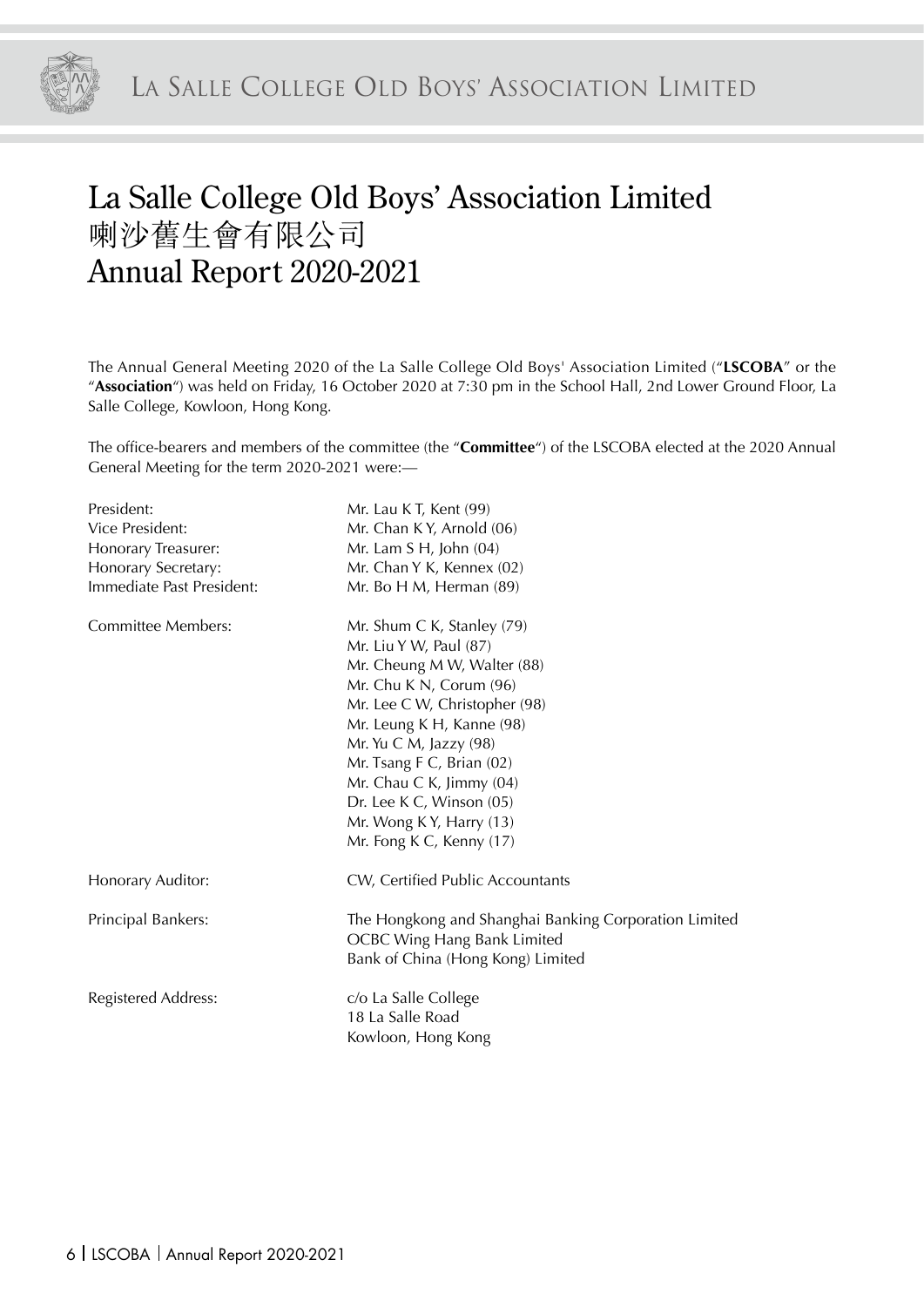

# LSCOBA Subcommittees as of the date of this report were:—

**Community Service Subcommittee** Mr. Arnold Chan (06) *(Convenor)* Mr. Harry Wong (13)

#### **Class Coordinator Subcommittee**

Mr. Kennex Chan (02) *(Convenor)* Dr. Winson Lee (05)

#### **Creative and Design Subcomittee**

Mr. Christopher Lee (98) *(Convenor)* Mr. Leslie Alberto Ho (94) Mr. Ernie Wai (98) Mr. Andy Cheung (00) Mr. Stanley Hui (00) Mr. Kennex Chan (02) Mr. Lou Chan (03) Mr. Brian Wong (09) Mr. David Tche (09) Mr. Eason Chan (09) Mr. Kenneth Chui (09) Mr. Eugene Tse (12) Mr. Karkiu Tang (12) Mr. Harry Wong (13) Mr. Ringo Ho (13) Mr. Arthur Cheung (16) Mr. Kenny Fong (17) Mr. Jason Fong (17) Mr. Poon Chun Yin, Nicholas (17) Mr. Charlie Chik (18) Mr. Jerome Kwok (18) Mr. Arthur Wong (19) Mr. Jason Lok (19) Mr. Enoch Kwong (20)

#### **Finance Subcommittee**

Mr. John Lam (04) *(Convenor)* Mr. Robert Lui (95) Mr. Kent Lau (99) Mr. Bennett Fung (04) Mr. Arnold Chan (06)

#### **IT Subcommittee**

Mr. Jimmy Chau (04) *(Convenor)*  Mr. Jimmy Chu (97) Mr. John Lam (04)

#### **Student Affairs Subcommittee**

Mr. Stanley Shum (79) *(Convenor)* Mr. Arnold Chan (06) *(Convenor)* Mr. Paul Liu (87) Mr. Kennon Tam (98) Mr. Ian Tam (12) Mr. Harry Wong (13) Mr. Oscar Yip (15) Mr. Kenny Fong (17)

#### **PR Subcommittee**

Mr. Corum Chu (96) *(Convenor)*  Mr. Kanne Leung (98) Mr. Kennon Tam (98) Mr. Christopher Lee (98) Mr. Kent Lau (99) Mr. Oscar Wong (05) Mr. Marcus Ko (08) Mr. Jacky Yu (10) Mr. Leo Tse (13)

#### **Members' Benefit Subcommittee**

Mr. Corum Chu (96) (Convenor) Mr. Paul Liu (87) Mr. Jazzy Yu (98)

#### **Heritage Subcommittee**

Mr. Mark Huang (85) *(Convenor*) Mr. Peter Choy (73) Mr. Gordon Ho (76) Mr. Charles Chan (77) Mr. David Chau (77) Mr. Sham Joe (79) Mr. Elden Lai (82) Mr. Patrick Lau (82) Mr. Benjamin Sin (82) Mr. Hauter Mak (85) Mr. Paul Liu (87) Mr. Benjamin Pun (88) Mr. Joseph Chan (91) Mr. Samuel Law (91) Mr. Leonard Lie (92) Mr. Eric Chan (97) Mr. Matt Chui (97) Mr. Samson Poon (97) Mr. Christopher Lee (98) Mr. Kanne Leung (98) Mr. Albert Au Yeung (99) Mr. KC Wong (01) Mr. Nelson  $\tilde{N}g(02)$ Mr. Eugene Cheng (04) Mr. Desmond Cheung (04) Mr. Kavika Lau (10) Mr. Dennis Leung (10) Mr. Karkiu Tang (12) Mr. Arthur Cheng (16) Mr. Arthur Wong (19) Mr. Enoch Kwong (20)

#### **Overseas Network Group**

Mr. Kent Lau (99) *(Convenor)* Mr. Paul Liu (87) Mr. Walter Cheung (88) Mr. Kevin Kwok (88)

#### **Recreation Subcommittee**

Mr. Walter Cheung (88) *(Convenor)* Mr. Danial Luk (88) Mr. Sunny Lo (94) Mr. Kanne Leung (98) Mr. Brian Tsang (02) Mr. Kenny Fong (17)

#### **Music Board**

Mr. Hilary Lee (13) *(Convenor)* Mr. Lyon You (09) *(Deputy Convenor)* Mr. Chan Yan Ting (14) *(Deputy Convenor)* Mr. Clement Cheng (04) Mr. Owen Chan (10) Mr. Kwong Ho Ching (13) Mr. Lawrence Tse (13) Mr. Jacky Yung (13) Mr. Vincent Au (15) Mr. Carl Chan (15) Mr. Jeremy Chan (15) Mr. Victor Li (17) Mr. Kenny Fong (17) Mr. Kenny Mok (17) Mr. Frankie Fong (17) Mr. Kelvin Ng (18)

#### **Sports Subcommittee**

Mr. Brian Tsang (02) *(Convenor)* Mr. Ryan Cheng (09)

#### **Sponsorship Subcommittee**

Mr. Kent Lau (99) *(Convenor)* Mr. Arnold Chan (06)

#### **Young Members Subcommittee**

Mr. Harry Wong (13) *(Convenor)* Mr. Kennon Tam (98) Mr. Arnold Chan (06) Mr. Jeremy Lok (15) Mr. Jason Fong (17) Mr. Kenny Mok (17) Mr. Kenny Fong (17) Mr. Jacky Pun (18)

#### **Professional Network Convenors:**

Architecture - Mr. Albert Ng (78) Creative - Mr. Christopher Lee (98) Education - Mr. Luk Chun Kwong (99) Engineering - Mr. Nelson Yip (01) IT - Mr. Peter Choi (98) Legal - Mr. Kanne Leung (98) Medical - Dr. Thomas Fung (96) Real Estate - Mr. Derek Lao (01)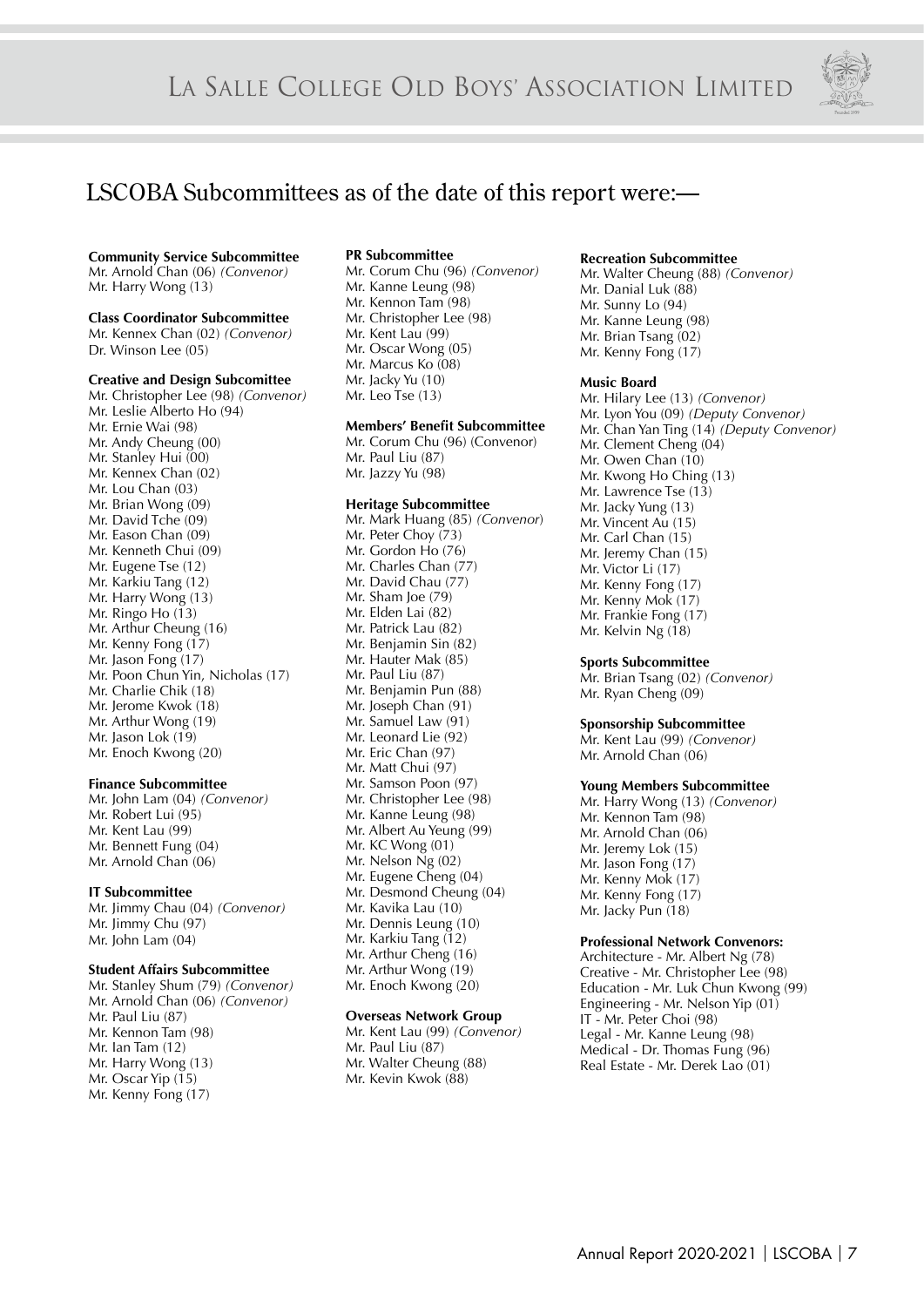

# Message from the President 2020-2021

Dear Members of the Association,

2020 brought unprecedented changes to the Association. The Lasallian community witnessed a contested cabinet election in which nearly 3,000 Old Boys participated. The turnout is not only a record high for OBA, but possibly also one of the highest among alumni bodies in Hong Kong history. Through the act of voting, our Old Boys spoke loud and clear of their passion.

Passion towards our Alma Mater.

Passion towards the Lasallian community.

It is this very passion that gives OBA all its strengths throughout the years. Voting preferences may differ, but the passion is one and the same.

And our journey started here.

#### **Servant Leadership**

At the first board meeting of this session, Brother Thomas shared with us the concept of servant leadership. This is the principle that we have embraced throughout this session.

Our policy proposal may be summarised by "**L**" (**to Link**), "**S**" (**to Serve**), and "**C**" (**to Contribute**). To join hands with all Lasallians, and bring the Lasallian community back together again. To make good use of technologies, and modernize OBA's operations and services. To bring OBA to a new start, and make it something more.

#### **Our Faith, Our Heritage, Our Identity**

Providing a human and Christian education to all has always been one of the missions of the De La Salle Brothers, the founding institution of our Alma Mater. To celebrate our faith, we have introduced a Requiem Mass, "Love Our Lives" micro-movie screening and sharing, and a Retreat.

In line with past practice, we attended the Hong Kong Remembrance Day Service at the Cenotaph, and after the ceremony, brought our wreath to the grave of Roy Maxwell (an Old Boy who served in the Volunteer Defence Corps during the Battle of Hong Kong) at the nearby St John's Cathedral.

#### **Activities in the "New Normal"**

Due to pandemic prevention considerations, we have not organized sports functions for Old Boys on campus. As an alternative, the OBA Off-Campus Soccer Tournament was held in LCSD soccer fields, with the participation of more than 200 Old Boys. The finals were broadcast live by the Lasallian Sports Channel as its first event. Torch Cup 2020 was also held online for those who preferred to enjoy soccer games in the virtual world.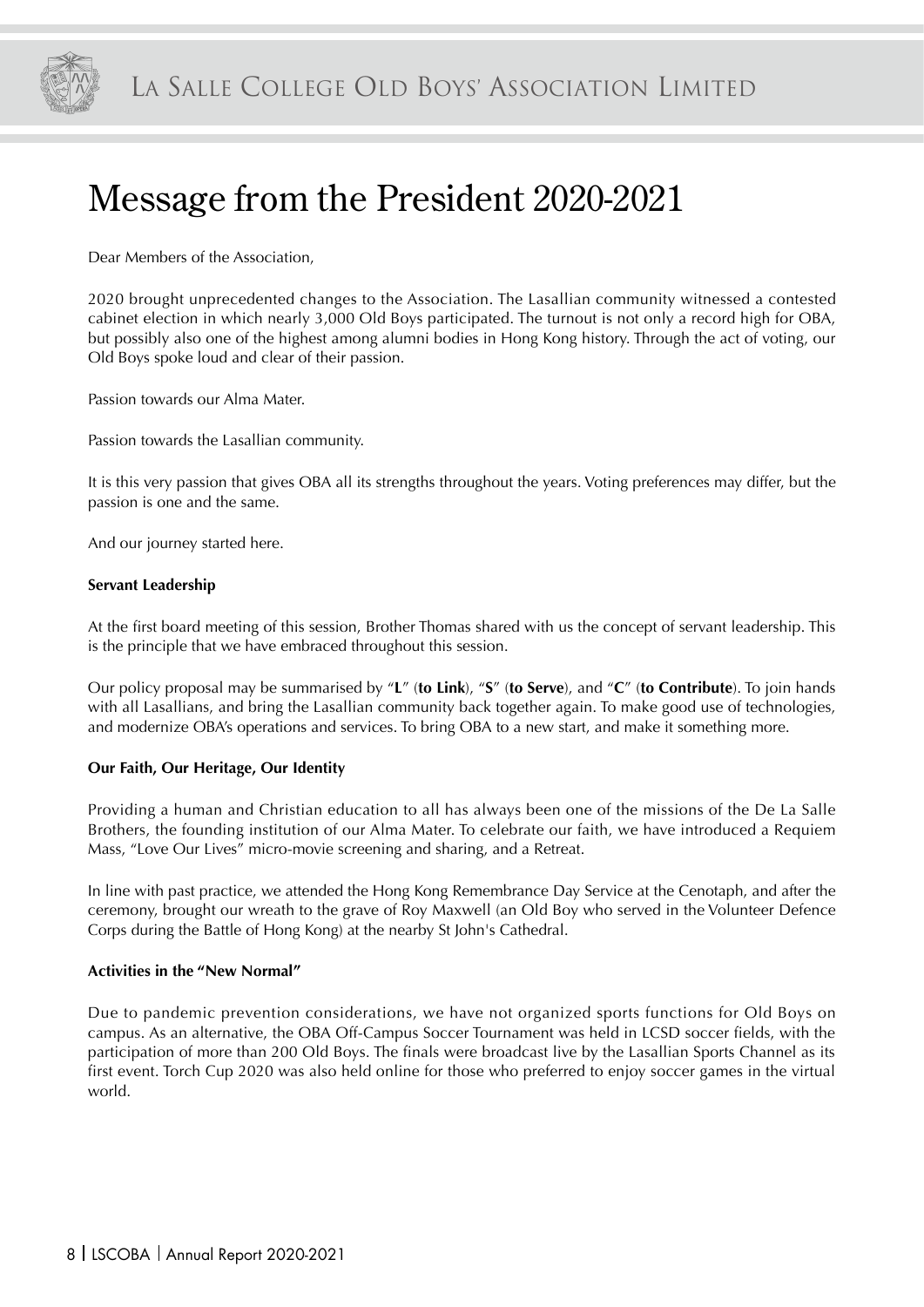

The COVID-19 never stopped our passion to gather Old Boys and share inspiration with each other. The "Inspirations" Webinar Series featured different topics and industries, including "Zoom Talk For Aspiring Engineers", "Let's Talk Crypto", "What's Ad" and "My Healthy Life".

#### **Reaching out to People, and More People**

Our Mentorship Programme matched more than 100 pairs of Old Boys mentors/ mentees with similar industry interests. We hope the programme could spark in-depth exchange of ideas and experience between mentors and mentees.

We have also utilized OBA's membership base to upgrade our fuel card programme. Hand in hand, let's unleash the (spending) power of the Lasallian community as a whole!

#### **New Channels of Communication**

Online meetings provided a convenient platform to connect home and abroad. On 13 February 2021 we held an online celebration of Lunar New Year with our overseas chapters. This online celebration is the first of its kind in OBA's history, and received positive feedback from the participants.

With the kind assistance of our overseas Old Boys and the school's Career Guidance Team, we initiated zoom meetings on "Overseas Study - Support from LSCOBA Overseas Chapters" to support current students.

We held town hall meetings in January and April, where we made online presentations on recent operations of OBA, followed by an open floor discussion. A new series of online newsletter, "LSCOBA Express", provided a cost-efficient, green way of communication.

#### **Introducing New Revenue Model to the Association's Business: Crowdfunding and Pre-Order Sales on e-channels**

To enhance purchasers' experience, we have taken our online souvenir sales to a new online store. The new platform was introduced to Old Boys through the Black Friday Sales and Christmas Sales.

The first new product of our Creative & Design team are red packets for the Lunar New Year by pre-order on eShop. To our delight, the red packets were well received by Old Boys in Hong Kong and overseas.

Next in line are surgical masks, coming in two colour schemes inspired by our school uniform and sports uniform. Interests from Old Boys were immense - bringing us past the original target order quantity within 7 short hours. Thanks to the successful crowdfunding and social media- driven marketing campaign, we witnessed strong sales momentum, therefore safeguarded our profitability without creating excessive stock.

Last but not least, as the 90th Anniversary of our Alma Mater approaches, we will be rolling out more new souvenirs. Stay tuned!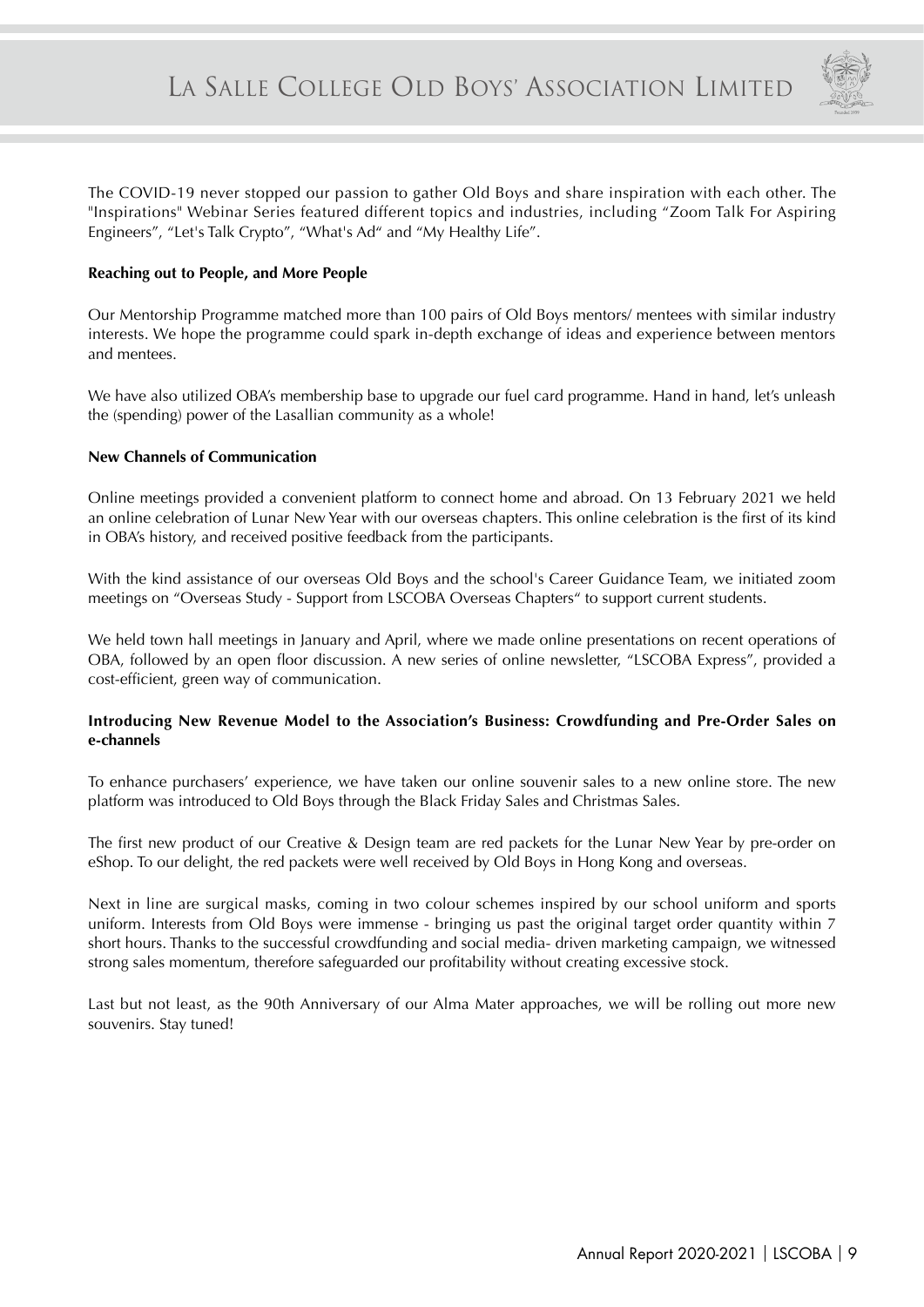

#### **Closing Remarks**

The pandemic brought a lot of challenges to the Association. But on the flip side, it is also a wake-up call for innovations.

In the past few months, OBA took on many new endeavours. There will be more initiatives to come. But one thing remains unchanged: OBA's mission to bring Old Boys together. We are looking forward to more online and offline interactions with all of you in the upcoming 90th Anniversary of the School.

Last but not least, on behalf of the Board, I would like to express my deepest thanks to the School, the LSCOBA subcommittees, and the Lasallian community for the support they are providing throughout this exceptional stage of the Association.

Yours in La Salle,

**LAU Kam Tak Kent Samuel President** LSCOBA 2020-2021 Email: president@lscoba.com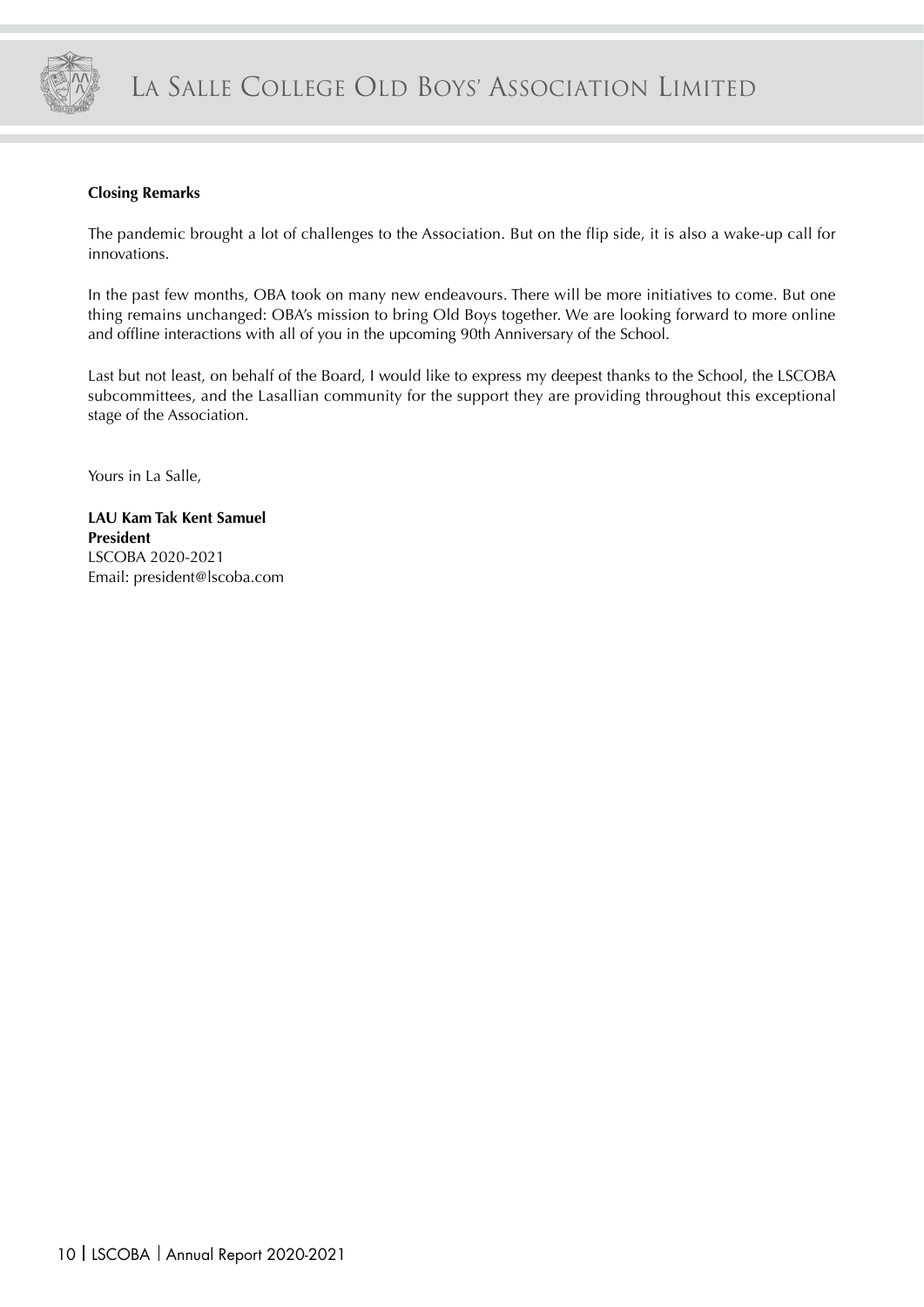

# Major Events and Activities in 2020-2021

#### **1. Committee Meetings**

Ten committee meetings have been held since the last annual general meeting of the Association, generally at monthly intervals. Matters relating to the Association were raised and discussed during these meetings, which were mostly held in the School's Old Boys' Room, a purposely built room kindly granted by the School for the use of old boys since the current school building opened in 1979. Minutes of the committee meetings can be viewed by members of the Association upon request.

#### **2. Admission of new members**

A record high of 545 new members were admitted to the Association during the year ended 31 March 2021 (2020: 209 new members).

#### **3. Alumni Manager Election 2020**

According to section 6.3 of the Constitution of the Incorporated Management Committee of La Salle College (the "**IMC**"), the regular managers of the IMC shall include one (1) Alumni Manager (the "**Alumni Manager**"). LSCOBA, being the recognized alumni association of La Salle College, is responsible for conducting elections to elect one alumnus to be nominated to the Education Bureau to be registered as the Alumni Manager.

According to the election procedures for the Alumni Manager Election, an election was held on 16 October 2020 at the Large Lecture Theatre of the School. 1,552 Old Boys voted in the election. Mr. TAM Chung Lun Kennon (class of 1998) was elected and nominated for registration as the Alumni Manager of the IMC of La Salle College for the term 2020-2021.

The next Alumni Manager Election will be held by the LSCOBA in July 2021.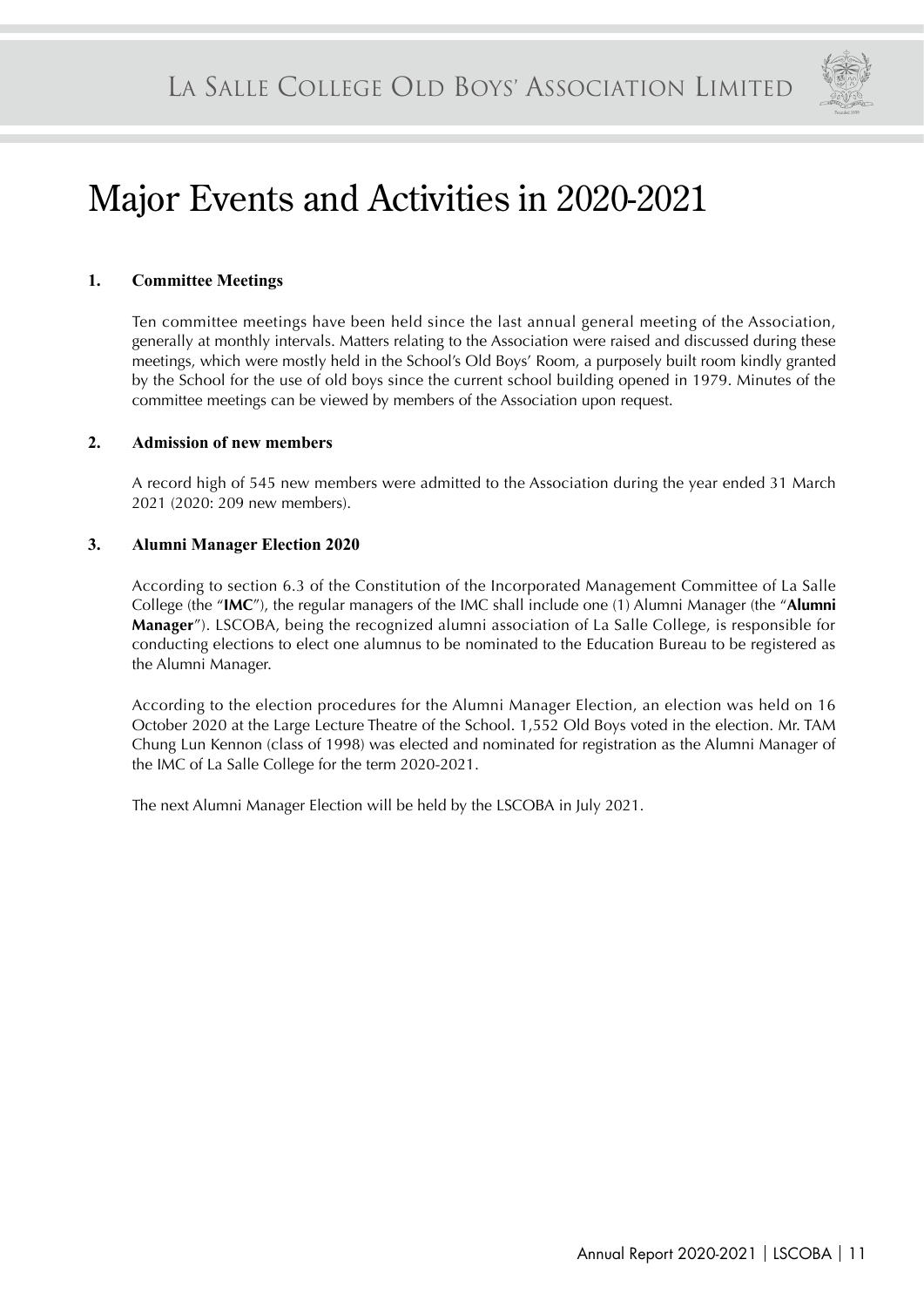

#### **4. Subcommittee Open Recruitment**

The Committee decided to conduct an open recruitment process for Subcommittee Member positions such that all OBA Members share the opportunity to participate in the management of OBA. All applications were directed to the Convenors of Subcommittees for the Subcommittees to consider, based on time commitment and suitability of the candidates for each Subcommittee.

In order to ensure the participation of young old boys and the continuity of OBA, all Subcommittee members were encouraged to recruit at least 20% of their Subcommittee Members from young old boys (Class of 2010 or after).

#### **5. Quarterly Townhall Meetings**

In order to create an open platform for members to enquire about the latest activities of OBA, the Committee has started a new initiative called "Quarterly Townhall Meetings", an open forum for LSCOBA members to join and discuss OBA activities.

Two successful Townhall Meetings were held in January and April. The Committee presented the latest work and addressed any questions by members. Over 100 members have joined and participated in discussions related to OBA's latest developments.

#### **6. Creative and Design Subcommittee**

We are going through a revamp from a subcommittee focusing on souvenir production and sales only to a more all rounded "Design Department" of LSCOBA - we have renamed it to "Creative & Design Subcommittee" to reflect such change. Our subcommittee has expanded to more than 20 members now.

Apart from responsibilities passed down previously, we have also contributed by designing the e-newsletter, composing social media promotion for LSCOBA events, organising webinars, and more in this term. On top of that, we have started preparing for the design of various LSC 90th anniversary related items.

More products are under development in the following categories: Toys, Wine & Dine, Car accessories, Stationeries, Sports, Apparel and Tech. Stay tuned for more to come!

Please visit the updated eshop (http://www.lscoba.com/shop) for our latest products available. Your every purchase is supporting the association and our alma mater.

#### **7. Class Coordinator Subcommittee**

The LSCOBA worked closely with the Class Coordinators Group to keep old boys informed on the development of the Association. As of now, we have over 60 class coordinators that span across generations. The Committee anticipates that there will be more interactions with members across generations that will take place during the upcoming year of the 90th Anniversary Celebration of our Alma Mater. Therefore we welcome those who would like to share the workload of existing class coordinators of all graduation classes. Please email us (admin@lscoba.com) if you would like to become a Class Coordinator.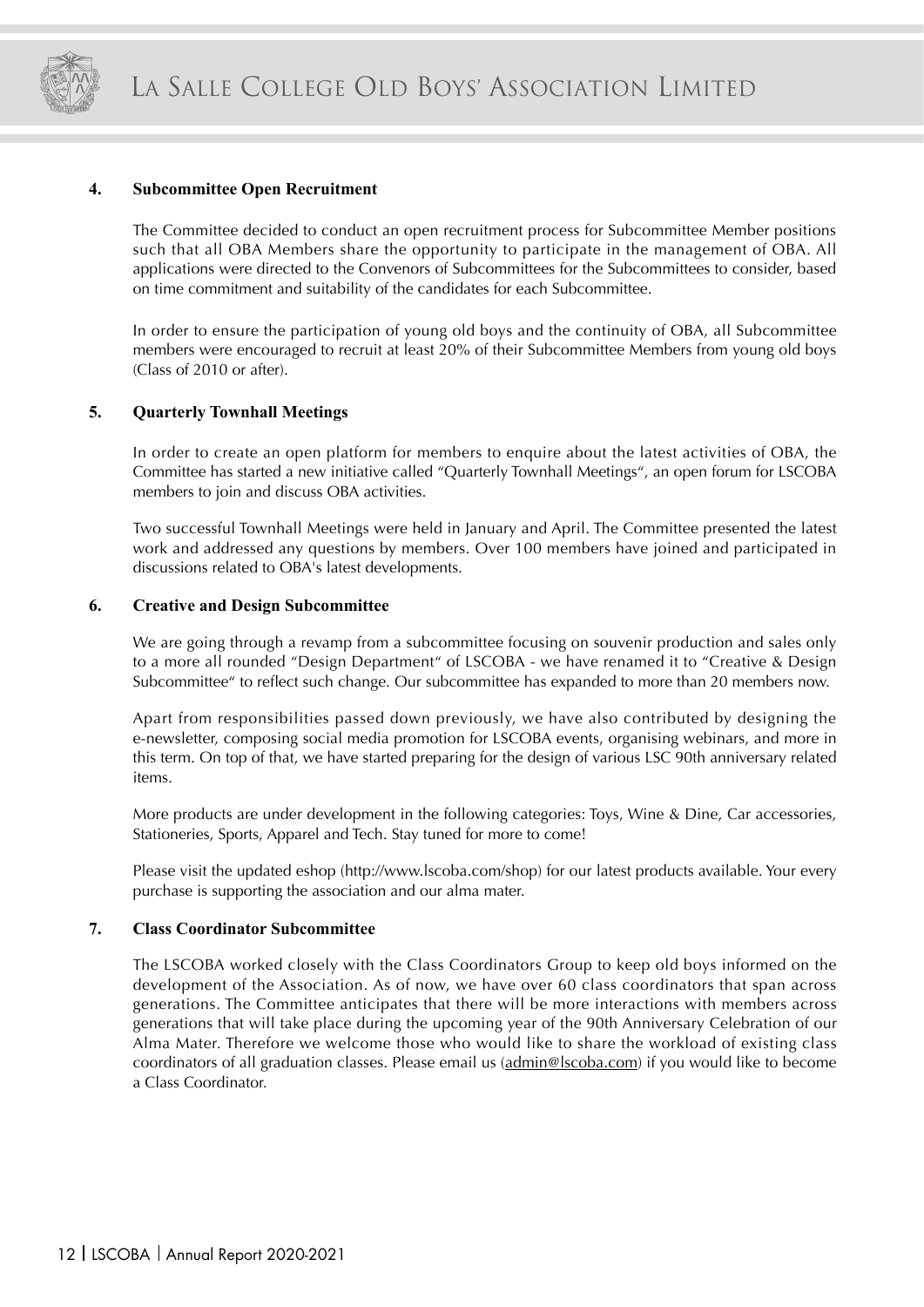

### **8. Finance Subcommittee**

The financial year has been a challenging one for the Association. With the suspension of almost all inperson activities, we were not able to host two of the most popular events among old boys - the Annual Ball and the on-campus Football League. This has resulted in a significant reduction in the income of the Association. Meanwhile, we have maintained our support to the student activities and scholarships, and have even increased our donation commitments to the school, including protective measures for Covid-19.

We have worked in conjunction with the Creative and Design Subcommittee to set up a new eshop platform which supports order placement and online payment end-to-end. Early results have been promising. For physical payments, we have replaced the existing Octopus machine with a new integrated solution of significantly lower handling fee and much broader support of payment methods (e.g. Visa, Mastercard, AMEX, Apple Pay, Octopus, Alipay, etc.) We have also conducted a full review on our expenses and re-negotiated contracts for better prices (e.g. telecom services).

A prudent financial policy has been applied consistently to all events of the Association. Convenors of all subcommittees or task groups are required to submit their annual budget or project budget to the Finance Subcommittee for review and approval before they can proceed. Events of the Association are required to be self-financing or be able to generate a reasonable surplus.

#### **9. Investment Subcommittee**

The Association is reevaluating its investment policy to minimize the concentration risk of the current investment portfolio. Consultations with various stakeholders are being led by the Honorary Treasurer.

Once a consensus is achieved for the overall investment policy, Old Boys with relevant expertise will be invited to join the Investment Subcommittee to develop the detailed plan for portfolio rebalancing.

#### **10. Heritage Subcommittee**

Due to the Covid-19 pandemic, most of the regular activities of the Heritage Subcommittee were unfortunately cancelled for the second year in a row, including guiding Primary 4 students of La Salle Primary School to the Battle sites and military cemeteries of our Lasallian war dead, and the guided visit to and prayer service at the De La Salle Brothers' graves in Happy Valley for Primary 6 boys.

One event that fortunately was not cancelled was the annual Hong Kong Remembrance Day Service on 8th November 2020. The Subcommittee guided most of the new LSCOBA Committee Members to lay the LSCOBA wreath at the Cenotaph in Central (due to Covid-19, the actual laying of the wreath were performed by the organisers). LSC and the 17th Kowloon (La Salle) Scout Group also had wreaths laid, although the students were absent on the safety advice of the school.

After the service, the Lasallian attendees carried the OBA wreath, and walked to the grave of one of our war dead, Roy Maxwell, on St John's Cathedral grounds, in order to lay the wreath and to offer him and all Lasallian War Dead our prayers. The Heritage team, led by Elden Lai (82), gave an overview of the school's World War Two history to all the old boy attendees, including the stories of the individual old boys and staff who served to defend Hong Kong, and perished in the battle.

Several members of the Heritage Team also performed some battlefield research along with other researchers on Wong Nai Chung Gap, trying to find traces of the battle which may offer some insight into the fighting.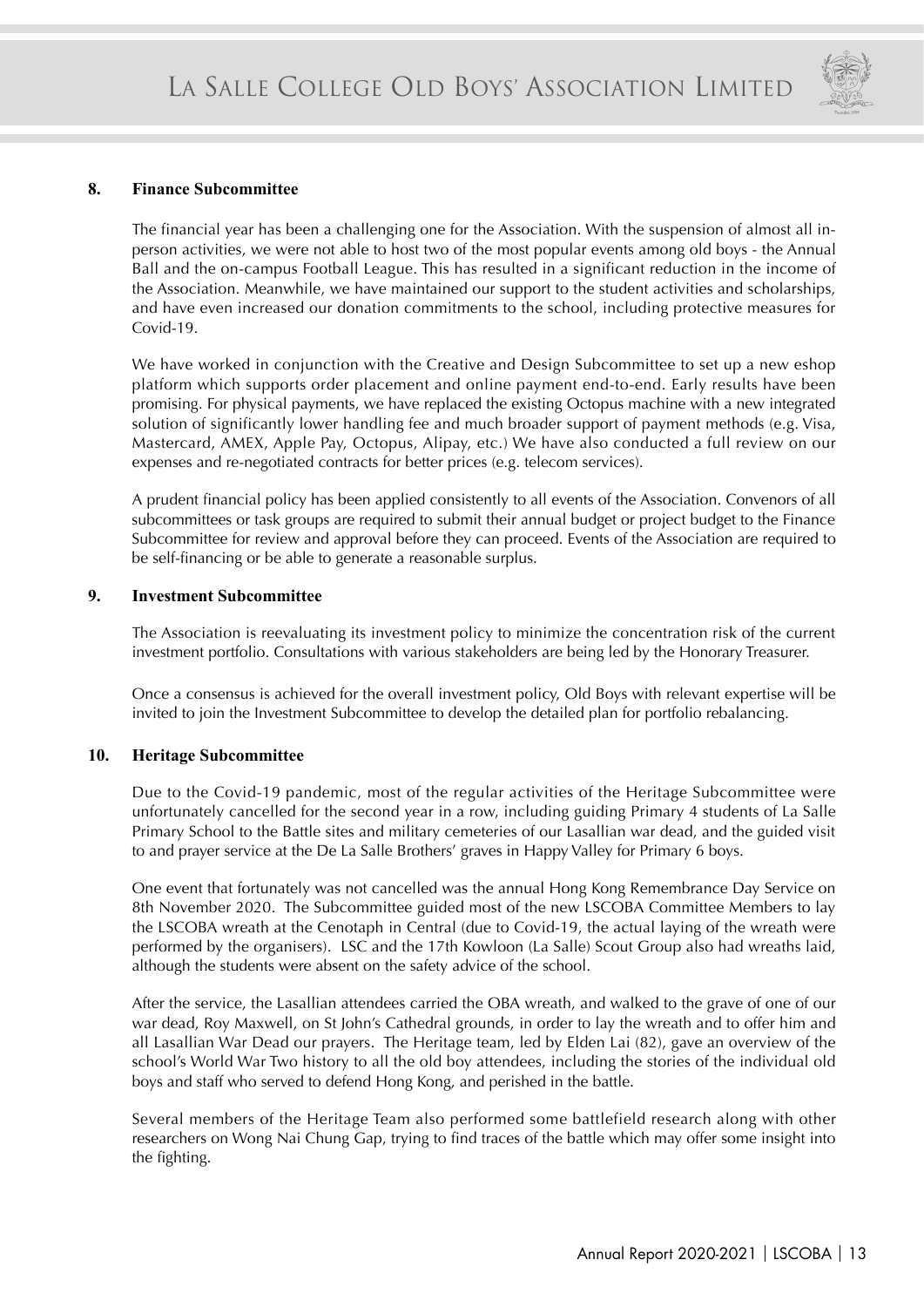

The Heritage Team has also been actively participating in the preparation of the new Heritage Room of LSC and school history displays, as part of the preparations for the school's 90th Anniversary celebrations. The Heritage Team also assisted to arrange visits to two other schools with heritage displays and museums to learn from the experiences. During the course of this term, we received donations of treasured war relics from battle sites where our old boys served in, and these will eventually find a place in the School heritage collections, to retell some of the courageous stories of our forerunners.

The number of old boys interested in this Heritage Team has grown, and encouragingly, a number of younger old boys have been keen to join the team. Further, the members come with varied talents, which is collectively making the Heritage Team stronger and our breadth of skills and experience richer. The Heritage Subcommittee looks forward to a more active year, hopefully with the pandemic easing.

#### **11. IT Subcommittee**

The subcommittee had resolved some issues with the current website and taken some steps to improve the data security. We recognize that current IT infrastructure still has a lot of room for improvement in order to better serve the OBA community in this fast-changing and digital age, thus we have also drafted plans for future system upgrade for service & security improvement and cost saving. We welcome technology enthusiasts to join our subcommittee to take part in the experimentation, testing and implementation.

#### **12. Members' Benefit Subcommittee**

#### *(i) LSCOBA Credit Card*

The LSCOBA Visa Platinum Card, issued by OCBC Wing Hang Bank (the "Bank"), receives strong support from our members and has attractive benefits for the cardholders. The key objective of the credit card program is to generate extra and recurring funding for support of student scholarships, activities, and school development programs. For every dollar spent on the card, the Bank will give 0.3% back to LSCOBA, providing us a boost in supporting our Alma Mater; and for every principal card issued, the Bank will donate HK\$150 to the fund pool in support of students' activities.

While the committee is working closely with the Bank to enhance the existing offer, we are also exploring opportunities with other financial institutions with the aim to provide more choices to our members.

#### *(ii) LSCOBA Fuel Card*

The rebate for Shell Fuel Card by LSCOBA and Lok Hei Development Limited has been increased to HKD3.2/litre for gasoline and HK\$8.0/litre for diesel at Shell petrol stations. Further, effective from 1st July, 2021, the discount will be further upgraded to HK\$3.4/litre for gasoline / HK\$8.6/litre for diesel. Meanwhile, Lok Hei also doubled its donation to LSCOBA to HK\$0.20/litre, which helps the development of the school.

#### *(iii) Restaurant Scheme*

The pandemic has taken its toll on almost all industries, and the catering industry certainly took a harder hit than many others. We therefore initiated an "Old Boys' Restaurant Network" in December 2020, coordinating and disseminating information of restaurants operated by our old boys among the Lasallian community through our social platforms. A total of 15 restaurants have participated.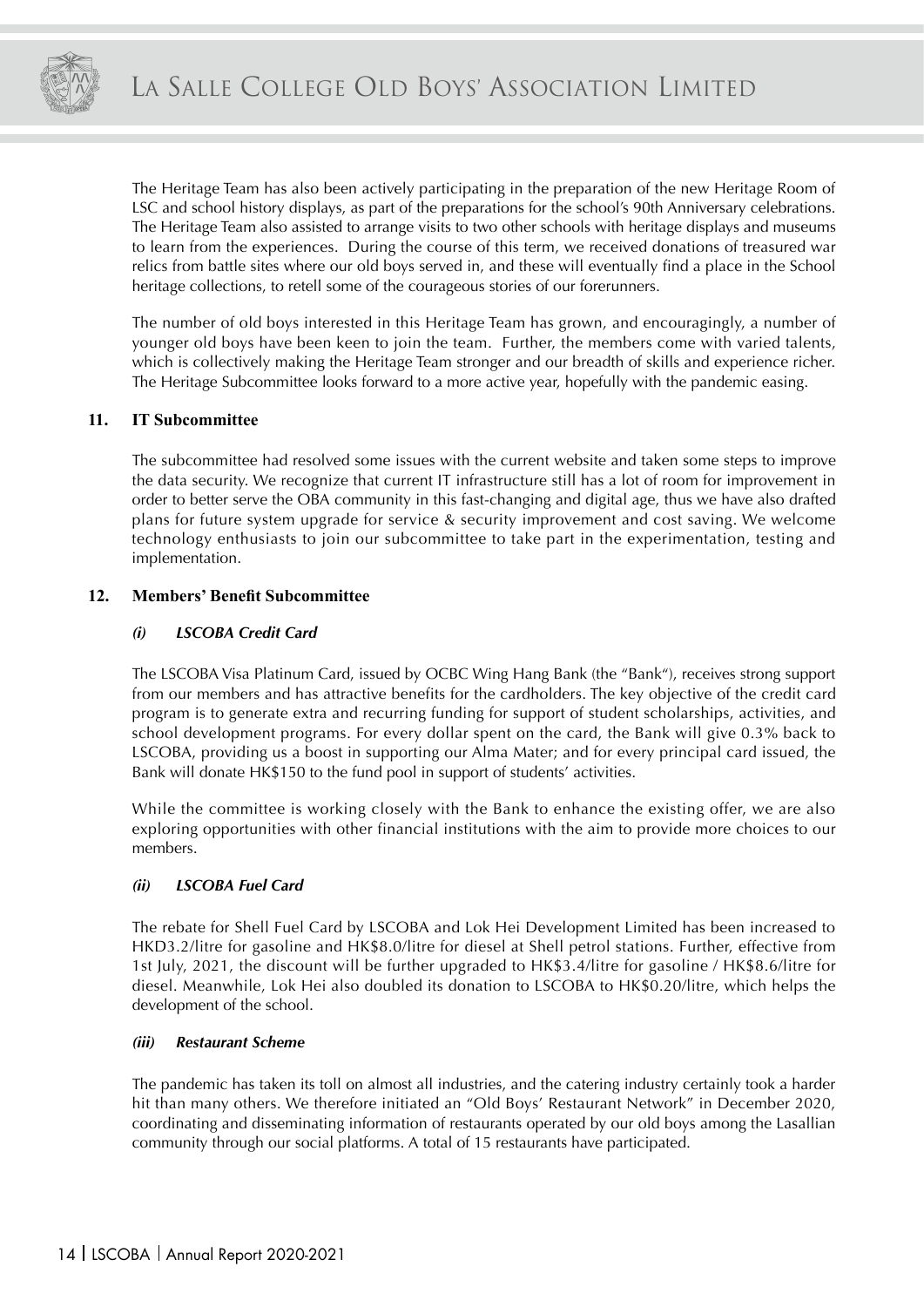

#### **13. PR Subcommittee**

With the aim to facilitate communications between LSCOBA, our members and also the Lasallian community, we have enhanced our PR strategies with more focus on digital channels. A new facebook page, namely, LSC4Life, was introduced in parallel with the original page which aims to share La Salle news. We also launched our eNewsletter, LSCOBA Express, which aims at providing a quick and overall update of what the LSCOBA has initiated recently to serve our members and the Lasallian community.

#### **14. Professional Networks**

Most of the offline gatherings for Professional Networks were not possible given this social distancing restriction. Nevertheless, several new networks were being set up, namly creative, engineering, education and IT.

Several Industries related Zoom "Inspirations" Talks were held to engage members:

- IT: Let's Talk Crypto Cryptocurrency 101 talk
- Creative: Why Ads? Sharing by Old Boys across generations in Ad industry
- Mental Health: My Healthy Life
- Engineering: Zoom Talk for Aspiring Engineers

Moreover, the Medical Network also produced surgical masks for all Old Boy doctors as an appreciation to their service and contributions to the society during this difficult time of pandemic.

#### **15. Recreation Subcommittee**

The Recreation Subcommittee aims to organize recreation activities for the old boys, such as the Annual Ball, the highly popular Spring Dinner and regular old boys' happy hour gatherings. However, due to the COVID-19 situation and various social distancing restrictions in Hong Kong, it was difficult to organize such events in the term. We hope that the situation will improve soon and look forward to organizing more social events for the old boys. However, we did succeed to discharge our liability from previous booking arrangements in order to safeguard our financial interest.

#### **16. Religious Subcommittee**

The Religious Subcommittee is a brand new LSCOBA subcommittee. Our mission is to help our old boys and also current students to regain or continue Catholic life. We have organized a few Religious activities after our formation. They are the Requiem Mass (28th Nov 2020) with Fr. Baptista SJ (LSC old boy) as our Celebrant; Online Caroling (24th Dec 2020); Zoom Prolife Minimovie sharing (9th Jan 2021) with Dr. Daniel Wong (LSC 99) as Executive Producer of the movie; and Online Easter Retreat (27th March 2021) with honorable speaker Deacon Alexander Kwok (ex LSC teacher). In the meantime, we have invited Fr. Xavier Wong (our ex LSC teacher) and Deacon John Lam (LSC old boy) to organize a Webinar on Lasallian Spirituality, will announce the details later.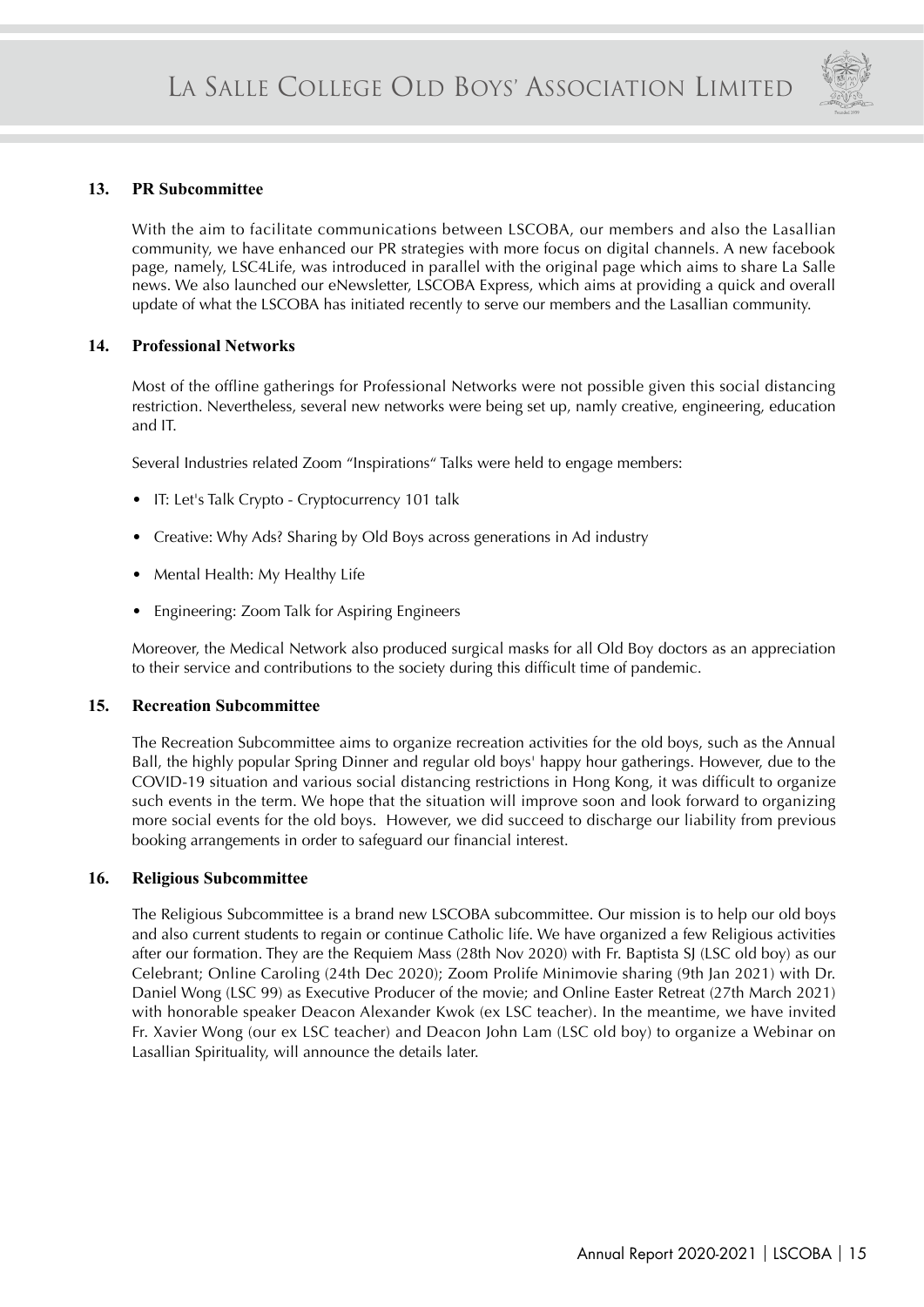

#### **17. Sports Subcommittee**

Sports events not only play an integral part in our Alma Mater's school life, but also form a convenient and important means for old boys to catch up with one another.

We wish to extend our sincere gratitude to all of you who have been wholeheartedly supporting our events.

During the COVID-19 pandemic, the Association had organized our first Off-campus Soccer Tournament in view of the closure of our football pitch, with 16 teams consisting of more than 200 old boys participating. This is truly encouraging to the organizing committee headed by Mr. Ryan Cheng (09), who all had devoted much time and effort in ensuring a smooth progress all along. Brother Thomas made a warm and remarkable ending to this Tournament by leading the finalists to sing our school song – "they will always sing this song."

The Association is also in the course of arranging two inter-school alumni friendly football matches against Jockey Club Ti-I College. We would like to thank Mr. Peter Cheung (81), Mr. Kingston Tong (99) and Mr. Ronald Yan (06) to step up and manage the respective teams formed by old boys of different ages.

In addition to the above, the Association will also organise various sports events in celebration of our Alma Mater's 90th anniversary next year. Please continue to show your support and enjoy every moment with fellow Lasallians.

Sports will bond us together with La Salle Spirit. Be calm and do your best, that's all La Salle request!

#### **18. Student Affairs Subcommittee**

Zoom Gathering for Form 6 Students "Overseas Study - Support from LSCOBA Overseas Chapters"

This is a new program for students who have planned to go overseas for university studies in 2021/2022. We lined up with 5 OBA overseas chapters - UK, Toronto, Vancouver, San Francisco and Southern California for an online meeting with the form 6 boys on 5 June (soon after the DSE exams ended). From the 20 student registrations received, almost all of them are targeting for the UK universities (Cambridge, Durham, King's College, Imperial, LSE, UCL etc) except one for Australia.

With the strong support from LSCOBA UK Chapter, 6 old boys located in London joined the meeting and shared with the students their study and living experiences in the UK. Followed by casual chat and questions from the students and parents, our gathering lasted for an hour and ended by midnight. We will try to accomodate students going to other locations by connecting them to the relevant OBA chapters as well. It's certainly a good start to connect more students to old boys abroad!

We would like to thank the old boys of the UK Chapter for their time and great effort - Dr Christopher Liu (77), President of UK Chapter, Eddie Chan (70), Francis Wan (03), Brian Chui (07), Alex Chan (13) and Allan Lee (18).

Due to the Covid-19 pandemic situation, the school could not hold student programs like career talks, High Court visit, Job Shadowing and company visits which we used to help organize. We have proposed a new program to the school - "Sports Related Careers for Student Athletes" and hope it can be held next school year.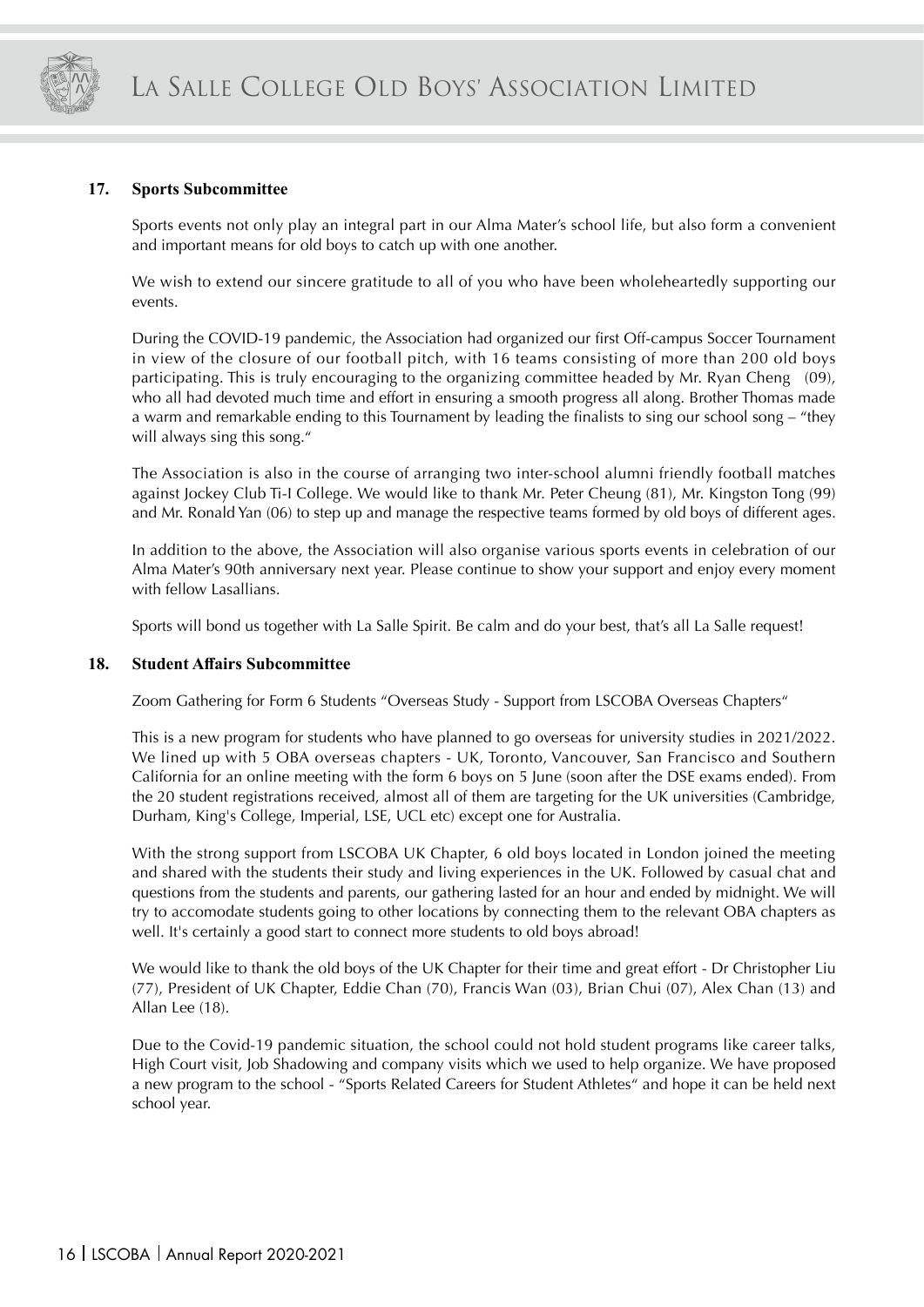

#### **19. Young Members Subcommittee**

The Young Members Subcommittee focuses on the welfare of old boys from the younger generation, including university students and recent graduates, who may be relatively inexperienced and therefore would benefit from the support and guidance from the more seasoned old boys.

Based on the feedback collected from old boys since our election campaign, we identified the three most concerning issues from the younger members:

- 1. From their perspective, traditional OBA events mainly target senior old boys and therefore they feel disengaged and distant from OBA. It is also observed that not many old boys graduating after 2010 are active in OBA activities.
- 2. Most agree, or at least perceive, that La Salle has a strong and extensive alumni network, yet little did it help the younger old boys in the past except sporadic connections outside of OBA.
- 3. Previous career-related events are highly exclusive to specific industries or professions, notable examples include Law and Medicine. While young La Salle boys and old boys receive support from these professional communities, some others who are in less popular sectors feel neglected and have a weak sense of belonging.

In response to the above issues identified, the Young Members Subcommittee started, or revived, two initiatives that hope to address the need of our younger old boys, namely University Chapters and Coordinators, and the LSCOBA Mentorship Program.

#### **University Chapters and Coordinators**

To establish closer ties among younger old boys and reinforce the sense of community, we began with gathering those who study at the same university.

#### *Mechanism*

- A coordinator of each year from each university will be appointed.
- Coordinators of different years from the same university will have a group with our subcommittee.
- Each coordinator will start a WhatsApp group for people of the same year from the same university.
- Casual gatherings can be organized from time to time.

#### *Remarks*

- Separating groups by year is necessary to sustain this mechanism as there are newcomers and new graduates every year.
- It is crucial to appoint the right people as coordinators as they take pivotal roles.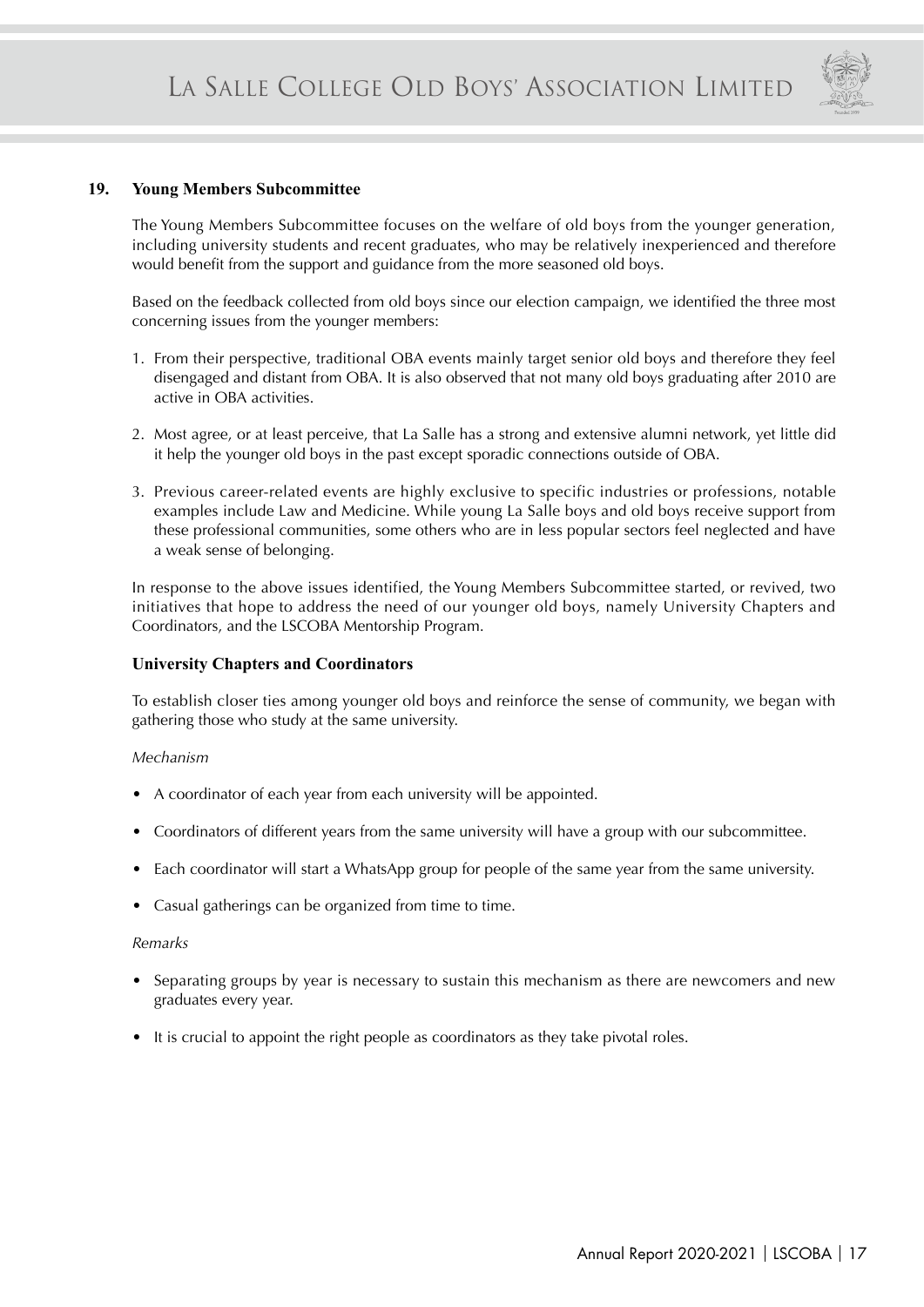

#### *Results*

- 25 coordinators recruited from class of 2014-2020, covering universities e.g. HKU, CUHK, HKUST, PolyU, CityU
- Each coordinator created a WhatsApp group for their University Chapter, which acts as a messenger from OBA to the younger old boys

#### **LSCOBA Mentorship Program**

To provide our young old boys with guidance and support towards their personal and career development, the Young Members Subcommittee is proudly introducing our brand new mentorship program. Mentors across all professions are welcomed, while we are inviting members from graduating class of 2013 or after to become our mentees.

To foster communications and deepen the mentor-mentee relationships, participants shall commit to meet with each other at least 3 times within 6 months in an online or offline format.

#### *Results*

- More than 200 old boys registered as either mentor or mentee
- More than 10 different sectors are covered, e.g. engineering, finance, legal, medical, education, public service, aviation etc.
- More than 100 mentor-mentee pairs are matched according to their preference in profession and interests, and a WhatsApp group was created for each pair to cater easier communication
- An online opening session was held successfully for mentors and mentees to understand the expectations and greet each other for the first time

#### **20. Overseas Network Group**

Although the pandemic has the effect of keeping people at a distance, our ties with many overseas chapters are closer than ever before. It is the job of the Overseas Network Group to keep in close contact with all our overseas chapters. We have been working closely with many overseas chapters since last October. We help liaise and organize various LSCOBA online activities throughout the year, including several webinars, Chinese New Year gathering with Brother Thomas and overseas studies talk for the current students of La Salle College.

We also help our Alma Mater to connect with many overseas chapters. We have made arrangements with Brother Thomas, Principal Tong, and members of the La Salle Foundation to provide articles to the North American Lasallians, a newsletter published by various chapters together in North America. Stay tuned for these articles; they will appear sooner than you think. Of course, we have and will supply articles written by LSCOBA committees and subcommittee members to them from time to time too. The online version of the said North American Lasallians can be found here:

#### https://www.lscoba.com/nanewsletter.php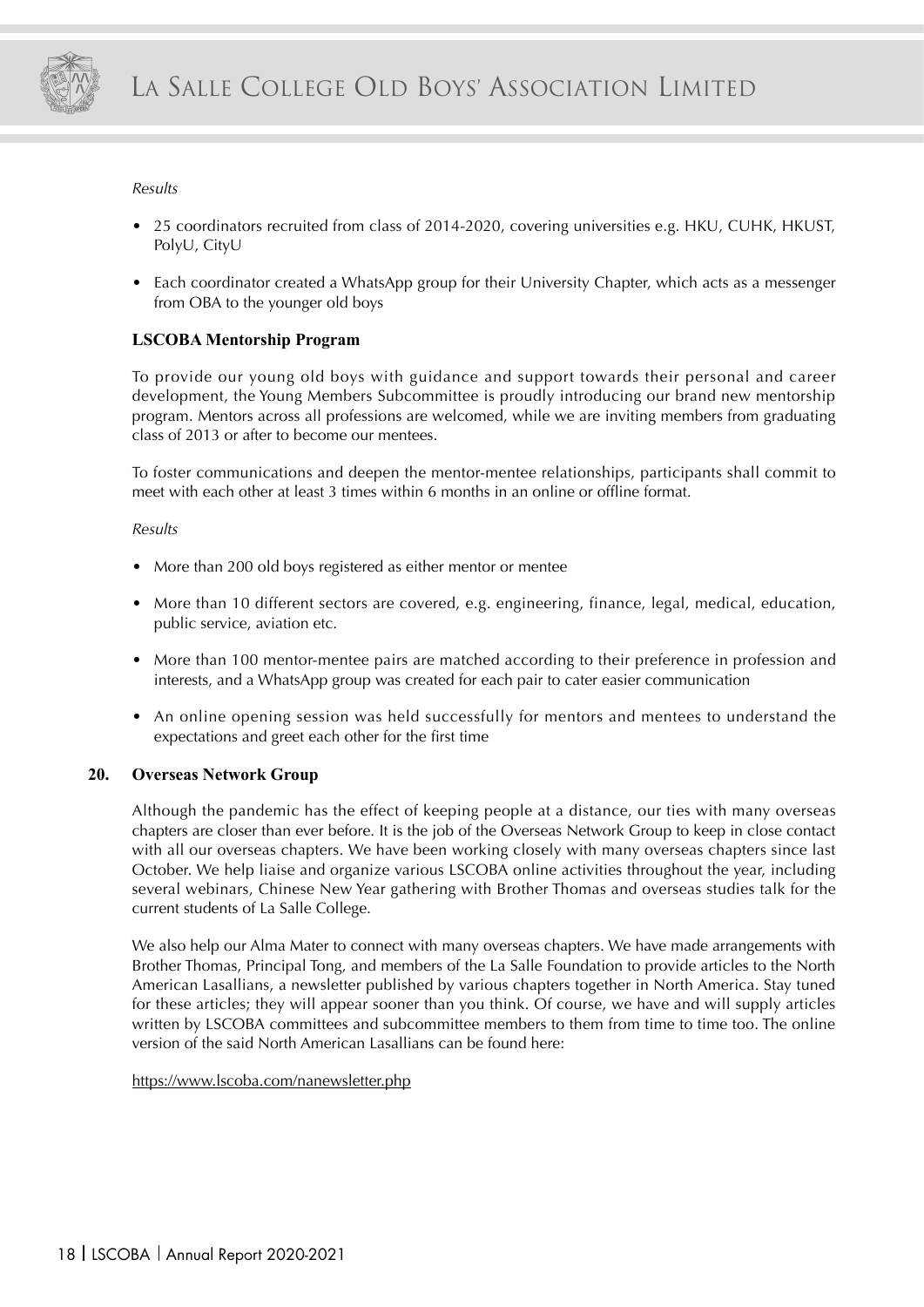

It will be our Alma Mater's 90th Anniversary in 2022. Our close ties with our overseas brethren will be essential in making the coming celebration a successful one. We are happy to advise that we now have nine overseas chapters. We are still working with many old boys in other places; the number of chapters will undoubtedly increase again soon.

If you are going to visit the following places (or somewhere nearby) and wish to connect with some old boys or require assistance for your kids planning to study there, please feel free to connect with the respective chapter for assistance, or you can contact us directly to make arrangements.

Our overseas chapters are based in the following locations:

- Edmonton, Canada
- London, UK
- New York / East Coast, USA
- San Francisco Bay Area, USA
- Shanghai, China
- **Singapore**
- Southern California, USA
- Toronto, Canada
- Vancouver, Canada

For contact information of our overseas chapters, please visit the official website of the Association (https://www.lscoba.com/).

#### **21. Music Board**

2020 was a tough year for music performances. Affected by the COVID pandemic, the Old Boys' Concert 2020 was not organized. Players' health and safety is always of our top consideration and it was the right decision to set a stop in the year.

Approaching the 90th Anniversary of La Salle College, it is our greatest pleasure to participate in the preparation and performance of LSC 90th Anniversary Concert in 2022. To show our tribute to our alma mater, the Old Boys' Concert 2021 will be merged into the 90A Concert. We are excited to make this event happening!

Nonetheless, we are exploring new elements outside of concert-type events. For instance, we are organizing a Songwriting Competition for the old boys. We will also launch a crowdfunding campaign for the sales of La Salle Music Score Folder.

We thank for the support from the Brothers, teachers, students, families and friends. We will continue to contribute to the Lasallian music development.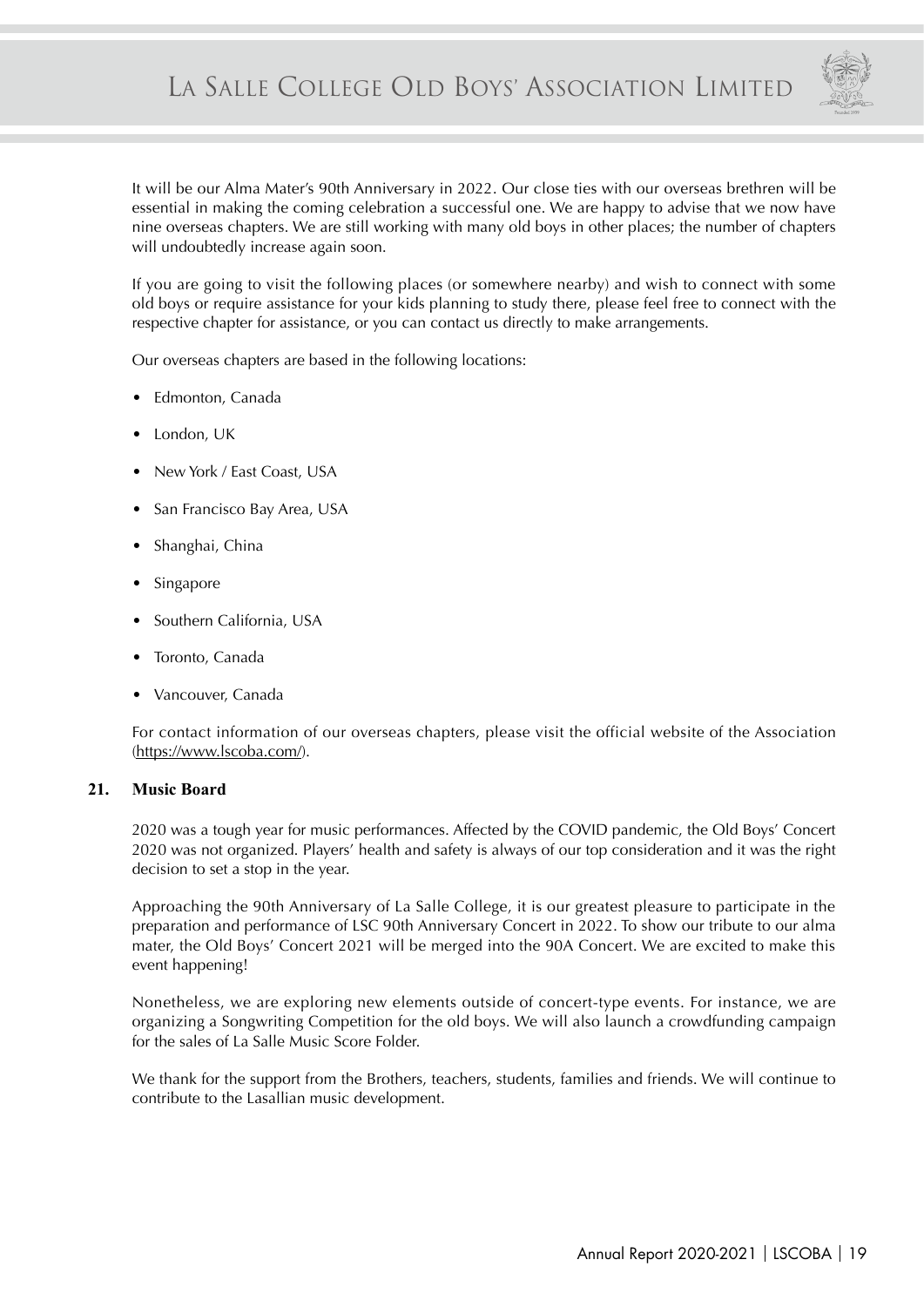

#### **22. Community Service Subcommittee**

Given social distancing restrictions, no volunteer activities were held in 2020-21 by LSCOBA. We invited two distinguished Old Boy NGO leaders: Dr. Joseph Lee and Mr. Brian Cheng to conduct a sharing with our fellow old boys to reinforce the spirit of community services.

#### **23. Constitution Review**

The Association conducted an overall review of its constitution (i.e. the Memorandum and Articles of Association) and the election process.

#### **(1) Amendments to align with the Companies Ordinance**

The Association is a company incorporated under the Companies Ordinance (the "Ordinance"). As such, the constitution of the Association is very much based on the Ordinance.

However, the Ordinance has seen various changes over the years. For instance, the concept of "Memorandum of Association" was abolished. Further, due to the rewrite of the Ordinance in 2014, some cross references to the Ordinance have become obsolete as section numbers of the Ordinance have changed. The Committee therefore proposed amendments to align OBA's constitution to the current Ordinance.

For details of the proposed amendments, please refer to resolutions 4(a) and 4(b) of the notice of the annual general meeting.

#### **(2) Amendment to streamline the nomination and election process**

Under the current Article 43, nominations for positions in the committee may be received by the returning officer not less than two clear days before the annual general meeting.

Meanwhile, a member is entitled to appoint a proxy by submitting a proxy form not less than 48 hours before the time of the annual general meeting.

As such, if a member intends to vote by appointing a proxy, he might have little choice but to send out his proxy form before the nomination deadline (and hence before a full list of candidates is available to him). A nomination made shortly before the nomination deadline might distort this decision-making process.

The Committee therefore proposed amendments to streamline the nomination and election process by bringing forward the nomination deadline, in order to allow reasonable time for voters to appoint their proxy with a full list of candidates in front of them. Nomination periods shall not be less than 14 days.

The proposed amendment would not affect the nomination process for the forthcoming 2021 annual general meeting. The new nomination arrangement, if approved, will only take effect from the 2022 annual general meeting.

Further details of the proposed amendment can be found in resolution 4(c) of the notice of annual general meeting.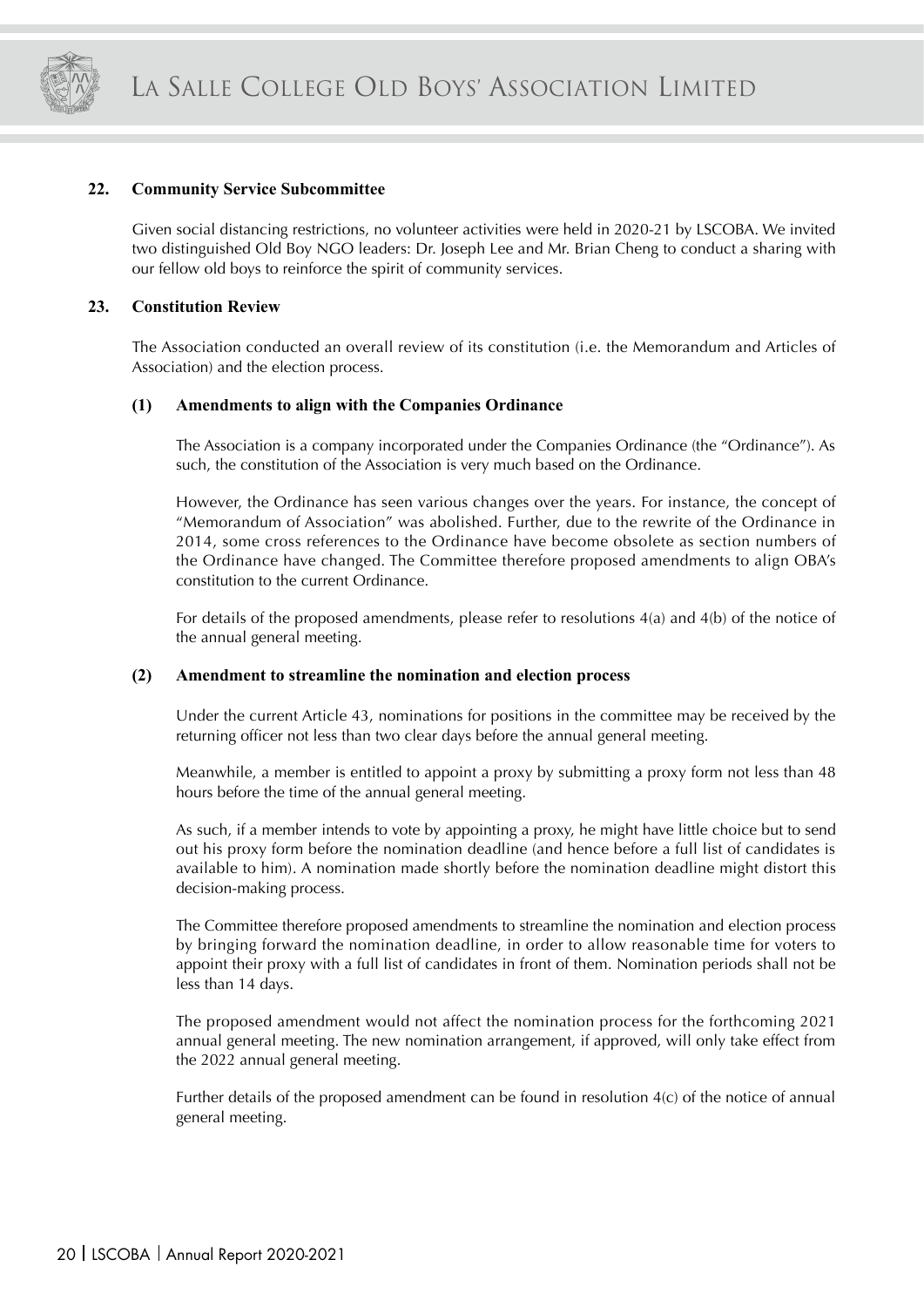

# **Statistics**

The total number of registered members was 8,794 as of 31 March 2021. The composition and geographical distribution are as follows:—



### **Members distribution by Graduation Year\***

Graduation year identified from database: 7,069 members

Unknown: 1,725 members

Graduation year in Form 5 if the member was under the Hong Kong Certificate of Education Examination system, or in Form 6 if under the New Senior Secondary structure.

# **Members Geographical Distribution outside Hong Kong**



Country of Residence identified from database: 6,085 members (Hong Kong: 5,654 members)

Unknown: 2,709 members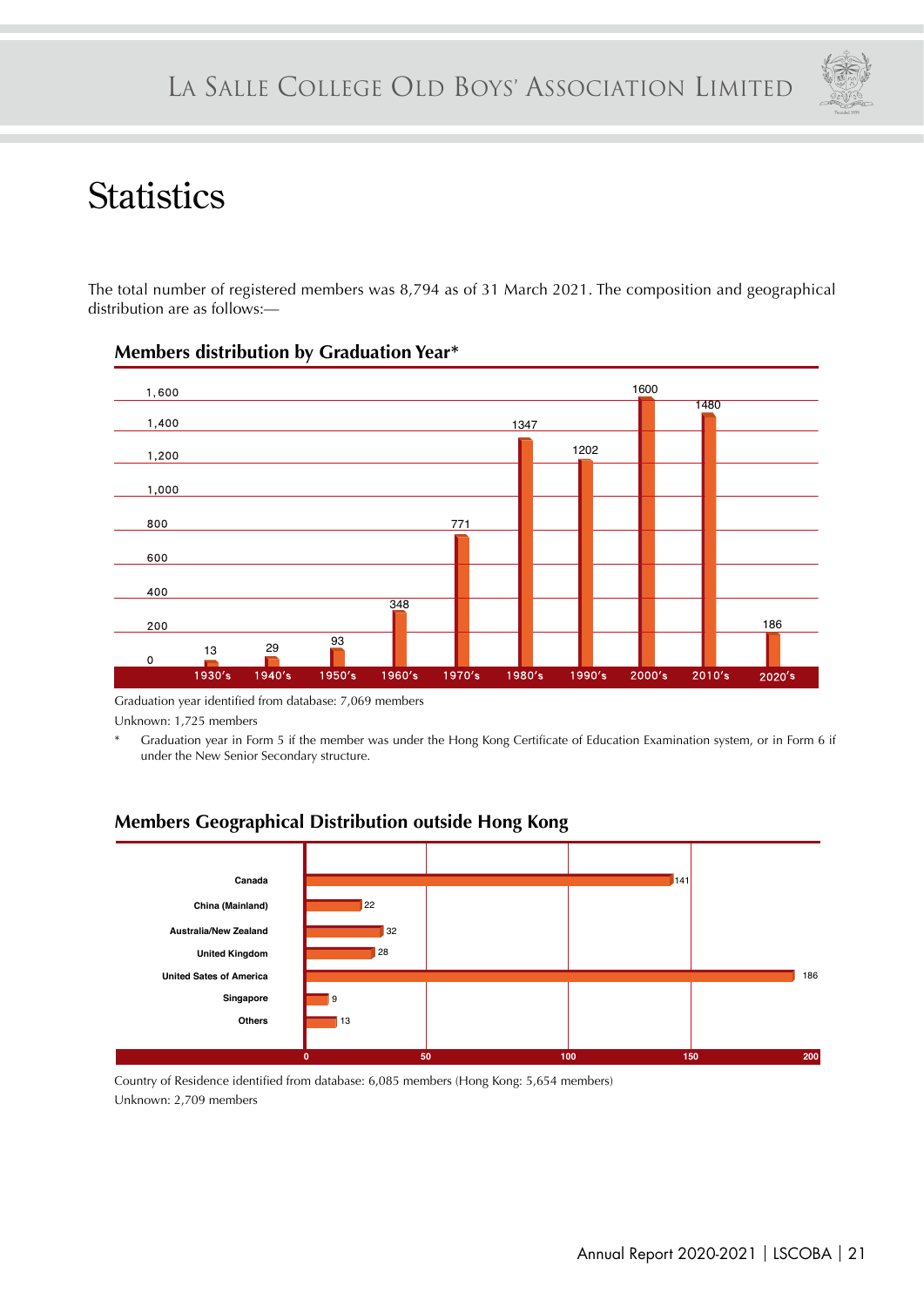

# Past Presidents of LSCOBA

| 1939-1941 | Mr. Louis ALLAYE CHAN                         |
|-----------|-----------------------------------------------|
| 1941      | Mr. Peter Hans Amandus ULRICH                 |
| 1946-1949 | Mr. Ferdinand Maria CASTRO                    |
| 1949-1952 | Mr. KAM Kwong Yee                             |
| 1952-1654 | Mr. VAN Kwok Shing                            |
| 1954-1957 | Mr. Hilton CHEONG-LEEN, CBE, IP               |
| 1957-1960 | The Hon. Arnaldo de Oliveria SALES, GBM, JP   |
| 1960-1962 | Dr. CHAN Pui Kai                              |
| 1962-1964 | Dr. PUN Chung Chik                            |
| 1964-1965 | Mr. Policarpo E. ANTONIO                      |
| 1965-1968 | Mr. Maximo Anthony CHENG                      |
| 1968-1971 | Mr. Michael CHAN Sui Hin, JP                  |
| 1971-1974 | Dr. Peter TANG Hin Yu                         |
| 1974-1976 | Mr. Peter TSANG Ting Po                       |
| 1976-1979 | Dr. Lawrence CHAN Siu Hung                    |
| 1979-1980 | Mr. Michael SZE Cho Cheung, GBS, CBE, ISO, JP |
| 1980-1981 | Mr. Paul KING Wen Pau                         |
| 1981-1982 | Mr. Frank CHEUNG Chi Yuen                     |
| 1982-1984 | Mr. Nicholas NG Wing Fui, GBS, CBE, JP        |
| 1984-1986 | Mr. Dennis CHOW Koon Hung                     |
| 1986-1988 | Mr. Alex WONG Po Hang                         |
| 1988-1989 | Mr. Sam CHEN Tong Sang                        |
| 1989-1991 | Dr. Bell TSE Sing Sang                        |
| 1991-1993 | Dr. Lester Garson HUANG, SBS, JP              |
| 1993-1994 | Mr. Colin NGAN Siu Lun                        |
| 1994-1997 | Dr. Joseph LEE Chung Tak, GBS, OStJ, JP       |
| 1997-1999 | Dr. David MONG Tak Yeung                      |
| 1999-2001 | Mr. William TONG Wai Lun, SBS, MH, JP         |
| 2001-2003 | Mr. William YAN                               |
| 2003-2004 | Dr. Robert YUEN Kar Ngai                      |
| 2004-2007 | Dr. Bernard KONG Ming Hei                     |
| 2007-2010 | Mr. Charles CHAN Kit Ying                     |
| 2010-2012 | Mr. Robin Mark Garvey HUANG                   |
| 2012-2014 | Mr. Willie WONG Chak Yin                      |
| 2014-2016 | Mr. Leonard CHU Wing Fei                      |
| 2016-2018 | Mr. Roger LEE Shiu Fung                       |
| 2018-2020 | Mr. Herman BO Ho Man                          |

Prior to 29 July 1978, the Association was known as La Salle Old Boys' Association.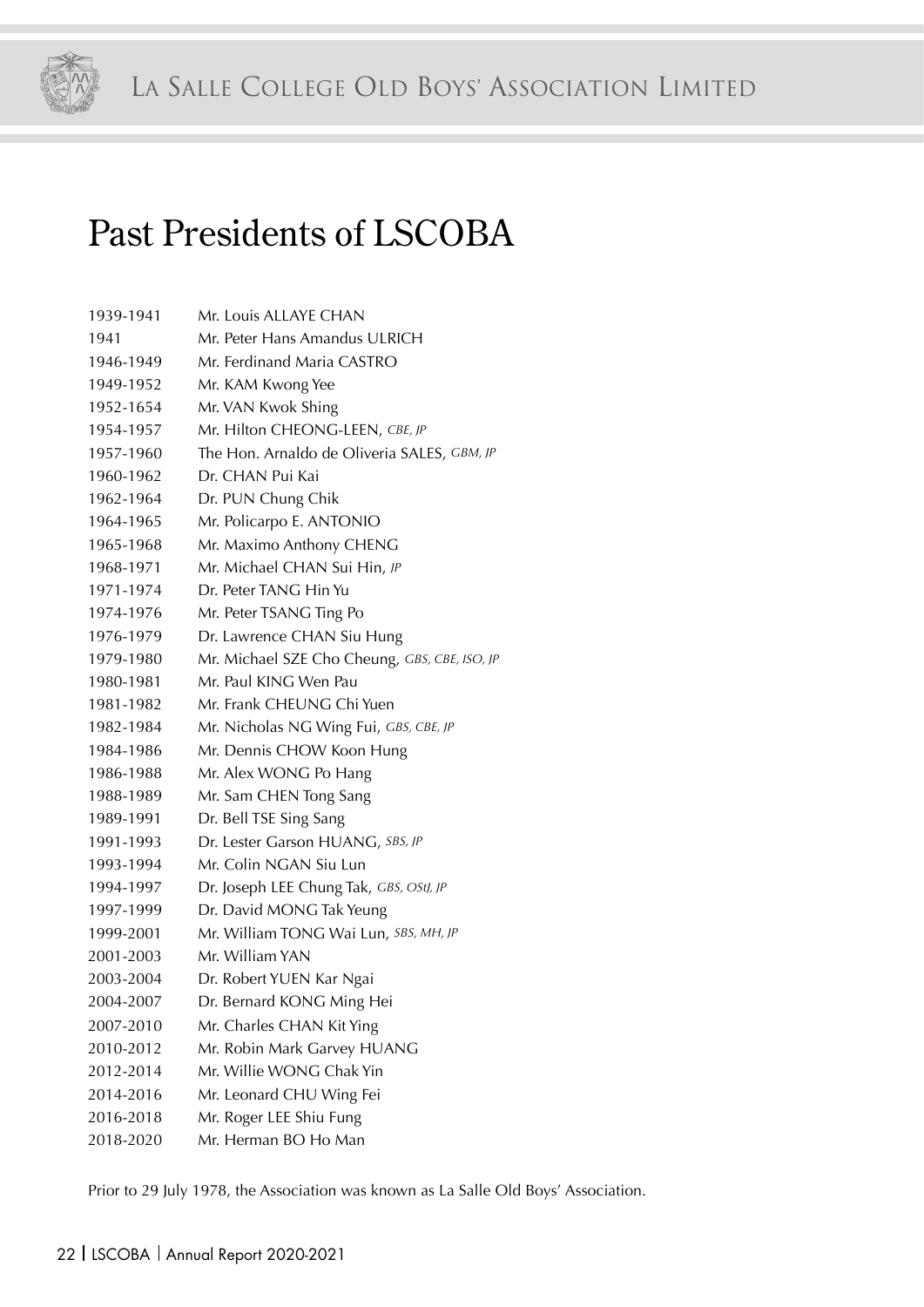# LA SALLE COLLEGE OLD BOYS' ASSOCIATION LIMITED (incorporated in Hong Kong and limited by guarantee) DIRECTORS' REPORT AND FINANCIAL STATEMENTS FOR THE YEAR ENDED 31 MARCH 2021

### **DIRECTORS' REPORT**

The Directors submit their report together with the audited financial statements for the year ended 31 March 2021.

### **PRINCIPAL ACTIVITIES**

The principal activities of La Salle College Old Boys' Association Limited (the "Association") as per the Association's Memorandum of Association are, inter alia, to foster and promote close relationships and better understanding among the past and present students of La Salle College in and outside Hong Kong, to maintain, promote and cultivate friendship among the members of the Association, and in its connection, to promote and hold all kinds of sports or pastimes, to grant scholarships and prizes, and to give or contribute towards, prizes, medals, and awards, and to promote, give or support dinners, balls, concerts and other entertainments.

### **BUSINESS REVIEW**

The Association falls within the reporting exemption for the year and is exempted from preparation of a business review in this report.

### **DIRECTORS**

The Directors during the year and up to the date of this report were:—

| LAU Kam Tak Kent Samuel       | (President, appointed on 16 October 2020)              |
|-------------------------------|--------------------------------------------------------|
| CHAN Kwan Yeung Arnold        | (Vice-President, appointed on 16 October 2020)         |
| CHAN Yik Kan                  | (Honorary Secretary)                                   |
| <b>LAM Sheung Heng</b>        | (Honorary Treasurer, appointed on 16 October 2020)     |
| BO Ho Man Herman              | (Immediate Past President)                             |
| <b>SHUM Chi Kwong Stanley</b> | (Committee Member)                                     |
| CHAU Chi Kin Jimmy            | (Committee Member, appointed on 16 October 2020)       |
| CHEUNG Ming Wai Walter        | (Committee Member, appointed on 16 October 2020)       |
| CHU Kwok Ngai Corum           | (Committee Member, appointed on 16 October 2020)       |
| <b>FONG Kwok Chung</b>        | (Committee Member, appointed on 16 October 2020)       |
| LEE Cheuk Wing Christopher    | (Committee Member, appointed on 16 October 2020)       |
| LEE Kai Cheung                | (Committee Member, appointed on 16 October 2020)       |
| LEUNG Kai Hong Kanne          | (Committee Member, appointed on 16 October 2020)       |
| LIU Yuk Wing Paul             | (Committee Member, appointed on 16 October 2020)       |
| <b>TSANG Fan Chun</b>         | (Committee Member, appointed on 16 October 2020)       |
| WONG Ka Yung                  | (Committee Member, appointed on 16 October 2020)       |
| <b>YU Chun Ming</b>           | (Committee Member, appointed on 16 October 2020)       |
| CHOW Chun Hin Eric            | (Vice-President, retired on 16 October 2020)           |
| LUI Chi Wang                  | (Honorary Treasurer, retired on 16 October 2020)       |
| LEE Shiu Fung Roger           | (Immediate Past President, retired on 16 October 2020) |
| LEUNG Wai Kit                 | (Committee Member, retired on 16 October 2020)         |
| SHUM Chi Yuen                 | (Committee Member, retired on 16 October 2020)         |
| SUN Yat Ming Ray              | (Committee Member, retired on 16 October 2020)         |
| FUNG Tai Hang Thomas          | (Committee Member, retired on 16 October 2020)         |
| <b>MAK Kwok Kwan Terence</b>  | (Committee Member, retired on 16 October 2020)         |
| SO Chun Ying                  | (Committee Member, retired on 16 October 2020)         |
|                               |                                                        |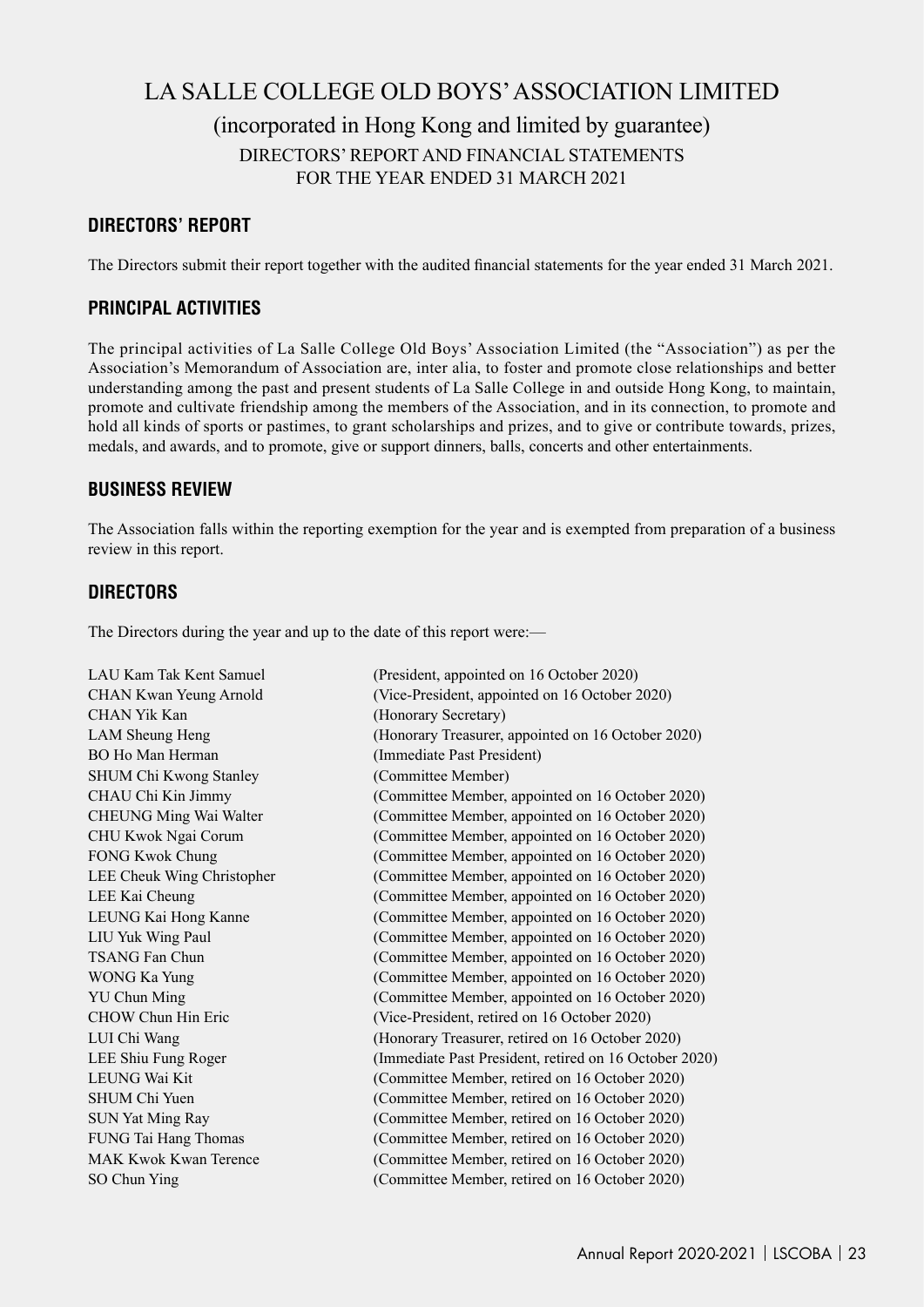

# **DIRECTORS' REPORT (CONTINUED)**

| <b>CHAN</b> Cheuk Hang |  |
|------------------------|--|
| LAM Ho Yin             |  |
| MA Siu Hang Dickson    |  |
| LEE Chun Wah Ryan      |  |
| WONG Chun Hin          |  |

Committee Member, retired on 16 October 2020) Committee Member, retired on 16 October 2020) Committee Member, retired on 16 October 2020) Committee Member, retired on 16 October 2020) Committee Member, retired on 16 October 2020)

# **DIRECTORS' MATERIAL INTERESTS IN TRANSACTIONS, ARRANGEMENTS AND CONTRACTS THAT ARE SIGNIFICANT IN RELATION TO THE ASSOCIATION'S BUSINESS**

Except for those as disclosed in note 23 to the financial statements, no other transactions, arrangements and contracts of significance in relation to the Association's business to which the Association was a party and in which a director of the Association had a material interest, whether directly or indirectly, subsisted at the end of the year or at any time during the year.

### **MANAGEMENT CONTRACTS**

No contracts concerning the management and administration of the whole or any substantial part of the business of the Association were entered into or existed during the year.

### **PERMITTED INDEMNITY PROVISIONS**

At no time during the financial year and up to the date of this Directors' Report, there was or is, any permitted indemnity provision being in force for the benefit of any of the directors of the Association.

#### **AUDITOR**

The financial statements have been audited by CW CPA, Certified Public Accountants, who retire and, being eligible, offer themselves for re-appointment.

#### **BANKERS**

The Association's bankers are The Hongkong and Shanghai Banking Corporation Limited, OCBC Wing Hang Bank Limited and Bank of China (Hong Kong) Limited.

On behalf of the board

**LAU Kam Tak Kent Samuel** *President*

24 | LSCOBA | Annual Report 2020-2021 HONG KONG, 3 July 2021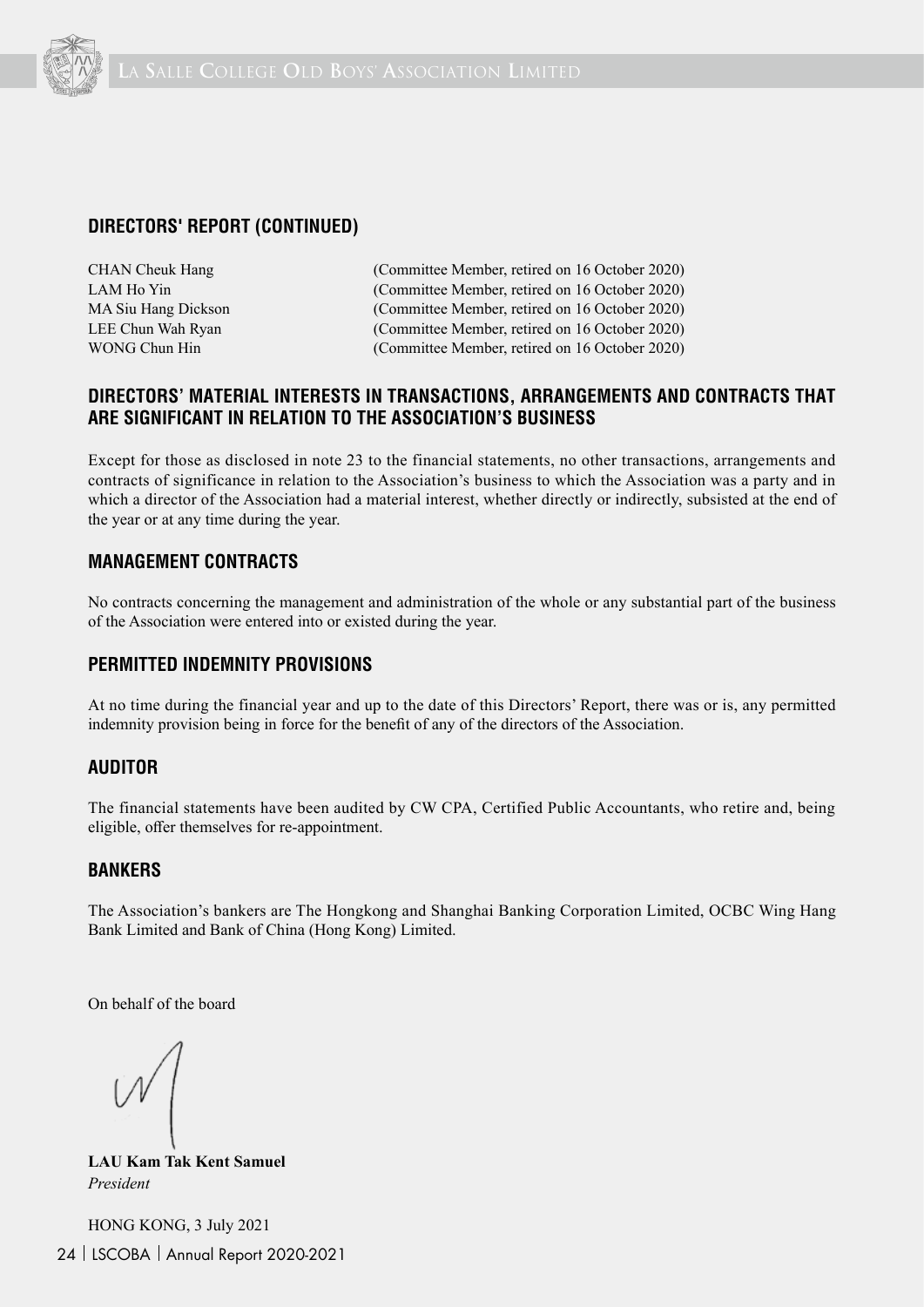# STATEMENT OF PROFIT OR LOSS AND OTHER COMPREHENSIVE INCOME

FOR THE YEAR ENDED 31 MARCH 2021

|                                                                                                  | <b>Notes</b> | 2021<br>HK\$   | 2020<br>$H K$ \$ |
|--------------------------------------------------------------------------------------------------|--------------|----------------|------------------|
|                                                                                                  |              |                |                  |
| <b>INCOME</b>                                                                                    |              |                |                  |
| Dividend income                                                                                  | 7            | 3,375          | 295,222          |
| Donation income                                                                                  | 8            | 68,400         | 50,000           |
| Income from sales of souvenirs and history books<br>Income from various functions and activities | 6<br>5       | 209,135        | 111,340          |
| Interest income                                                                                  |              | 70,400         | 438,897<br>1,124 |
| LSCOBA credit card - monthly donation from card holders                                          | 21(a)        | 1,150<br>8,250 | 13,650           |
| LSCOBA credit card – rebates and referral fee received                                           | 21(a)        | 40,401         | 52,068           |
| Membership application fees                                                                      | 9            | 226,000        | 62,750           |
| Rebates received from oil card                                                                   |              | 10,560         | 15,276           |
| Sundry income                                                                                    |              |                | 2,550            |
|                                                                                                  |              |                |                  |
|                                                                                                  |              | 637,671        | 1,042,877        |
| <b>EXPENDITURE</b>                                                                               |              |                |                  |
| <b>Annual General Meeting</b>                                                                    |              | 442,301        | 167,027          |
| <b>Bank</b> charges                                                                              |              | 3,610          | 8,611            |
| Business registration fee and filing fee                                                         |              |                | 355              |
| Credit Card & Membership Promotion                                                               |              | 9,500          |                  |
| Donations and sponsorships                                                                       | 10           | 486,800        | 213,140          |
| Expenses for sales of souvenirs and history books                                                | 6            | 148,857        | 53,525           |
| Expenses for various functions and activities                                                    | 5            | 61,671         | 414,717          |
| Legal fee                                                                                        |              |                | 40,000           |
| Insurance expenses                                                                               |              | 36,030         | 16,150           |
| Postage and delivery charges                                                                     |              | 2,667          | 985              |
| Printing and stationery                                                                          |              | 1,886          | 3,098            |
| Administrator costs and student helpers' fees                                                    | 11           | 243,200        | 165,967          |
| Telephone and fax line charges                                                                   |              | 5,841          | 6,696            |
| Website hosting expenses                                                                         |              | 24,648         | 21,000           |
| Sundry expenses                                                                                  |              | 7,372          | 12,176           |
|                                                                                                  |              | 1,474,383      | 1,123,447        |
| Deficit for the year                                                                             |              | (836,712)      | (80, 570)        |
| Other comprehensive surplus / (deficit) for the year                                             |              |                |                  |
| Fair value gain / (loss) on financial assets at fair                                             |              |                |                  |
| value through other comprehensive income                                                         | 20           | 123,354        | (1,503,415)      |
| Total comprehensive deficit for the year                                                         |              | (713, 358)     | (1,583,985)      |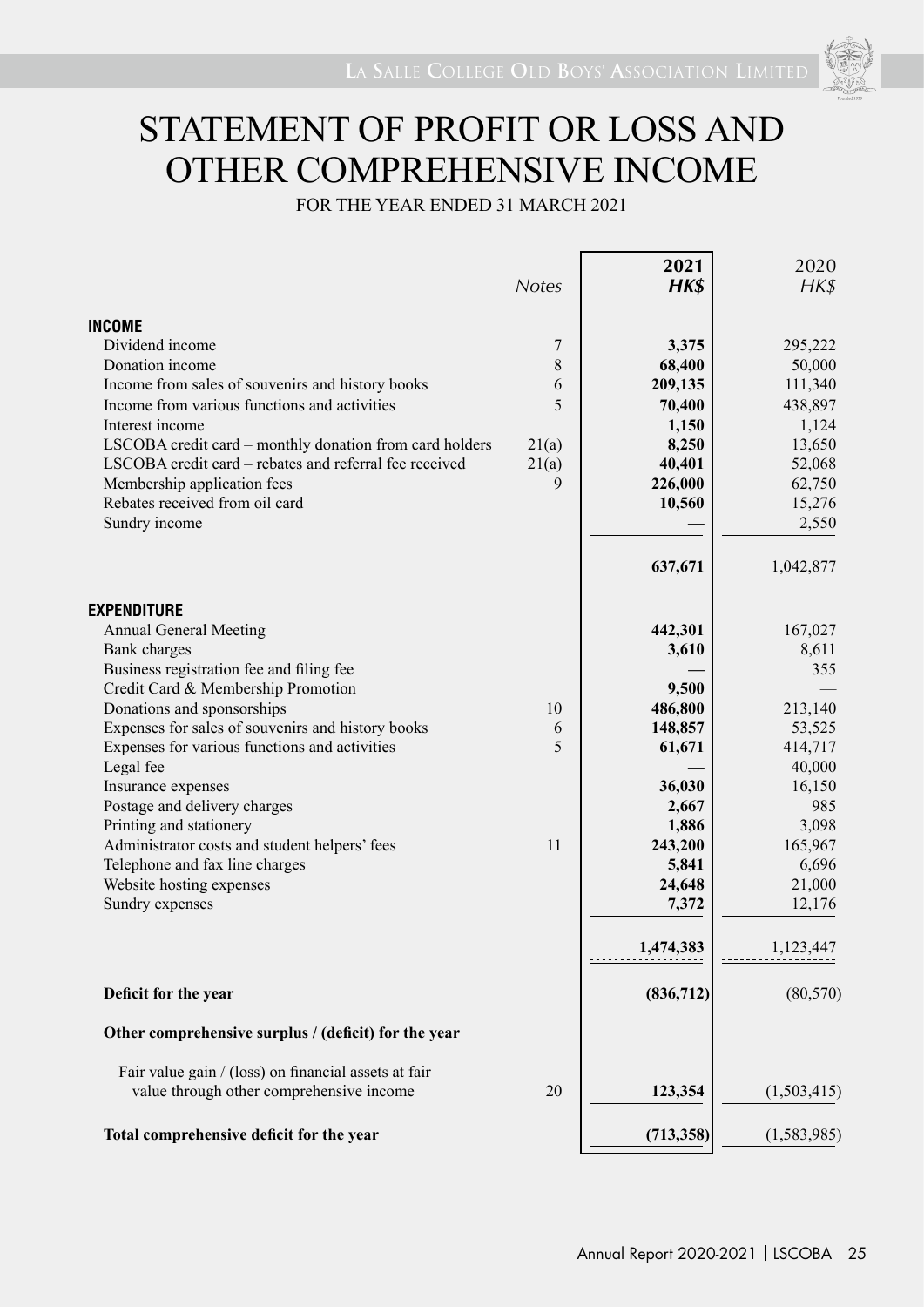

# STATEMENT OF FINANCIAL POSITION

AS AT 31 MARCH 2021

|                                        | <b>Notes</b> | 2021<br>HK\$ | 2020<br>$H K$ \$ |
|----------------------------------------|--------------|--------------|------------------|
| <b>ASSETS</b>                          |              |              |                  |
| <b>Non-current assets</b>              |              |              |                  |
| Intangible asset                       | 14           |              |                  |
| Equipment, fixtures and furniture      | 15           |              |                  |
| Financial assets at fair value through |              |              |                  |
| other comprehensive income             | 20(a)        | 2,780,301    | 2,679,990        |
|                                        |              | 2,780,301    | 2,679,990        |
| <b>Current assets</b>                  |              |              |                  |
| Financial assets at fair value through |              |              |                  |
| other comprehensive income             | 20(b)        | 776,639      | 753,596          |
| Inventories                            | 16           | 342,929      | 433,193          |
| Other receivables                      | 17           | 265,100      | 268,590          |
| Cash and cash equivalents              | 18           | 1,406,824    | 2,409,111        |
|                                        |              | 2,791,492    | 3,864,490        |
| <b>Total assets</b>                    |              | 5,571,793    | 6,544,480        |
| <b>EQUITY</b>                          |              |              |                  |
| Accumulated funds                      |              | 2,620,511    | 3,302,502        |
| Investment revaluation reserves        |              | 385,646      | 285,335          |
| Credit card reserves                   | 21           | 395,475      | 558,924          |
| Heritage reserves                      | 21           | 50,000       | 50,000           |
| Music board reserves                   | 21           | 326,955      | 326,955          |
| PRC education reserves                 | 21           | 53,180       | 53,180           |
| Sports reserves                        | 21           | 522,559      | 513,831          |
| LSC 80th Anniversary reserves          | 21           | 776,639      | 753,596          |
| <b>Total equity</b>                    |              | 5,130,965    | 5,844,323        |
| <b>LIABILITIES</b>                     |              |              |                  |
| <b>Current liabilities</b>             |              |              |                  |
| Other payables                         | 19           | 440,828      | 700,157          |
| <b>Total equity and liabilities</b>    |              | 5,571,793    | 6,544,480        |

**LAU Kam Tak Kent Samuel LAM Sheung Heng** *President Honorary Treasurer*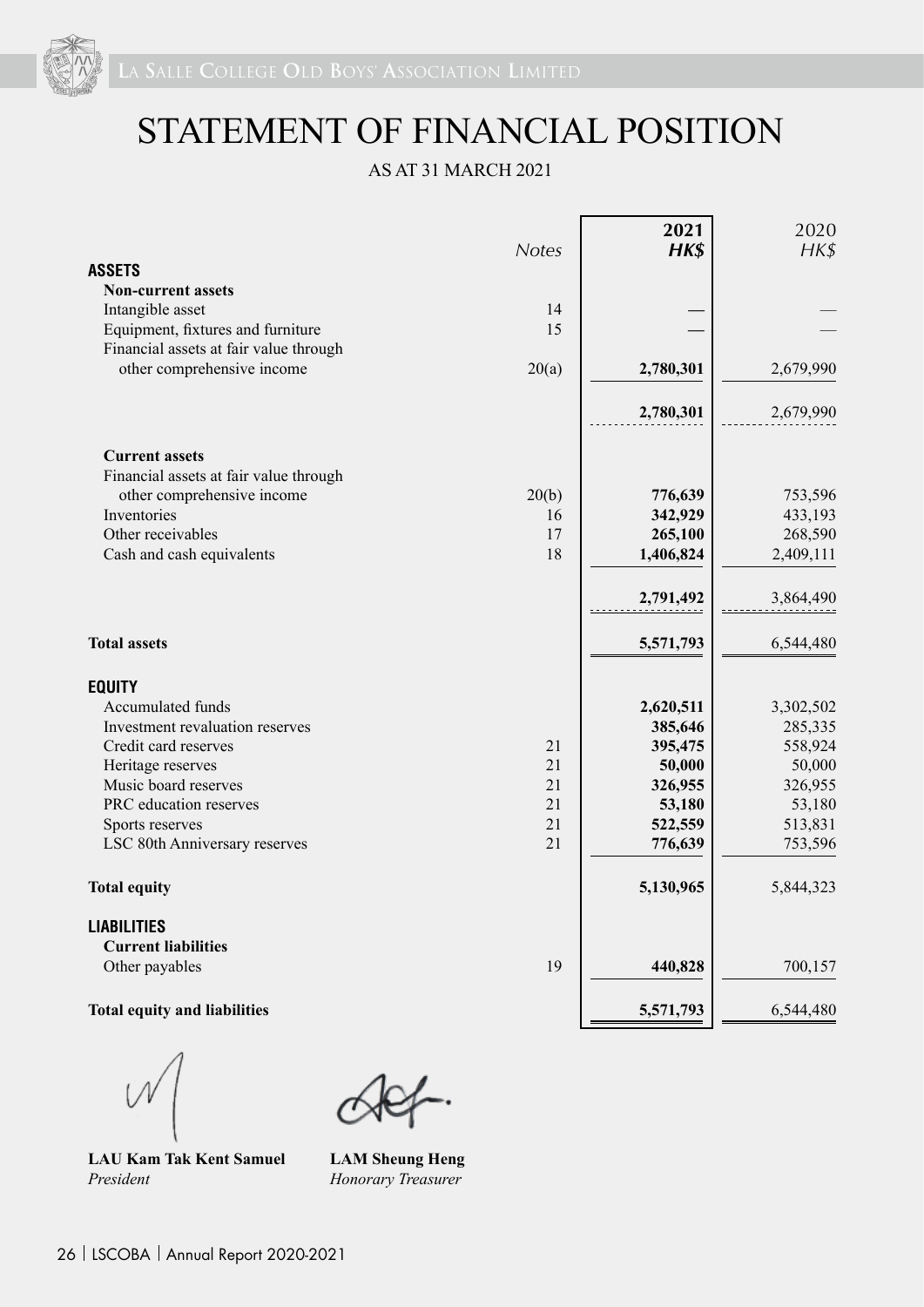# STATEMENT OF CHANGES IN EQUITY

FOR THE YEAR ENDED 31 MARCH 2021

|                                                                                             |                       | Investment  |             |          | Music    | PRC       |               | LSC 80th            |              |
|---------------------------------------------------------------------------------------------|-----------------------|-------------|-------------|----------|----------|-----------|---------------|---------------------|--------------|
|                                                                                             | Accumulated           | revaluation | Credit card | Heritage | board    | education | <b>Sports</b> | Anniversary         |              |
|                                                                                             | funds                 | reserves    | reserves    | reserves | reserves | reserves  | reserves      | reserves            | <b>Total</b> |
|                                                                                             | HK\$                  | HK\$        | HK\$        | HK\$     | HK\$     | HK\$      | HK\$          | HK\$                | HK\$         |
| At 1 April 2019                                                                             | 3,550,277             | 1,453,547   | 493,206     | 50,000   | 311,645  | 53,180    | 493,031       | 1,023,422           | 7,428,308    |
| Total comprehensive surplus / (deficit) :-<br>- Deficit for the year                        | 570)<br>(80,          |             |             |          |          |           |               |                     | (80,570)     |
| Fair value loss on financial assets at fair value<br>through other comprehensive income     |                       | (1,503,415) |             |          |          |           |               |                     | (1,503,415)  |
| Transfer from LSC 80th Anniversary reserves<br>Transfer of scrip dividend of donated shares | (65,377)              | 335,203     |             |          |          |           |               | (335,203)<br>65,377 |              |
| Transfer to Credit card reserves                                                            | 718)<br>(65,          |             | 65,718      |          |          |           |               |                     |              |
| Transfer to Sports reserves                                                                 | ,800)<br>(20,         |             |             |          |          |           | 20,800        |                     |              |
| Transfer to Music board reserves                                                            | 310)<br>(15,          |             |             |          | 15,310   |           |               |                     |              |
| At 31 March 2020                                                                            | 502<br>3,302,         | 285,335     | 558,924     | 50,000   | 326,955  | 53,180    | 513,831       | 753,596             | 5,844,323    |
| At 1 April 2020                                                                             | 3,302,502             | 285,335     | 558,924     | 50,000   | 326,955  | 53,180    | 513,831       | 753,596             | 5,844,323    |
| Total comprehensive surplus / (deficit) :-<br>- Deficit for the year                        | 712)<br>(836,         |             |             |          |          |           |               |                     | (836, 712)   |
| Fair value gain on financial assets at fair value<br>through other comprehensive income     |                       | 123,354     |             |          |          |           |               |                     | 123,354      |
| Transfer from LSC 80th Anniversary reserves                                                 |                       | (23,043)    |             |          |          |           |               | 23,043              |              |
| Donation to support student scholarships,<br>school development programmes                  |                       |             |             |          |          |           |               |                     |              |
| and student related activities                                                              | 202,600               |             | (202, 600)  |          |          |           |               |                     |              |
| Transfer to Credit card reserves                                                            | (39, 151)             |             | 39,151      |          |          |           |               |                     |              |
| Transfer to Sports reserves                                                                 | 728)<br>$\circled{s}$ |             |             |          |          |           | 8,728         |                     |              |
| At 31 March 2021                                                                            | 2,620,511             | 385,646     | 395,475     | 50,000   | 326,955  | 53,180    | 522,559       | 776,639             | 5,130,965    |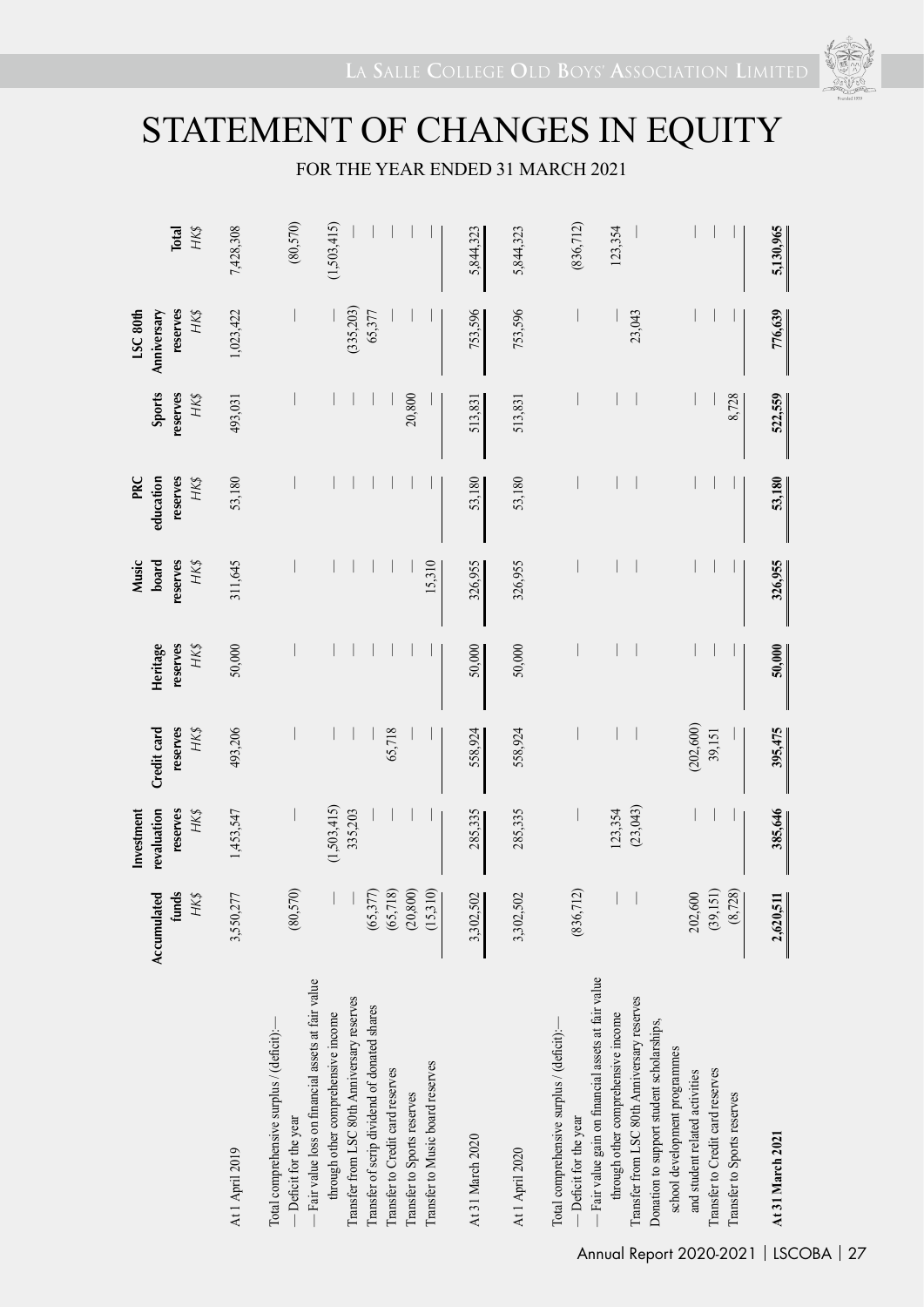

# STATEMENT OF CASH FLOWS

FOR THE YEAR ENDED 31 MARCH 2021

|                                                                               | 2021<br>HK\$ | 2020<br>$H K$ \$ |
|-------------------------------------------------------------------------------|--------------|------------------|
| <b>Cash flows from operating activities</b>                                   |              |                  |
| Deficit for the year                                                          | (836,712)    | (80, 570)        |
| Adjustments for:-                                                             |              |                  |
| Dividend income                                                               | (3,375)      | (295, 222)       |
| Interest income                                                               | (1,150)      | (1, 124)         |
| Operating deficit before working capital changes                              | (841, 237)   | (376, 916)       |
| <b>Changes in working capital</b>                                             |              |                  |
| - (Increase) / Decrease in other receivables                                  | 3,490        | (248,760)        |
| - Decrease / (Increase) in inventories                                        | 90,264       | 9,857            |
| - Increase / (Decrease) in other payables                                     | (259, 329)   | 194,426          |
| <b>Cash used in operations</b>                                                | (1,006,812)  | (421, 393)       |
| Interest received                                                             | 1,150        | 1,124            |
| Net cash used in operating activities                                         | (1,005,662)  | (420, 269)       |
| <b>Cash flows from investing activities</b>                                   |              |                  |
| Dividend received                                                             | 3,375        | 96,624           |
| Net cash generated from investing activities                                  | 3,375        | 96,624           |
| Net decrease in cash and cash equivalents                                     | (1,002,287)  | (323, 645)       |
| Cash and cash equivalents at the beginning of the financial year              | 2,409,111    | 2,732,756        |
| Cash and cash equivalents at the end of the financial year                    | 1,406,824    | 2,409,111        |
| Analysis of the balances of cash and cash equivalents<br><b>Bank</b> balances | 1,406,824    | 2,409,111        |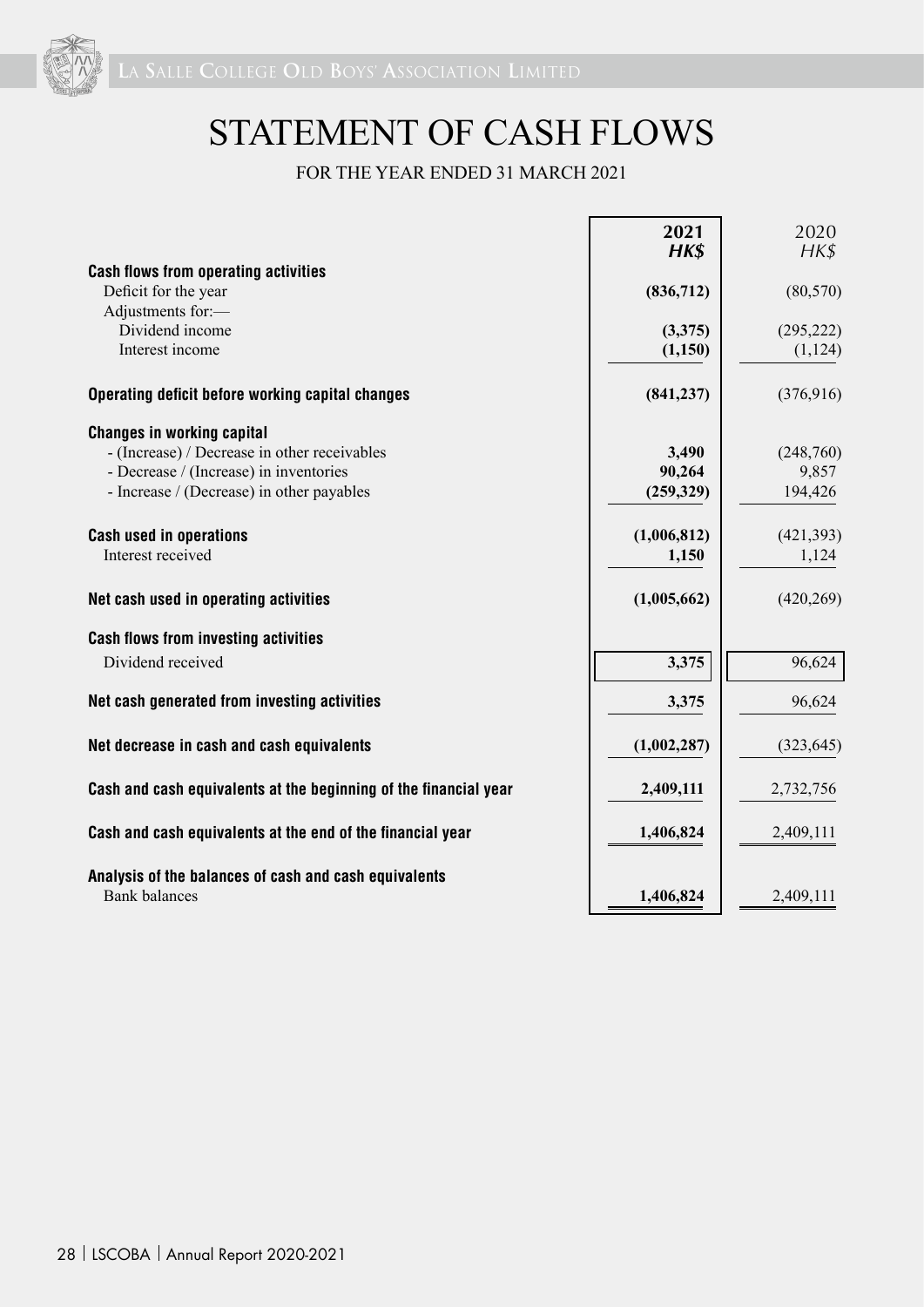# **1. STATUS OF THE ASSOCIATION**

La Salle College Old Boys' Association Limited (the "Association") is a Association limited by guarantee with no share capital, incorporated in Hong Kong. The address of its registered office is c/o La Salle College, 18 La Salle Road, Kowloon, Hong Kong.

Every member of the Association undertakes to contribute to the assets of the Association in the event of its being wound up while he is a member, or within one year afterwards, for payment of the debts and liabilities of the Association contracted before he ceases to be a member, and the costs, charges and expenses of winding up, and for the adjustment of the rights of the contributors among themselves, such amount as may be required, save, not exceeding \$10.

The Association is engaged in fostering and promoting close relationship and better understanding among the past and present students of La Salle College in and outside Hong Kong, as well as to support La Salle College through event participation and granting of scholarships and prizes.

The financial statements are presented in Hong Kong dollars, which is also the functional currency of the Association.

### **2. PRINCIPAL ACCOUNTING POLICIES**

#### **2.1 Basis of preparation of the financial statements**

The financial statements have been prepared in accordance with all applicable Hong Kong Financial Reporting Standards ("HKFRSs") issued by the Hong Kong Institute of Certified Public Accountants ("the HKICPA") and the requirement of Hong Kong Companies Ordinance.

The measurement basis used in the preparation of the financial statements is historical cost, except for the financial instruments which are stated at fair value.

The preparation of financial statements in conformity with HKFRSs requires the use of certain critical accounting estimates. It also requires management to exercise its judgment in the process of applying the Association's accounting policies. There is no area involving a higher degree of judgement or complexity, or area where assumptions and estimates are significant to the financial statements.

#### *(a) New and amended standards adopted by the Association*

In the current year, the Association had applied for the first time, a number of new standards, amendments, and interpretations ("new HKFRSs") issued by the HKICPA, which are relevant to and effective for the Association's financial statements for the annual period beginning on 1 April 2020. The adoption of these new HKFRSs had no material effect on the results of operation and financial position for the current or prior accounting period which have been prepared and presented.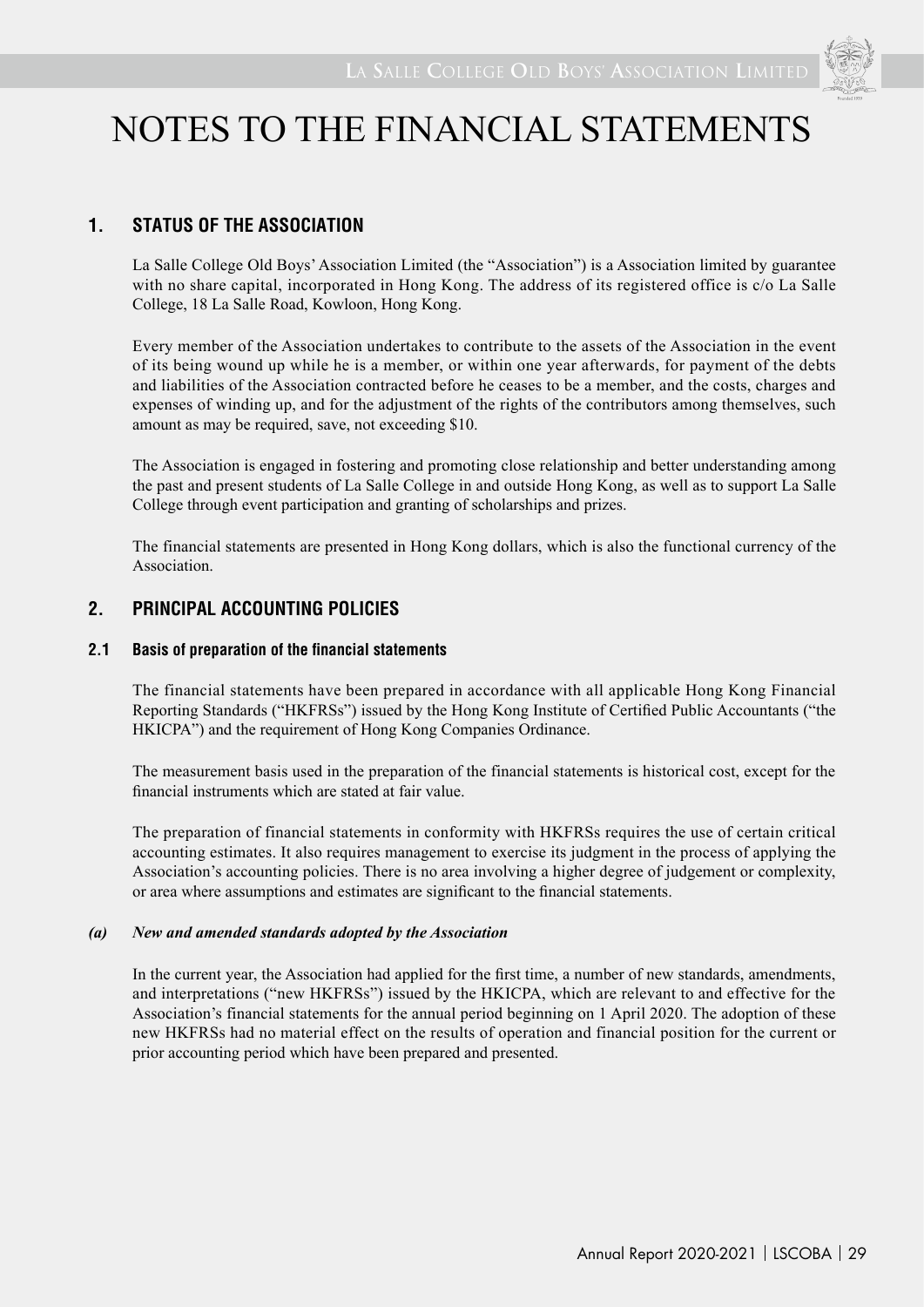

# **2. PRINCIPAL ACCOUNTING POLICIES (continued)**

#### **2.1 Basis of preparation of the financial statements (continued)**

*(b) Standards, amendments and interpretations to existing standards that are relevant to the Association but not yet effective and have not been early adopted by the Association*

Up to the date of this report, a number of new standards, amendments to standards and interpretations are not yet effective for the year ended 31 March 2021, and have not been early adopted in preparing these financial statements. None of these will have material effect on the financial statements of the Association.

#### **2.2 Revenue recognition**

Turnover is recognised when it is probable that the economic benefits will flow to the Association and when the revenue can be measured reliably, on the following bases:

- (a) Donations, membership application fee and income from functions and activities are recognised on a timeapportioned basis over the period to which they relate.
- (b) Dividend income received from listed investment is recognised when the right to receive payment is established.
- (c) Interest income from bank deposits is accrued on a time-apportioned basis on the principal outstanding and at the rate applicable.
- (d) Income from sales of inventories and history books is recognised at a point in time when the buyers obtain control over the goods.

#### **2.3 Intangible asset**

#### *Website*

The web site expense is stated at costs less amortization and any identified impairment losses. The costs are amortized over their estimated economic life or over a period of 3 years, whichever is the shorter.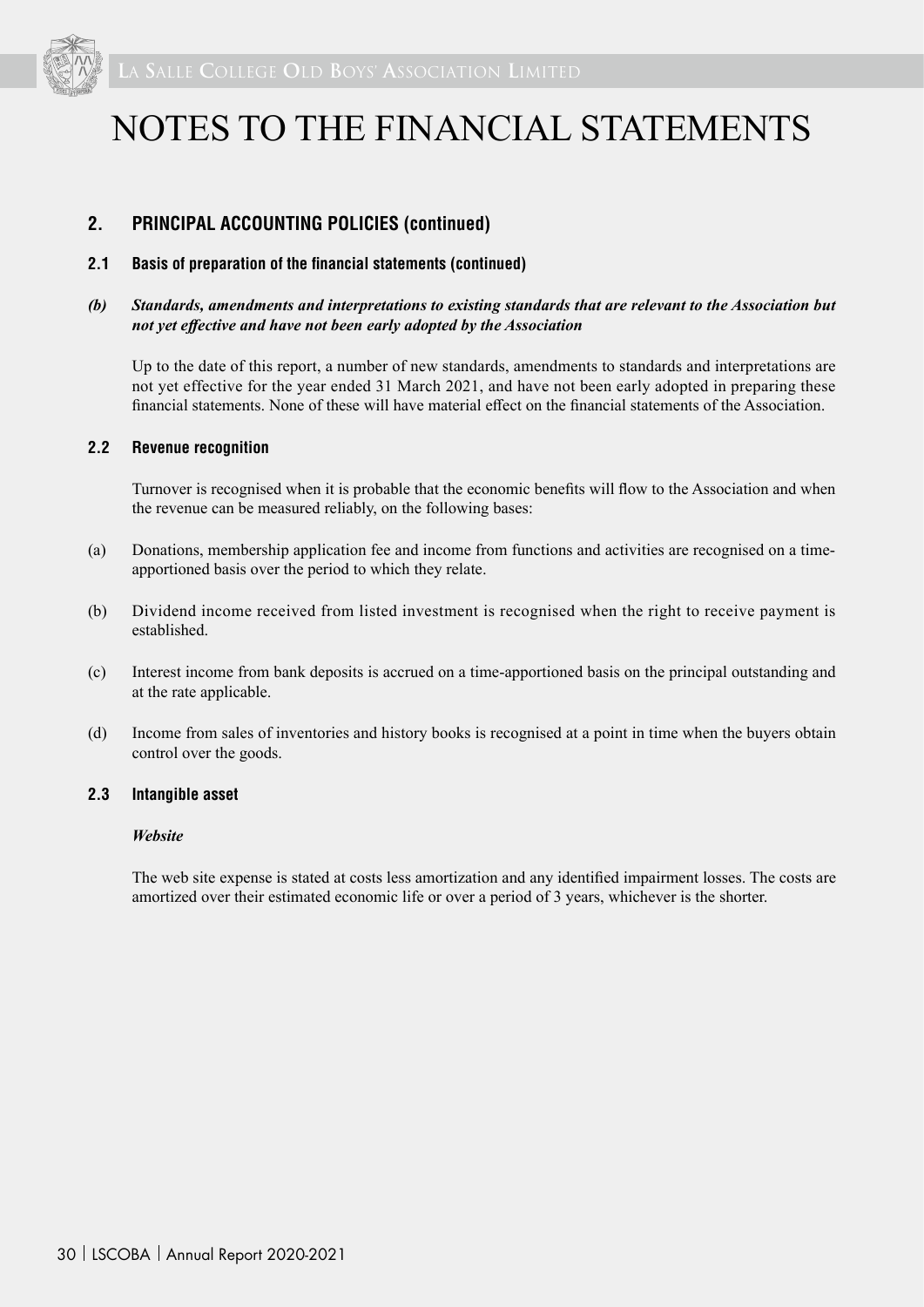

# **2. PRINCIPAL ACCOUNTING POLICIES (continued)**

### **2.4 Equipment, fixtures and furniture**

Equipment, fixtures and furniture are stated at historical cost less depreciation and impairment losses. Historical cost includes expenditure that is directly attributable to the acquisition of the items.

Subsequent costs are included in the carrying amount or recognised as a separate asset, as appropriate, only when it is probable that future economic benefits associated with the item will flow to the Association and the cost of the item can be measured reliably. All other repairs and maintenance are expensed in the income and expenditure during the financial period in which they are incurred.

Depreciation of equipment, fixtures and furniture is calculated using the straight-line method to allocate cost to their residual values over their estimated useful lives, as follows:—

| Office equipment      | 20% |
|-----------------------|-----|
| Computer and software | 30% |
| Fixture and furniture | 20% |

The assets' residual values and useful lives are reviewed annually, and adjusted if appropriate, at the end of the reporting period.

An asset's carrying amount is written down immediately to its recoverable amount if the asset's carrying amount is greater than its estimated recoverable amount.

The gain or loss on disposal of equipment, fixtures and furniture is the difference between the net sales proceeds and the carrying amount of the relevant asset, and is recognised in the income and expenditure.

#### **2.5 Investments and other financial assets**

#### *(i) Classification*

The Association classifies its financial assets in the following measurement categories:

- those to be measured subsequently at fair value (either through other comprehensive income (OCI) or through profit or loss), and
- those to be measured at amortized cost.

The classification depends on the entity's business model for managing the financial assets and the contractual terms of the cash flows.

For assets measured at fair value, gains and losses will either be recorded in profit or loss or OCI. For investments in equity instruments that are not held for trading, this will depend on whether the Association has made an irrevocable election at the time of initial recognition to account for the equity investment at fair value through other comprehensive income (FVOCI).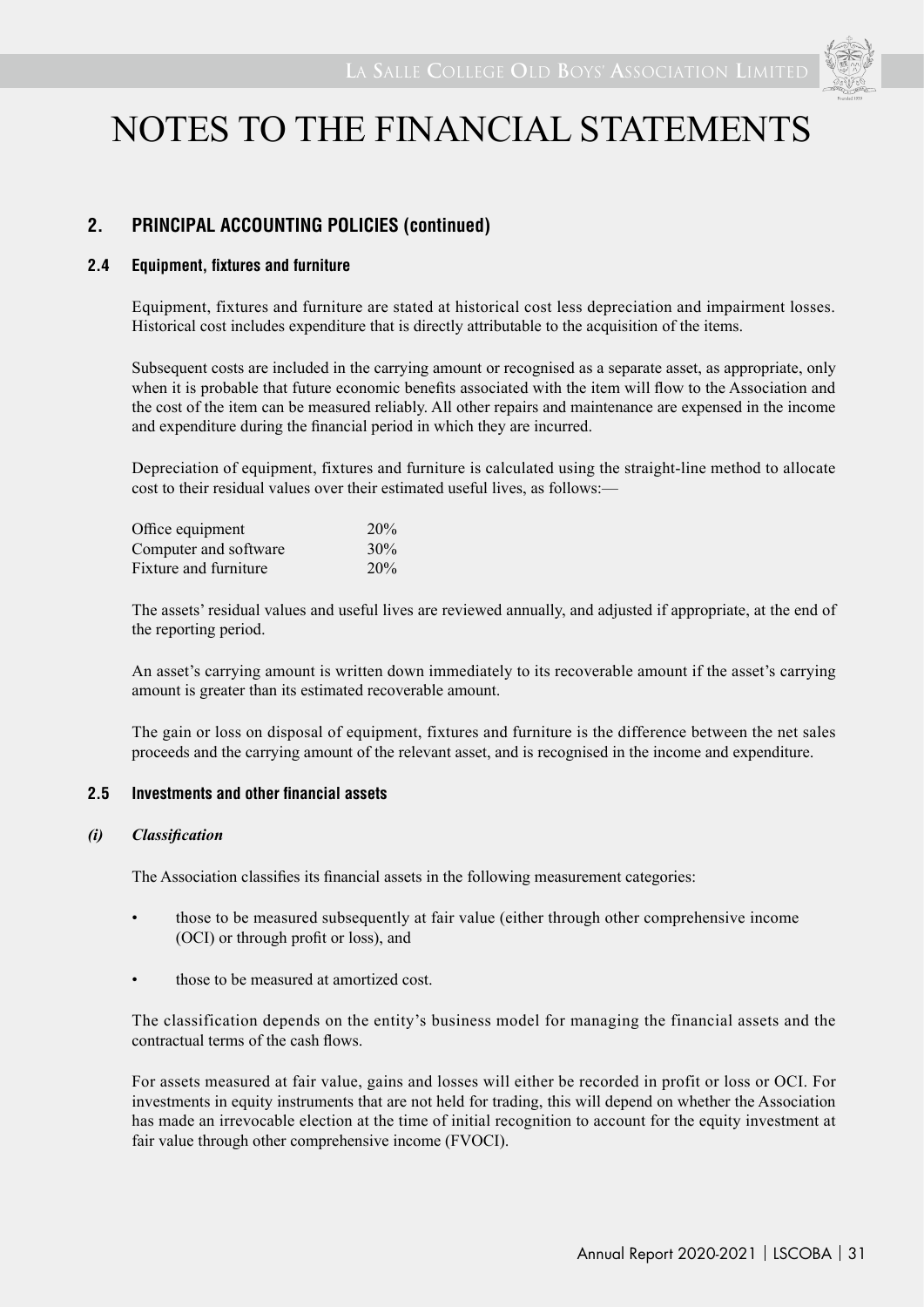

# **2. PRINCIPAL ACCOUNTING POLICIES (continued)**

#### **2.5 Investments and other financial assets (continued)**

#### *(ii) Recognition and derecognition*

Regular way purchases and sales of financial assets are recognized on trade-date, the date on which the Association commits to purchase or sell the asset. Financial assets are derecognised when the rights to receive cash flows from the financial assets have expired or have been transferred and the Association has transferred substantially all the risks and rewards of ownership.

#### *(iii) Measurement*

At initial recognition, the Association measures a financial asset at its fair value plus, in the case of a financial asset not at fair value through profit or loss (FVPL), transaction costs that are directly attributable to the acquisition of the financial asset. Transaction costs of financial assets carried at FVPL are expensed in profit or loss.

Financial assets with embedded derivatives are considered in their entirety when determining whether their cash flows are solely payment of principal and interest.

#### *Equity instruments*

The Association subsequently measures all equity investments at fair value. The Association elected to present in OCI for the fair value changes of its equity investments which previously classified as availablefor-sale investments. These investments are not held for trading and recognizing fluctuation in these investments fair value in profit or loss would not be consistent with the Association's strategy of holding these investments.

Changes in the fair value of financial assets at FVPL are recognized in other gains / (losses) in the statement of profit or loss as applicable.

#### **2.6 Financial instruments**

Financial assets and financial liabilities are recognized in the statements of financial position when the Association becomes a party to the contractual provisions of the instrument. Financial assets and financial liabilities within the scope of HKFRS 9 are initially measured at fair value and transaction costs that are directly attributable to the acquisition or issue of financial assets and financial liabilities are added to or deducted from the fair value of the financial assets or financial liabilities, as appropriate, on initial recognition.

The Association's financial assets, including other receivables and cash and cash equivalents, are subsequently measured at amortized cost using the effective interest method, less identified impairment charges (see note 2.8) as the assets are held within a business model whose objective is to hold assets in order to collect contractual cash flows and the contractual terms of the financial assets give rise on specific dates to cash flows that are solely payments of principal and interest on the principal account outstanding.

Financial liabilities include other payables. All financial liabilities are subsequently measured at amortized cost using the effective interest method.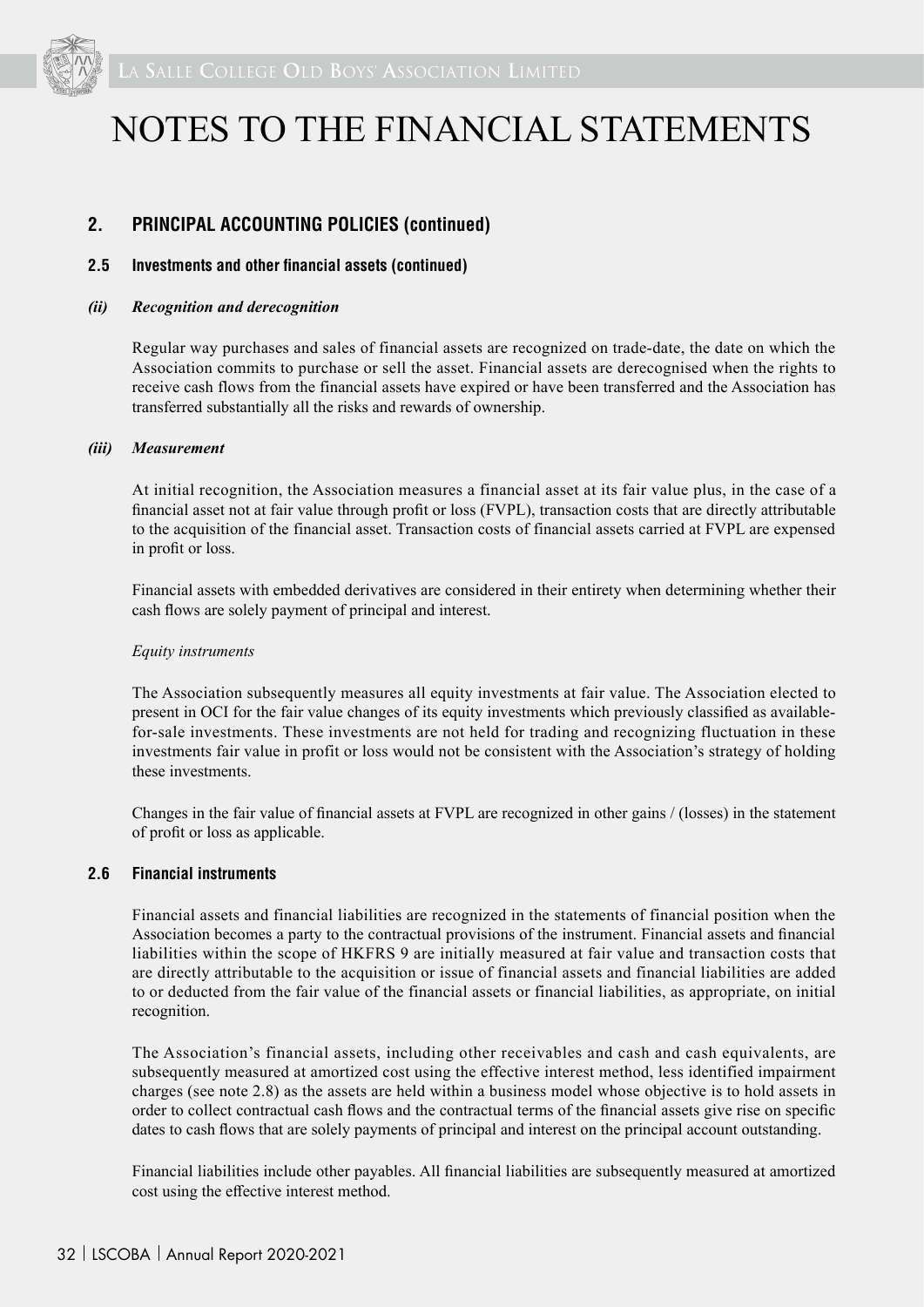

# **2. PRINCIPAL ACCOUNTING POLICIES (continued)**

### **2.7 Derecognition of financial assets and financial liabilities**

Financial assets are derecognized when the contractual rights to receive the cash flows of the financial assets expire; or where the Association transfers the financial assets and either (i) it has transferred substantially all the risks and rewards of ownership of the financial assets; or (ii) it has neither transferred nor retained substantially all the risks and rewards of ownership of the financial assets but has not retained control of the financial assets.

Financial liabilities are derecognized when they are extinguished, i.e. when the obligation is discharged, cancelled or expires.

### **2.8 Impairment of financial assets**

The Association recognizes loss allowances for expected credit loss (ECL) on the financial instruments that are not measured at fair value through profit or loss. The Association considers the probability of default upon initial recognition of financial assets and assesses whether there has been a significant increase in credit risk on an ongoing basis.

The Association considers the credit risk of a financial instrument is low if the financial instrument has a low risk of default, the debtor has a strong capacity to meet its contractual cash flow obligations in the near term and adverse changes in economic and business conditions in the longer term may, but will not necessarily, reduce the ability of the debtor to fulfill its contractual cash flow obligations.

The carrying amount of the receivables is reduced through the use of the receivable impairment charges account. Changes in the carrying amount of the receivable impairment charges account are recognized in profit or loss. The receivable is written off against the receivable impairment charges account when the Association has no reasonable expectations of recovering the receivable.

If, in a subsequent period, the amount of ECL decreases, the reversal would be adjusted to the receivable impairment charges account at the end of the reporting period. The amount of any reversal is recognized in profit or loss.

#### **2.9 Impairment of non-financial assets**

Internal and external sources of information are reviewed at the end of each reporting period to identify indications that assets may be impaired or an impairment charge previously recognized no longer exists or may have decreased. If any such indication exists, the asset's recoverable amount is estimated. The recoverable amount of an asset is the higher of its fair value less costs of disposal and value in use. An impairment charge is recognized in profit or loss whenever the carrying amount of an asset exceeds its recoverable amount.

An impairment charge is reversed if there has been a change in the estimates used to determine the recoverable amount and which results in an increase in the recoverable amount. A reversal of impairment charges is limited to the asset's carrying amount that would have been determined had no impairment charge been recognized in prior periods. Reversals of impairment charges are credited to profit or loss in the period in which the reversals are recognized.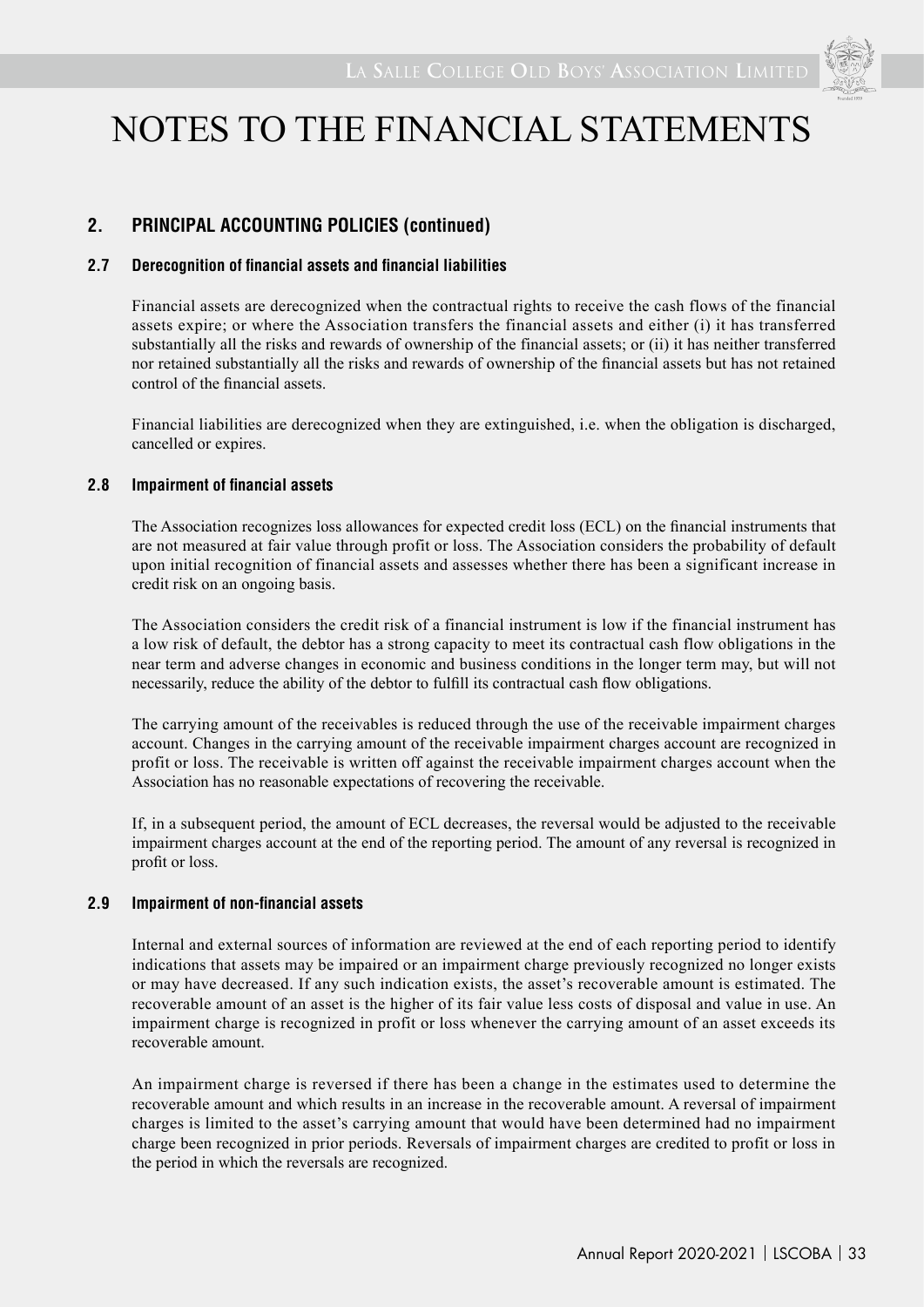

# **2. PRINCIPAL ACCOUNTING POLICIES (CONTINUED)**

#### **2.10 Inventories**

Inventories are stated at the lower of cost and net realisable value. Cost is determined on a first in, first out basis. It represents actual purchase amount. Net realisable value is determined on the basis of anticipated sales proceeds less estimated selling expenses.

#### **2.11 Other receivables**

Other receivables are recognized initially at fair value and subsequently measured at amortized cost using the effective interest method, less provision for impairment. A provision for impairment of other receivables is established when there is objective evidence that the Association will not be able to collect all amounts due according to the original terms of receivables. The amount of the provision is the difference between the asset's carrying amount and the present value of estimated future cash flows, discounted at the effective interest rate. The amount of the provision is recognized in statement of income and expenditure.

#### **2.12 Cash and cash equivalents**

Cash and cash equivalents include cash in hand, deposits held at call with banks, other short-term highly liquid investments with original maturities of three months or less.

#### **2.13 Provisions**

Provisions are recognized when the Association has a present legal or constructive obligation as a result of past events; it is more likely than not that an outflow of resources will be required to settle the obligation; and the amount has been reliably estimated. Provisions are not recognized for future operating losses.

Where there are a number of similar obligations, the likelihood that an outflow will be required in settlement is determined by considering the class of obligations as a whole. A provision is recognized even if the likelihood of an outflow with respect to any one item included in the same class of obligations may be small.

#### **2.14 Employee benefits**

#### *(a) Employee leave entitlements*

Employee entitlements to annual leave are recognized when they accrue to employees. Employee entitlements to sick leave, maternity leave and paternity leave are recognized until the time of leave.

#### *(b) Pension obligations*

The Association operates a defined contribution Mandatory Provident Fund retirement benefits scheme (the "MPF Scheme") under the Mandatory Provident Fund Schemes Ordinance, for its employees in Hong Kong. Contributions are made based on a percentage of the employee's basic salaries and are charged to profit or loss as they become payable in accordance with the rules of the MPF Scheme. The assets of the MPF Scheme are held separately from those of the Association in an independently administered fund. The Association's employer contributions vest fully with the employees when contributed into the MPF Scheme.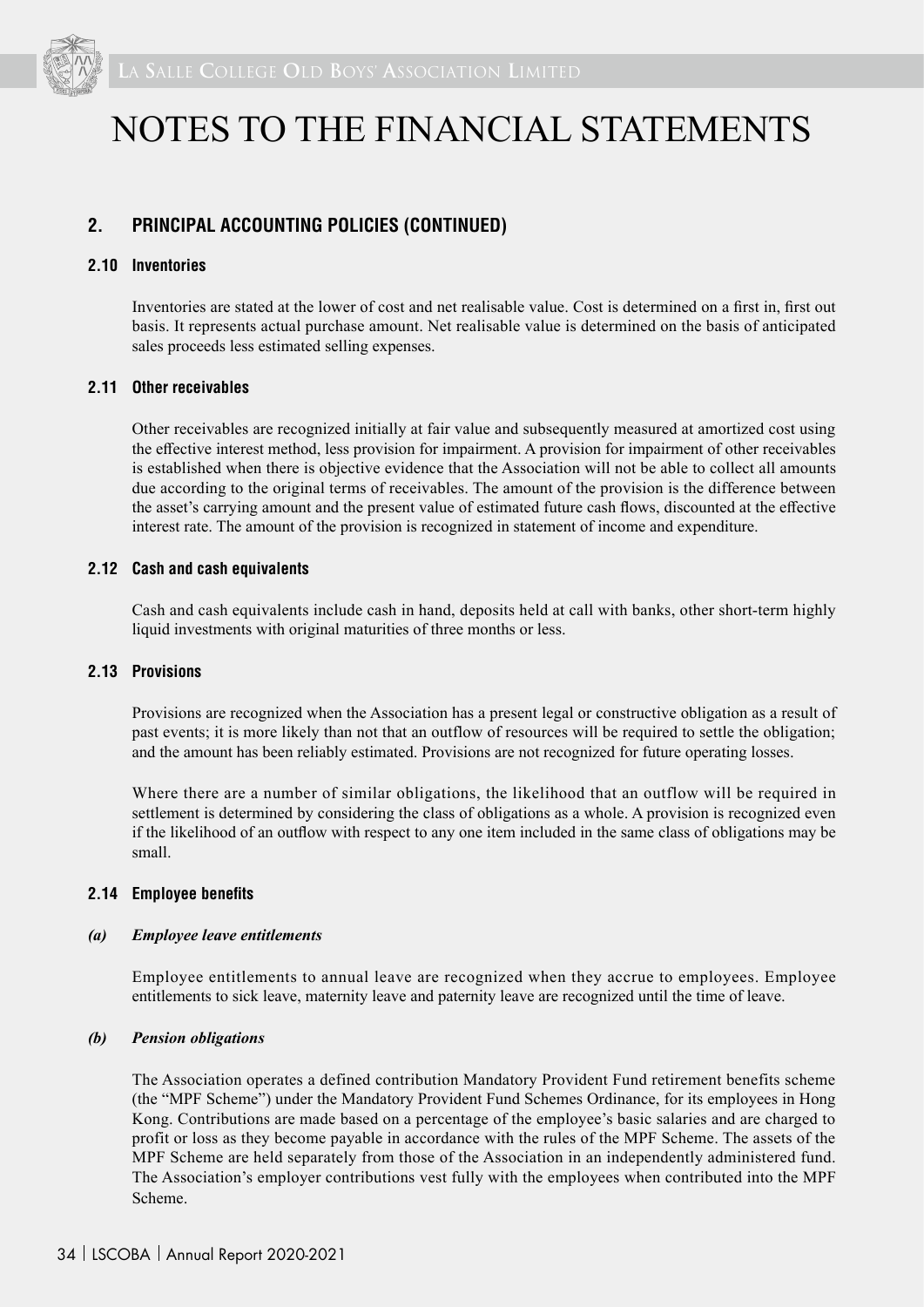

# **2. PRINCIPAL ACCOUNTING POLICIES (CONTINUED)**

#### *(c) Employment Ordinance long service payments*

Certain of the Association's employees have completed the required number of years of service to the Association in order to be eligible for long service payments under the Hong Kong Employment Ordinance in the event of the termination of their employment. The Association is liable to make such payments in the event that such a termination of employment meets the circumstances specified in the Employment Ordinance.

A provision is recognized in respect of the probable future long service payments expected to be made. The provision is based on the best estimate of the probable future payments which have been earned by the employees from their service to the Association to each of the end of the reporting period.

### **2.15 Foreign currency translation**

#### *(a) Functional and presentation currency*

Items included in the financial statements are measured using the currency of the primary economic environment in which the Association operates ("the functional currency"). The financial statements are presented in HK\$, which is the Association's functional and presentation currency.

#### *(b) Transactions and balances*

Foreign currency transactions are translated into the functional currency using the exchange rates at the dates of the transactions. Foreign exchange gains and losses resulting from the settlement of such transactions and from the translation of monetary assets and liabilities denominated in foreign currencies at year end exchange rates are generally recognized in profit or loss. They are deferred in equity if they relate to qualifying cash flow hedges and qualifying net investment hedges or are attributable to part of the net investment in a foreign operation.

Non-monetary items that are measured at fair value in a foreign currency are translate using the exchange rates at the date when the fair value was determined. Translation differences on assets and liabilities carried at fair value are reported as part of the fair value gain or loss. For example, translation differences on nonmonetary assets and liabilities such as equities held at fair value through profit or loss are recognized in profit or loss as part of the fair value gain or loss and translation differences on non-monetary assets such as equities classified as fair value through other comprehensive income are recognized in other comprehensive income.

# **3. FINANCIAL RISK MANAGEMENT**

The Association's activities do not expose it to significant foreign exchange risk and credit risk. It minimizes liquidity risk by maintaining sufficient cash to meet current and expected liquidity so as to enable it to meet its liabilities as and when they fall due and to continue operating for the foreseeable future. Its remaining contractual maturity for its financial liabilities are within 3 months or on demand. Other than cash at bank, the Association has no significant interest-bearing assets and liabilities. The Association's cash at bank at total balance of HK\$1,406,824 (2020: HK\$2,409,111) earns interest at floating rates based on daily bank deposit rates. The cash flow interest rate risk is considered limited as the range of interest rates fluctuation is not significant.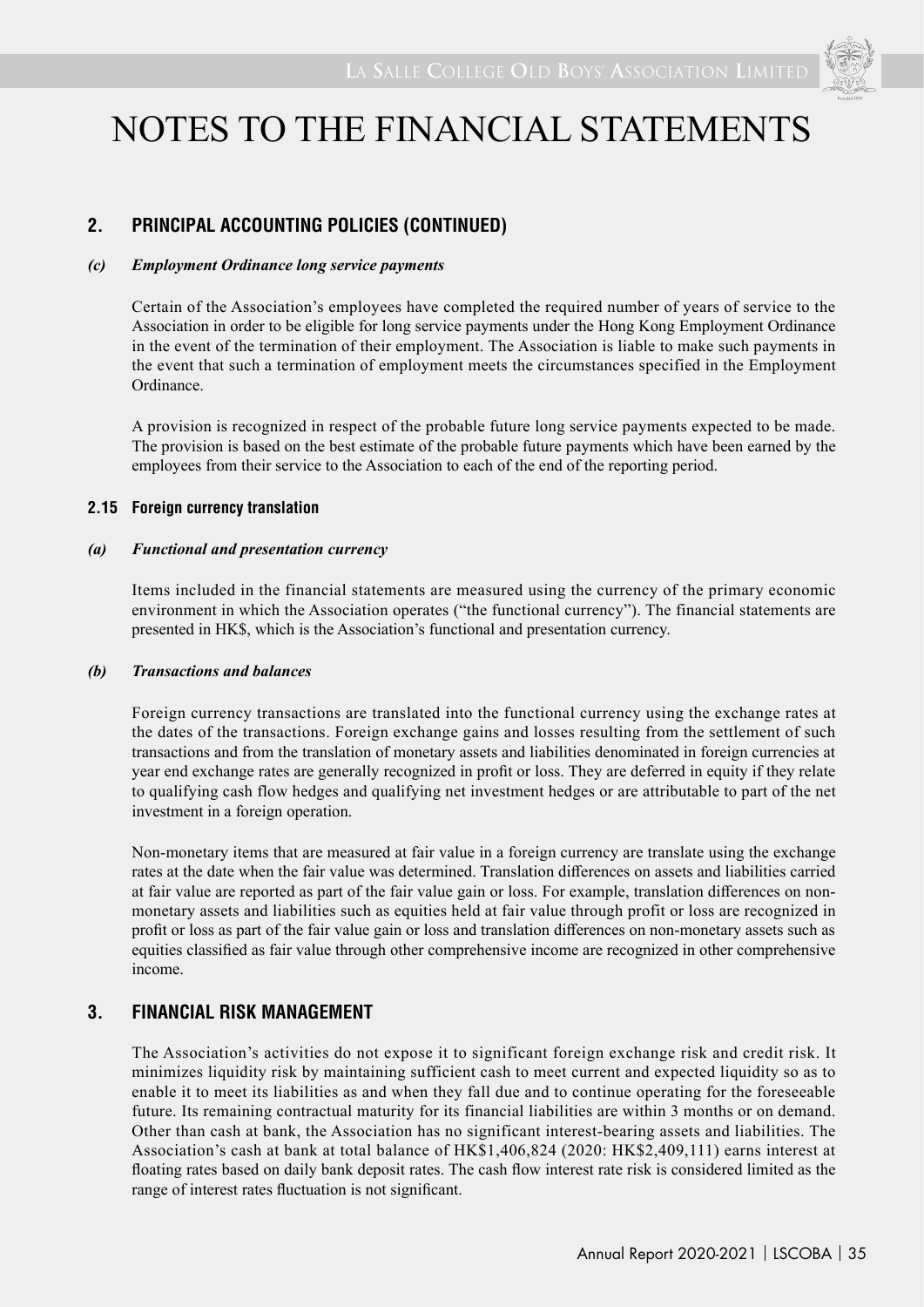

### **4. CAPITAL MANAGEMENT**

Capital comprises total funds stated on the statement of financial position. The Association's objective when managing capital is to safeguard its ability to continue as a going concern.

The Association manages capital by regularly monitoring its current and expected liquidity requirements.

# **5. SURPLUS / (DEFICIT) FROM VARIOUS FUNCTIONS AND ACTIVITIES**

|                                | 2021   |                                   |                        | 2020    |                                |                                   |
|--------------------------------|--------|-----------------------------------|------------------------|---------|--------------------------------|-----------------------------------|
|                                | HK\$   | <b>Income Expenditure</b><br>HK\$ | <b>Surplus</b><br>HK\$ | HK\$    | Income Expenditure<br>$H K$ \$ | Surplus/<br>(Deficit)<br>$H K$ \$ |
| <b>Music Board</b>             |        |                                   |                        | 147,028 | (131,718)                      | 15,310                            |
| Sports - Basketball Events     |        |                                   |                        |         | (54,350)                       | (54, 350)                         |
| Sports - Booking of Facilities |        |                                   |                        | 49,270  | (49,270)                       |                                   |
| Sports - Use of Car Park       |        |                                   |                        | 72,679  | (72,679)                       |                                   |
| Sports - Golf Events           |        |                                   |                        | 31,600  | (31,600)                       |                                   |
| <b>Sports - Soccer Events</b>  | 70,400 | (61, 671)                         | 8,728                  | 138,320 | (75,100)                       | 63,220                            |
|                                | 70,400 | (61, 671)                         | 8,728                  | 438,897 | (414, 717)                     | 24,180                            |

### **6. SURPLUS FROM SALES OF SOUVENIRS AND HISTORY BOOKS**

|                               | 2021<br>$H K$ \$      | 2020<br>$H K$ \$     |
|-------------------------------|-----------------------|----------------------|
| Sales<br>Less : Cost of sales | 209,135<br>(148, 857) | 111,340<br>(53, 525) |
|                               | 60,278                | 57,815               |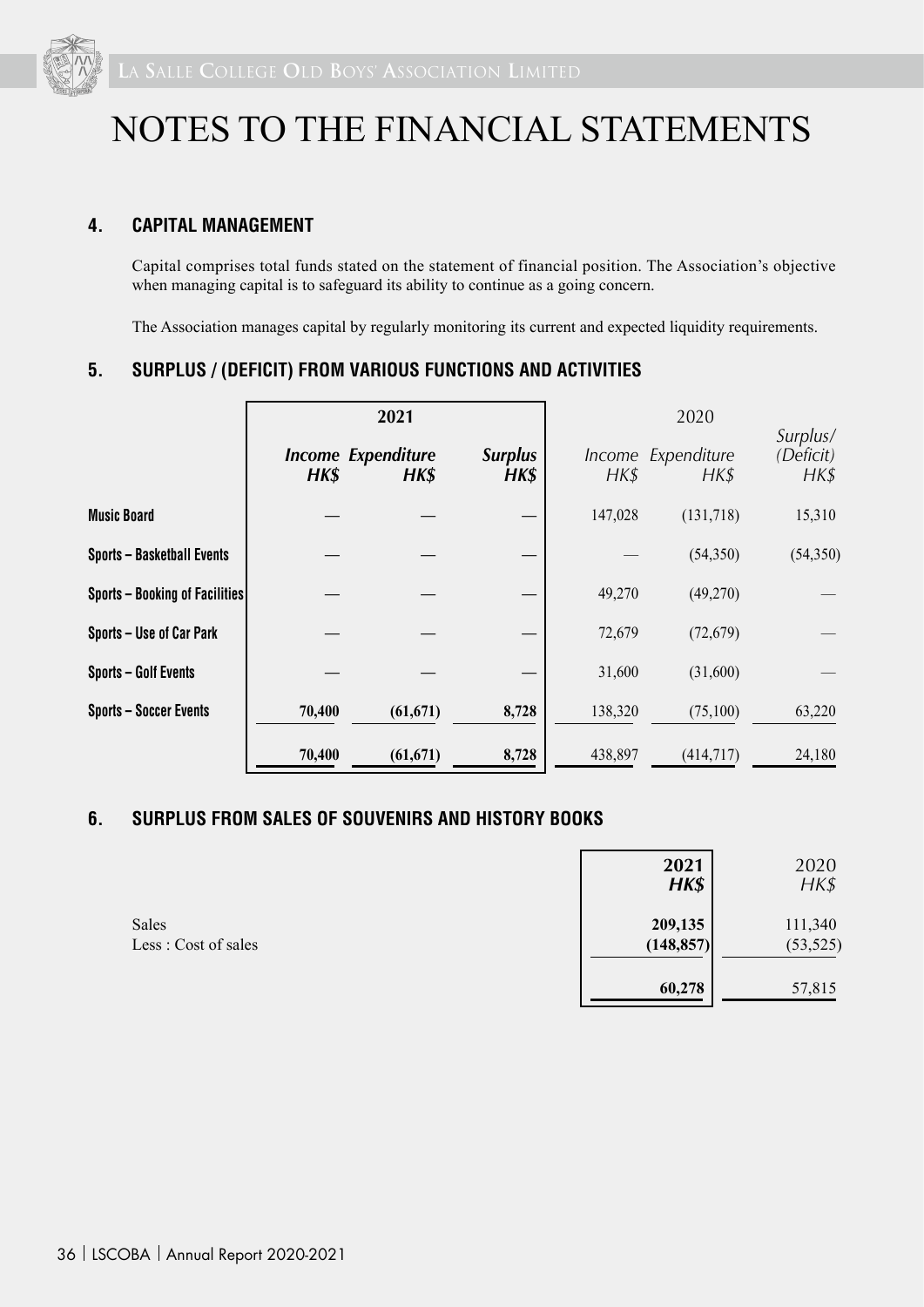

# **7. DIVIDEND INCOME**

During the year, the Association received cash dividend of HK\$3,375. (2020: scrip dividend HK\$198,598 and cash dividend HK\$96,624).

# **8. DONATION INCOME**

Donation income comprises of non-recurring / one-off donation received from activities and class reunions.

# **9. MEMBERSHIP APPLICATION FEES**

The Association charges all Hong Kong applicants a one-off application fee and an applicant must be alumnus of La Salle College. For Hong Kong applicants who apply within one calendar year of graduating or leaving the College, the application fee is HK\$200; for other applicants, the application fee is HK\$500.

During the year, the Association approved and admitted 545 (2020: 209) new members' applications.

# **10. DONATIONS AND SPONSORSHIPS**

Donations and sponsorships refer to contributions made towards La Salle College functions and development programmes, various student activities and scholarships.

# **11. ADMINISTRATOR COSTS AND STUDENT HELPERS' FEES**

Administrator costs refer to fee paid for the engagement of an administrator. The Association also reimbursed a number of student helpers for their assistance. The students assisted in various events including, but not limited to, La Salle College and the Association's events.

# **12. DIRECTORS' REMUNERATION**

None of the Directors received any emoluments in respect of their services rendered to the Association during the year (2020: no emoluments received).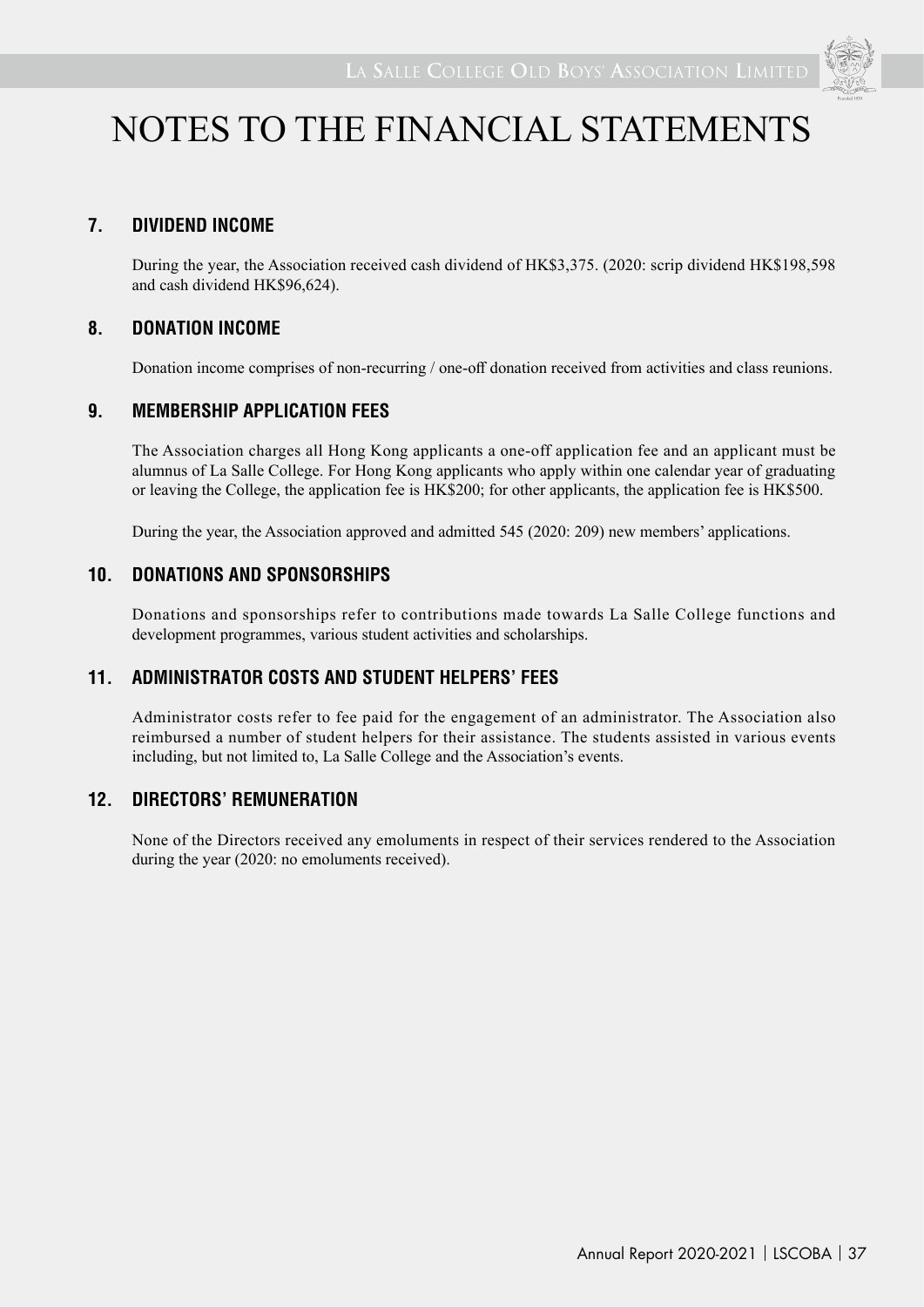

# **13. INCOME TAX**

Section 24(1) of the Inland Revenue Ordinance specifies that any person carries on a club or similar institution which receives from its members not less than half of its gross receipts on revenue account (including entrance fees and subscriptions), such person shall be deemed not to carry on a business; but where less than half of its gross receipts are received from members, the whole of the income from transactions both with members and others (including entrance fees and subscriptions) shall be deemed to be receipts from a business, and such person shall be chargeable in respect of the profits therefrom.

The Association is exempt from Hong Kong profits tax by virtue of Section 24(1) of the Inland Revenue Ordinance.

### **14. INTANGIBLE ASSET**

|                                                                                   | <b>Website</b><br>$H K$ \$ |
|-----------------------------------------------------------------------------------|----------------------------|
| <b>Cost</b><br>At 1 April 2019, and at 31 March 2020 and 2021                     | 168,750                    |
| <b>Accumulated amortization</b><br>At 1 April 2019, and at 31 March 2020 and 2021 | (168,750)                  |
| Net book value                                                                    |                            |
| <b>At 31 March 2021</b>                                                           |                            |
| At 31 March 2020                                                                  |                            |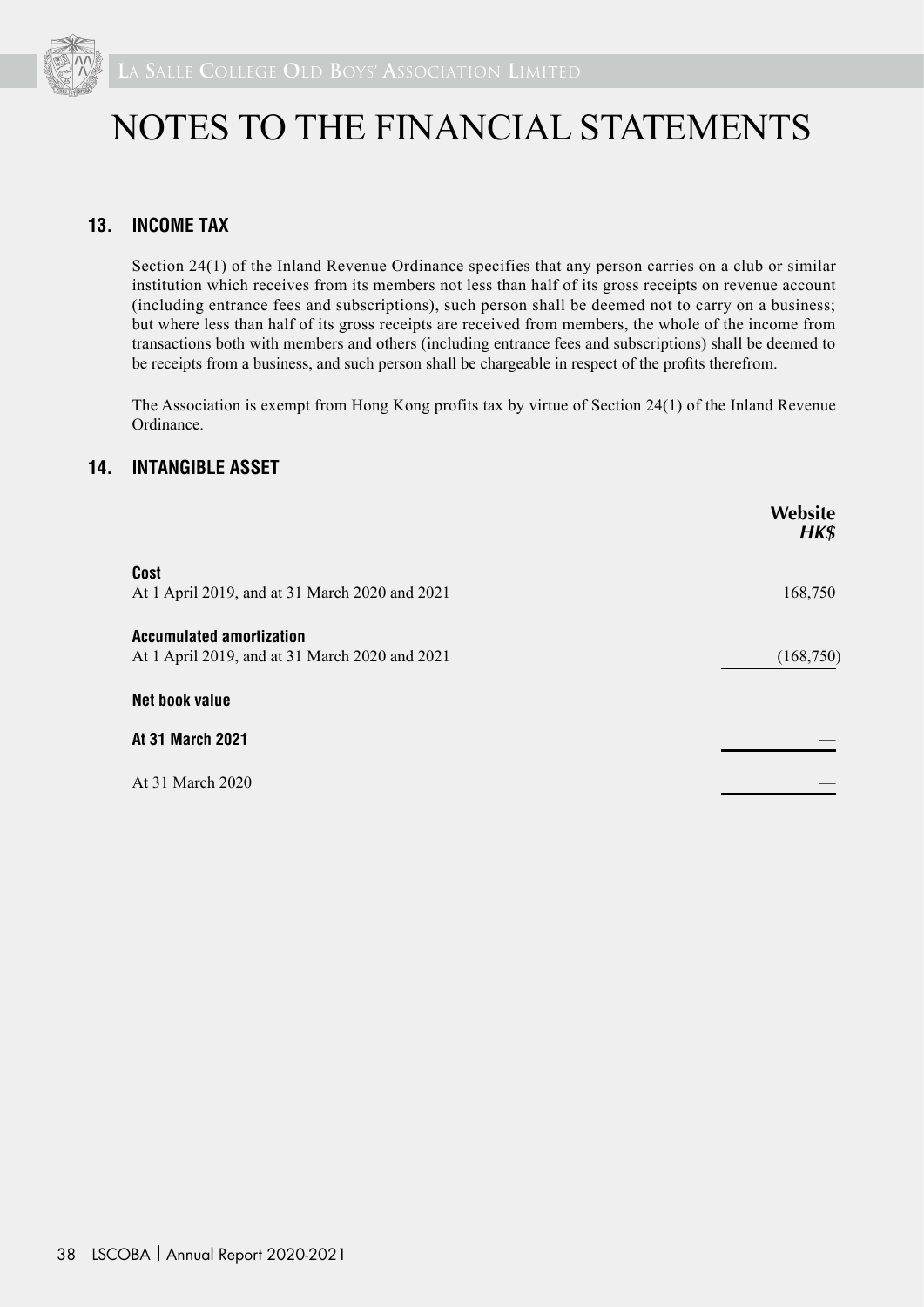

# **15. EQUIPMENT, FIXTURES AND FURNITURE**

|                                                                               | <b>Office</b><br>equipment<br>HK\$ | Computer<br>and software<br>HK\$ | <b>Fixtures and</b><br>furniture<br>HK\$ | <b>Total</b><br>HK\$ |
|-------------------------------------------------------------------------------|------------------------------------|----------------------------------|------------------------------------------|----------------------|
| Cost                                                                          |                                    |                                  |                                          |                      |
| At 1 April 2019, 31 March                                                     |                                    |                                  |                                          |                      |
| 2020 and 2021                                                                 | 95,191                             | 77,680                           | 103,303                                  | 276,174              |
| <b>Accumulated depreciation</b><br>At 1 April 2019, 31 March<br>2020 and 2021 | 95,191                             | 77,680                           | 103,303                                  | 276,174              |
| Net book value                                                                |                                    |                                  |                                          |                      |
| <b>At 31 March 2021</b>                                                       |                                    |                                  |                                          |                      |
| At 31 March 2020                                                              |                                    |                                  |                                          |                      |

The Association did not write off or dispose of fixed assets during the year (2020: no write off or disposal of any fixed assets).

### **16. INVENTORIES**

|                      | 2021<br>HK\$ | 2020<br>HK\$ |
|----------------------|--------------|--------------|
| Inventories, at cost | 342,929      | 433,193      |

The Association's inventories portfolio includes t-shirts, Association octopus cards and ties.

### **17. OTHER RECEIVABLES**

The carrying amount of other receivables approximates its fair value. The Board is of the opinion that no impairment of other receivables is necessary.

### **18. CASH AND CASH EQUIVALENTS**

|              | 2021<br>$H K$ \$ | 2020<br>HK\$ |
|--------------|------------------|--------------|
| Cash at bank | 1,406,824        | 2,409,111    |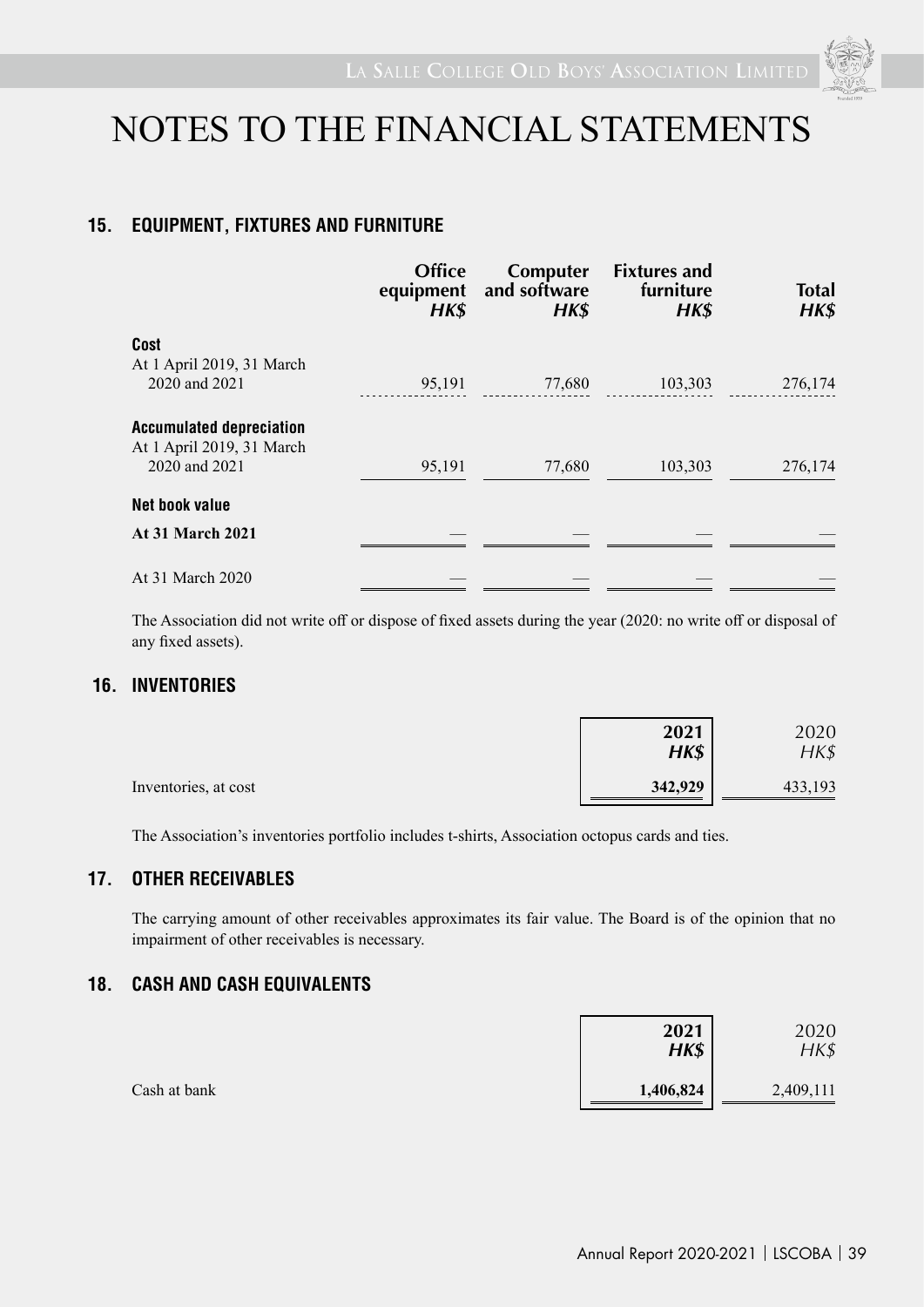

# **19. OTHER PAYABLES**

|                    | 2021<br>$H K$ \$ | 2020<br>$H K$ \$ |
|--------------------|------------------|------------------|
| Other payables     | 60,276           | 319,605          |
| Temporary receipts | 363,181          | 363,181          |
| Accrued expenses   | 17,371           | 17,371           |
|                    | 440,828          | 700,157          |

The Association has financial risk management policies in place to ensure that all payables are paid within the credit time frame. All balances were unsecured and non-interest bearing.

### **20. FINANCIAL ASSETS AT FAIR VALUE THROUGH OTHER COMPREHENSIVE INCOME**

During the year, the total fair value gain recognized through other comprehensive income was HK\$123,354 (2020: fair value loss HK\$1,503,415).

#### **(a) Non-current assets**

Financial assets at fair value through other comprehensive income represent the following:—

|                                                             |                              | 2021<br>HK\$ | 2020<br>$H K$ \$ |
|-------------------------------------------------------------|------------------------------|--------------|------------------|
| Equity securities listed in Hong<br>Kong, at market price:- |                              |              |                  |
| At the beginning of the year                                |                              | 2,679,990    | 3,714,981        |
| Addition of scrip dividend                                  |                              |              | 133,221          |
| Fair value gain / (loss)                                    |                              | 100,311      | (1,168,212)      |
|                                                             |                              | 2,780,301    | 2,679,990        |
|                                                             |                              | Quantity     | Quantity         |
|                                                             |                              | held         | held             |
| <b>Name</b>                                                 | <b>Type of securities</b>    | 2021         | 2020             |
| <b>TRACKER FUND</b>                                         |                              |              |                  |
| OF HONG KONG                                                | <b>Exchange Traded Funds</b> | 4,500        | 4,500            |
| HSBC HOLDINGS PLC                                           | Ordinary shares              | 58,271       | 58,271           |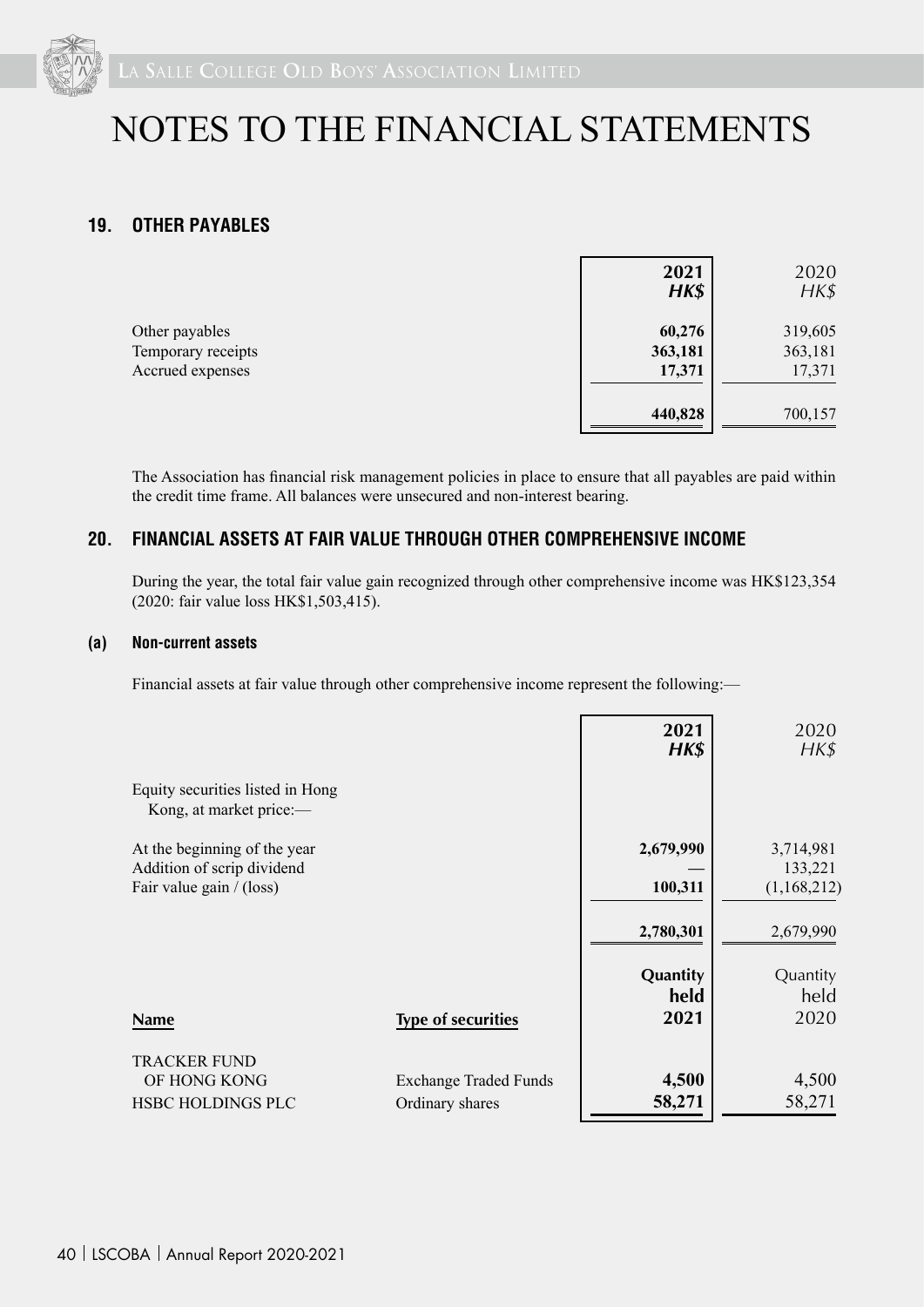# **20. FINANCIAL ASSETS AT FAIR VALUE THROUGH OTHER COMPREHENSIVE INCOME (continued)**

#### **(b) Current assets**

Financial assets at fair value through other comprehensive income represent the following:—

|                                                                                      |                           | 2021<br>HK\$                        | 2020<br>$H K$ \$                    |
|--------------------------------------------------------------------------------------|---------------------------|-------------------------------------|-------------------------------------|
| Equity securities listed in Hong Kong, at market price:—                             |                           |                                     |                                     |
| At the beginning of the year<br>Addition of scrip dividend<br>Fair value gain/(loss) |                           | 753,596<br>23,043                   | 1,023,422<br>65,377<br>(335,203)    |
| At the end of the year<br><b>Name</b>                                                | <b>Type of securities</b> | 776,639<br>Quantity<br>held<br>2021 | 753,596<br>Quantity<br>held<br>2020 |
| HSBC HOLDINGS PLC                                                                    | Ordinary shares           | 17,069                              | 17,069                              |

On 2 March 2009, HSBC Holdings Plc announced that it proposed to raise US\$17.7 billion by way of a fully underwritten Rights Issue on the basis of five New Ordinary Shares for every 12 Existing Ordinary Shares.

As of 3 March 2009, the Association held 36,673 Ordinary Shares of HSBC and was entitled 15,280 Rights Issue (the "Rights"). The Board sold 5,280 Rights on 26 March 2009 and subscribed for the remaining 10,000 Rights.

The 10,000 new ordinary shares ("New Ordinary Shares") so received through subscription of the 10,000 Rights were deposited to the Association's securities account on 8 April 2011. As indicated by the Board of the 2008-2009 term, these New Ordinary Shares were to be donated to La Salle College on her 80th Anniversary. However, such donation was not made. The Directors unanimously resolved to restate the intention of the donation and would hope the future Board of Directors to continue this intention until the School Principal of La Salle College asks for any transfer of shares. These New Ordinary Shares are therefore treated as current assets.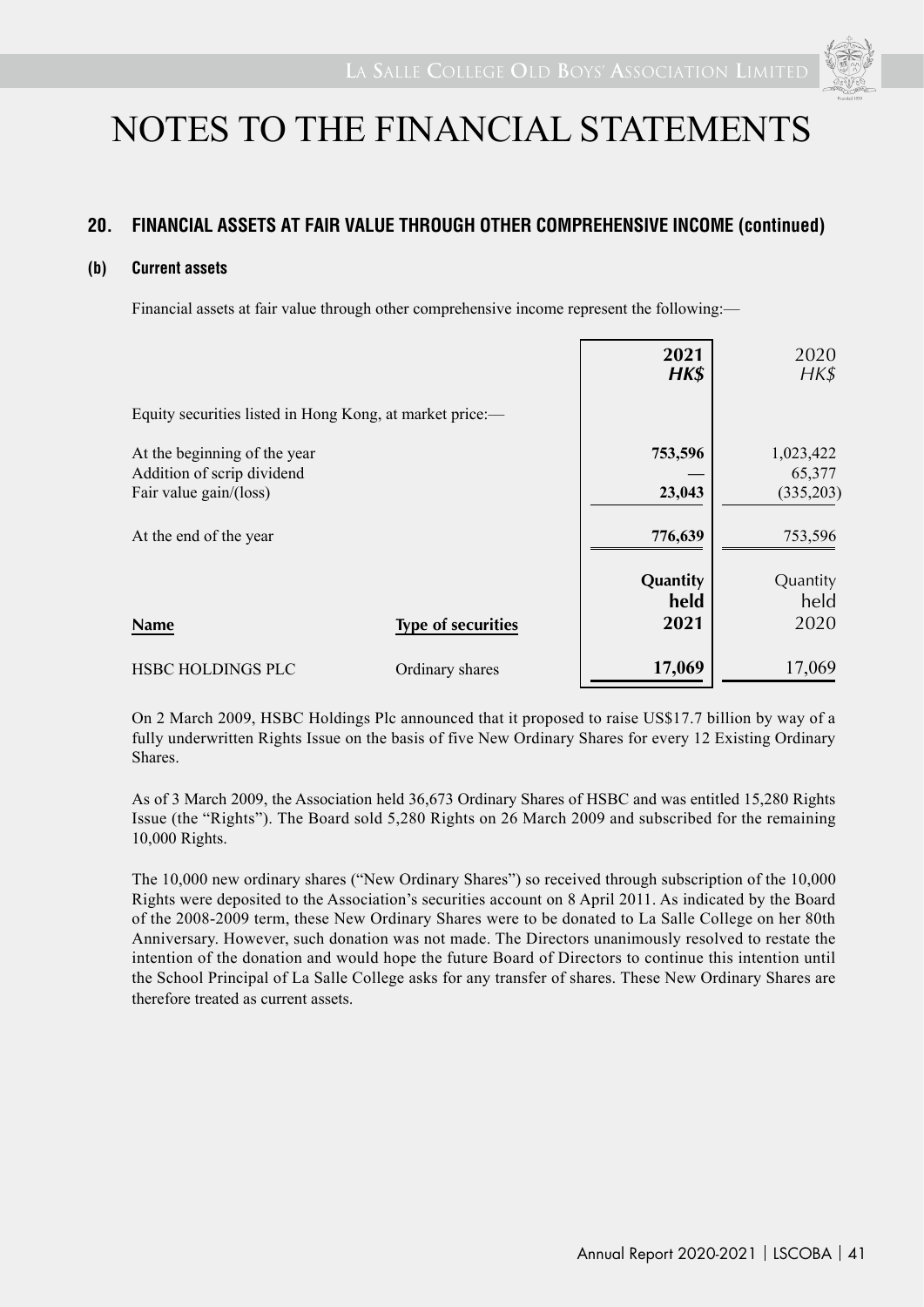

# **21. RESERVES**

#### **(a) Credit card reserves**

The reserve comprises of spending rebates and referral fee donated by the credit card issuing bank, and the monthly donation to the Association from the credit card holders. The donations are used to support the student scholarships, school development programmes and student related activities.

Under the agreement between Wing Hang Bank, Limited ("WHB") and the Association, WHB rebates on a monthly basis 0.3% of the amount of retail spending by the affinity card holders to the Association. For every successful credit card application, WHB further donates HK\$150 to the Association.

During the year, the net amount transferred to Credit card reserves comprised of the following:—

|                                                                                 | 2021<br>HK\$ | 2020<br>$H K$ \$ |
|---------------------------------------------------------------------------------|--------------|------------------|
| Monthly donations received from card holders                                    | 8,250        |                  |
| Rebates and referral fee received                                               | 40,401       | 13,650<br>52,068 |
| Less: Credit card promotion<br>Donation to support student scholarships, school | (9,500)      |                  |
| development programmes and student related activities                           | (202, 600)   |                  |
|                                                                                 | (163, 449)   | 65,718           |

#### **(b) Heritage reserves**

The reserve was established to facilitate any School or Old boy heritage related projects that the Association may undertake.

#### **(c) Music board reserves**

The reserve was established to facilitate support of music board activities and school music related activities.

During the year, the net amount transferred to Music board reserves comprised the following:—

| 2021<br>HK\$ | 2020<br>$H K$ \$ |
|--------------|------------------|
|              | 15,310           |

**Donation received** 

#### **(d) PRC education reserves**

The reserve was established to facilitate support of La Salle education initiatives within Mainland China. Brother David Liao's La Salle Study Centre is one of the potential benefactors of this reserve.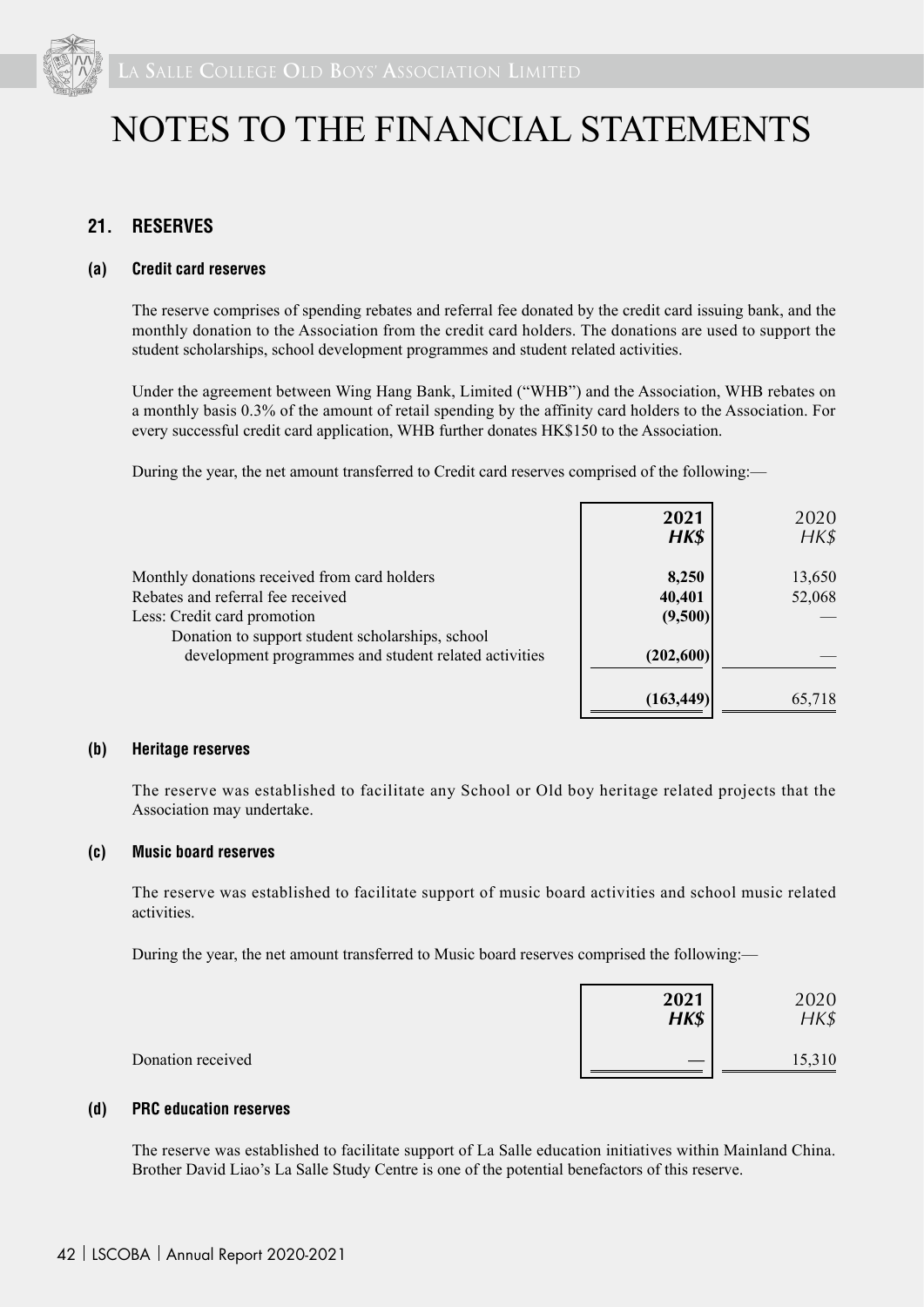

# **21. RESERVES (continued)**

#### **(e) Sports reserves**

The reserve comprises of donation received from participants of the Association's sports activities, used to support the development of the student sports related activities.

During the year, the net amount transferred to Sports reserves comprised the following:—

| 2021<br>HK\$ | 2020<br>$H K$ \$ |
|--------------|------------------|
| 8,728        | 20,800           |

#### **(f) LSC 80th Anniversary reserves**

Donation received from soccer league teams

The reserve was established in the 2008-2009 term, where an amount was set aside in the form of HSBC shares, valued at \$280,000 at the time of purchase. These shares are intended to be donated to La Salle College, together with any gains or loss of this share holding.

### **22. AUDITORS' REMUNERATION**

The audit of these financial statements has been performed on an honorary basis (2020: honorary basis).

# **23. RELATED PARTY TRANSACTIONS**

(a) Save as disclosed elsewhere in these financial statements, the Association had the following transaction with its related party.

|                                         | 2021<br>HK\$ | 2020<br>HK\$ |
|-----------------------------------------|--------------|--------------|
| The commission of sales of souvenirs to |              |              |
| - H.K.C. United Trading Limited (Note)  | 1,166        |              |

Note: Mr. Tsang Fan Chun, Director of LSCOBA, is one of the directors of H.K.C. United Trading Limited.

(b) Members of key management during the year comprised of only the directors whose remuneration is set out in note 12 to the financial statements.

# **24. APPROVAL OF FINANCIAL STATEMENTS**

The financial statements set out on pages 23 to 43 were approved and authorized for issue by the board of directors on 3 July 2021.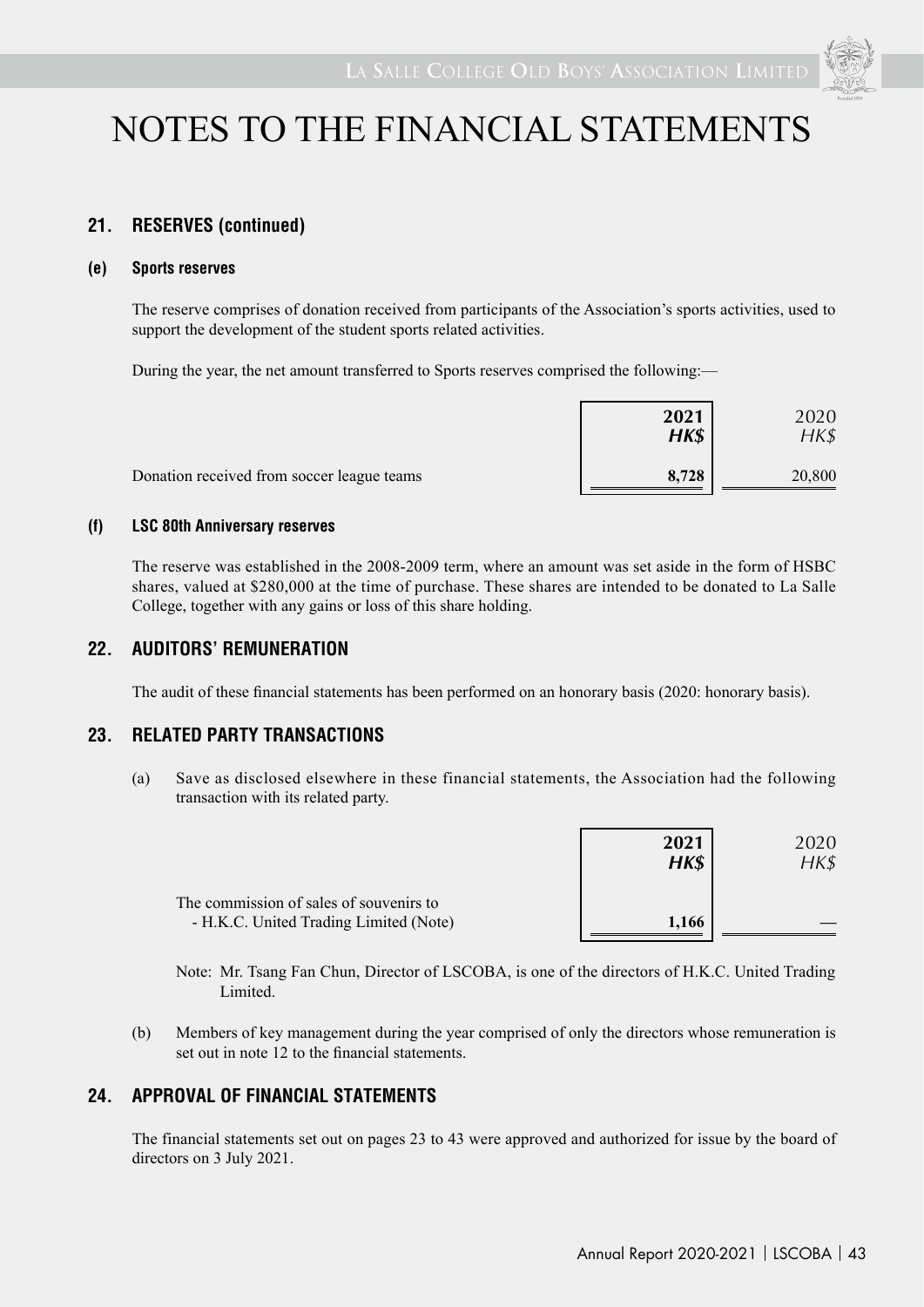

# INDEPENDENT AUDITOR'S REPORT TO THE MEMBERS OF

# **LA SALLE COLLEGE OLD BOYS' ASSOCIATION LIMITED**

(incorporated in Hong Kong and limited by guarantee)

# **OPINION**

We have audited the financial statements of La Salle College Old Boys' Association Limited (the "Association") set out on pages 23 to 43, which comprise the statement of financial position as at 31 March 2021, and the statement of profit or loss and other comprehensive income, statement of changes in equity and the statement of cash flows for the year then ended, and a summary of significant accounting policies and other explanatory information.

In our opinion, the financial statements give a true and fair view of the financial position of the Association as at 31 March 2021, and of its financial performance and its cash flows for the year then ended in accordance with Hong Kong Financial Reporting Standards ("HKFRSs") issued by the Hong Kong Institute of Certified Public Accountants ("HKICPA") and have been properly prepared in compliance with the Hong Kong Companies Ordinance.

# **BASIS FOR OPINION**

We conducted our audit in accordance with Hong Kong Standards on Auditing ("HKSAs") issued by the HKICPA. Our responsibilities under those standards are further described in the Auditor's Responsibilities for the Audit of the Financial Statements section of our report. We are independent of the Association in accordance with the HKICPA's Code of Ethics for Professional Accountants ("the Code"), and we have fulfilled our other ethical responsibilities in accordance with the Code. We believe that the audit evidence we have obtained is sufficient and appropriate to provide a basis for our opinion.

### **OTHER INFORMATION**

The directors are responsible for the other information. The other information comprises the information included in the directors' report, but does not include the financial statements and our auditor's report thereon.

Our opinion on the financial statements does not cover the other information and we do not express any form of assurance conclusion thereon.

In connection with our audit of the financial statements, our responsibility is to read the other information and, in doing so, consider whether the other information is materially inconsistent with the financial statements or our knowledge obtained in the audit, or otherwise appears to be materially misstated. If, based on the work we have performed, we conclude that there is a material misstatement of this other information, we are required to report that fact. We have nothing to report in this regard.

# **RESPONSIBILITIES OF DIRECTORS FOR THE FINANCIAL STATEMENTS**

The directors are responsible for the preparation of the financial statements that give a true and fair view in accordance with HKFRSs issued by the HKICPA and the Hong Kong Companies Ordinance, and for such internal control as the directors determine is necessary to enable the preparation of financial statements that are free from material misstatement, whether due to fraud or error.

In preparing the financial statements, the directors are responsible for assessing the Association's ability to continue as a going concern, disclosing, as applicable, matters related to going concern and using the going concern basis of accounting unless the directors either intend to liquidate the Association or to cease operations, or have no realistic alternative but to do so.

The directors are responsible for overseeing the Association's financial reporting process.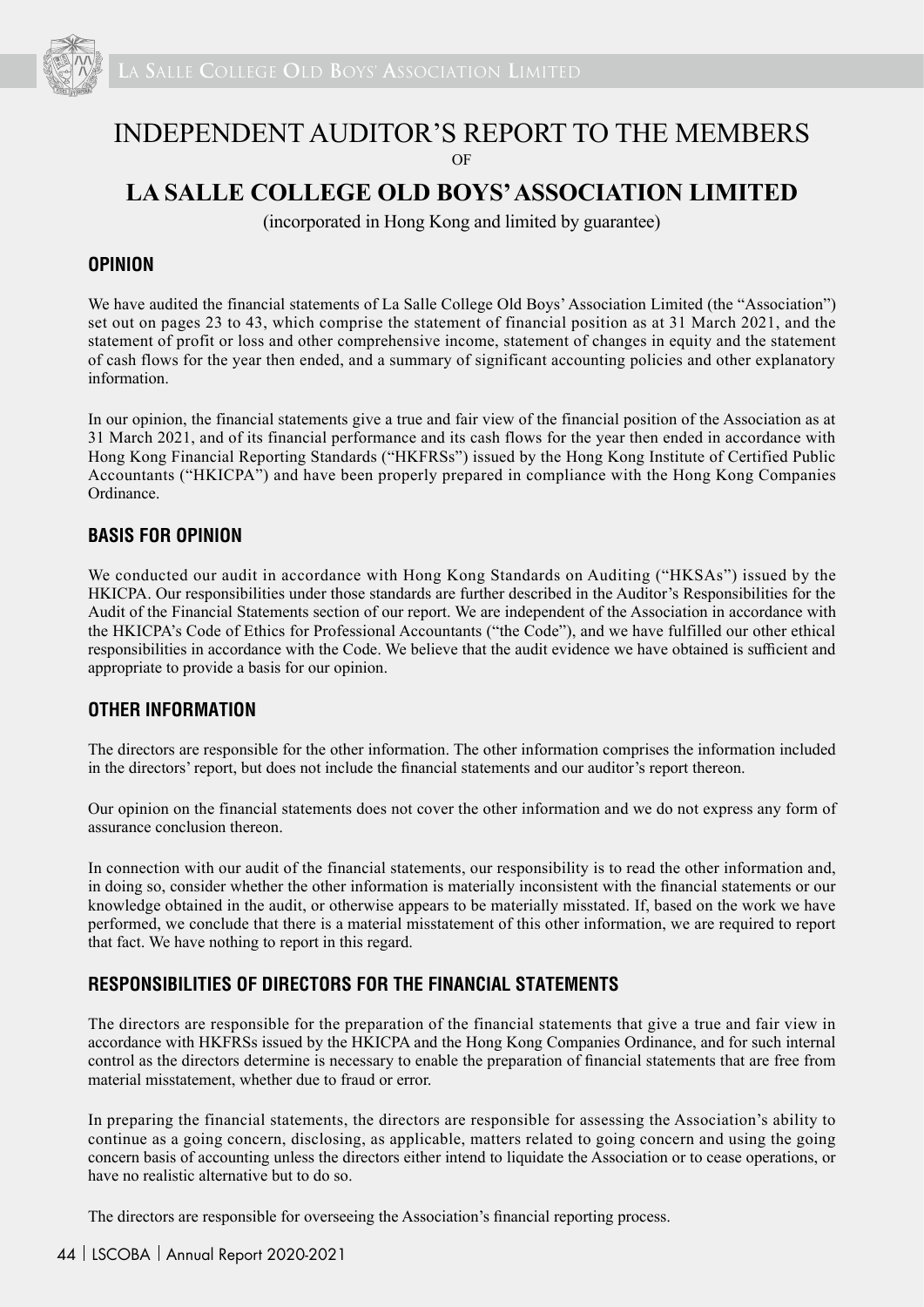

# **AUDITOR'S RESPONSIBILITIES FOR THE AUDIT OF THE FINANCIAL STATEMENTS**

Our objectives are to obtain reasonable assurance about whether the financial statements as a whole are free from material misstatement, whether due to fraud or error, and to issue an auditor's report that includes our opinion. This report is made solely to you, as a body, in accordance with section 405 of the Hong Kong Companies Ordinance, and for no other purpose. We do not assume responsibility towards or accept liability to any other person for the contents of this report.

Reasonable assurance is a high level of assurance, but is not a guarantee that an audit conducted in accordance with HKSAs will always detect a material misstatement when it exists. Misstatements can arise from fraud or error and are considered material if, individually or in the aggregate, they could reasonably be expected to influence the economic decisions of users taken on the basis of these financial statements.

As part of an audit in accordance with HKSAs, we exercise professional judgment and maintain professional skepticism throughout the audit. We also:

- Identify and assess the risks of material misstatement of the financial statements, whether due to fraud or error, design and perform audit procedures responsive to those risks, and obtain audit evidence that is sufficient and appropriate to provide a basis for our opinion. The risk of not detecting a material misstatement resulting from fraud is higher than for one resulting from error, as fraud may involve collusion, forgery, intentional omissions, misrepresentations, or the override of internal control.
- Obtain an understanding of internal control relevant to the audit in order to design audit procedures that are appropriate in the circumstances, but not for the purpose of expressing an opinion on the effectiveness of the Association's internal control.
- Evaluate the appropriateness of accounting policies used and the reasonableness of accounting estimates and related disclosures made by the directors.
- Conclude on the appropriateness of the directors' use of the going concern basis of accounting and, based on the audit evidence obtained, whether a material uncertainty exists related to events or conditions that may cast significant doubt on the Association's ability to continue as a going concern. If we conclude that a material uncertainty exists, we are required to draw attention in our auditor's report to the related disclosures in the financial statements or, if such disclosures are inadequate, to modify our opinion. Our conclusions are based on the audit evidence obtained up to the date of our auditor's report. However, future events or conditions may cause the Association to cease to continue as a going concern.
- Evaluate the overall presentation, structure and content of the financial statements, including the disclosures, and whether the financial statements represent the underlying transactions and events in a manner that achieves fair presentation.

We communicate with the directors regarding, among other matters, the planned scope and timing of the audit and significant audit findings, including any significant deficiencies in internal control that we identify during our audit.

**CW CPA** *Certified Public Accountants*

HONG KONG, 3 July 2021